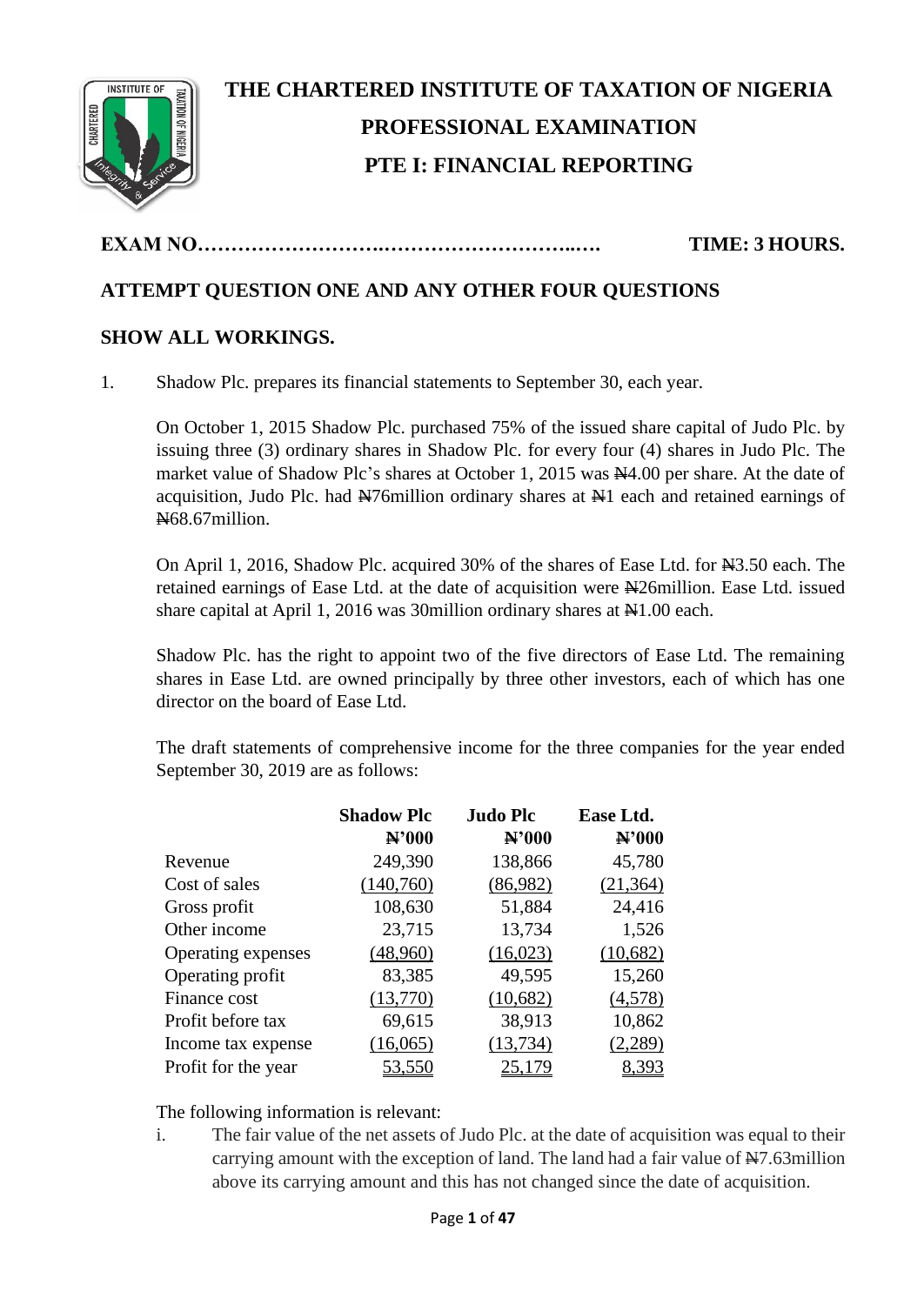Shadow Plc's policy is to value non-controlling interests at fair value at the date of acquisition. At the date of acquisition, the goodwill attributable to non-controlling interest was  $\mathbb{N}1.526$ million.

- ii. At September 30, 2019, the fair value of Judo Plc's plant and machinery was N4.578 million in excess of its carrying amount. The remaining useful life of these assets is four years and Judo Plc. has not reflected this fair value in its financial statements.
- iii. Sales by Shadow Plc. to Judo Plc. during the year ended September 30, 2019 amounted to  $\text{N24.416}$ million. The goods were sold at cost plus 25% mark-up. Judo Plc year end inventories include  $H9.156$ million in relation to the goods purchased from Shadow Plc.
- iv. Included in Judo Plc.'s operating expenses is an amount of  $\frac{1}{2}3.815$  million in respect of management charges invoiced and included in revenue by Shadow Plc.
- v. During the reporting year ended September 30, 2019 Shadow, Judo and Ease paid dividends of  $\mathbb{N}4.284$ million,  $\mathbb{N}2.014$ million and  $\mathbb{N}671,000.00$  respectively. The dividends received by Shadow from its investment in Judo and Ease have been included in other income in the above draft statement of comprehensive income.
- vi. The retained earnings of Ease Ltd as at September 30, 2019 were  $\mathbb{N}41.5$ million.
- vii. There had been no impairment losses on goodwill acquired in Judo Plc. and Ease Ltd. since the date of acquisition.

# **Required:**

- (a) Calculate the goodwill arising on the acquisition of Judo Plc. (7 Marks)
- (b) Prepare the consolidated statement of comprehensive income for Shadow Plc. Group for the year ended September 30, 2019. (All figures should be to the nearest  $\mathbb{A}^2$  000). (24 Marks)
- (c) Explain with reasons, how the investment in Ease Ltd will be treated in the consolidated statement of financial position of Shadow Plc. Group and then, calculate the carrying amount of investment in Ease Ltd. as at September 30, 2019.

(9 Marks) (Total 40 Marks)

# **SOLUTION TO QUESTION 1**

# **(a) Calculation of Goodwill Acquired in Judo Plc**

|                                                          | $\mathbf{H}^2000$ | $\mathbf{H}$ '000 |
|----------------------------------------------------------|-------------------|-------------------|
| Consideration 76m x 75% x $\frac{3}{4}$ x $\frac{11}{4}$ |                   | 171,000           |
| Less: Ordinary share capital                             | 76,000            |                   |
| Retained earnings                                        | 68,670            |                   |
| Fair value adjustments                                   | 7,630             |                   |
|                                                          | 152,300 x 75%     |                   |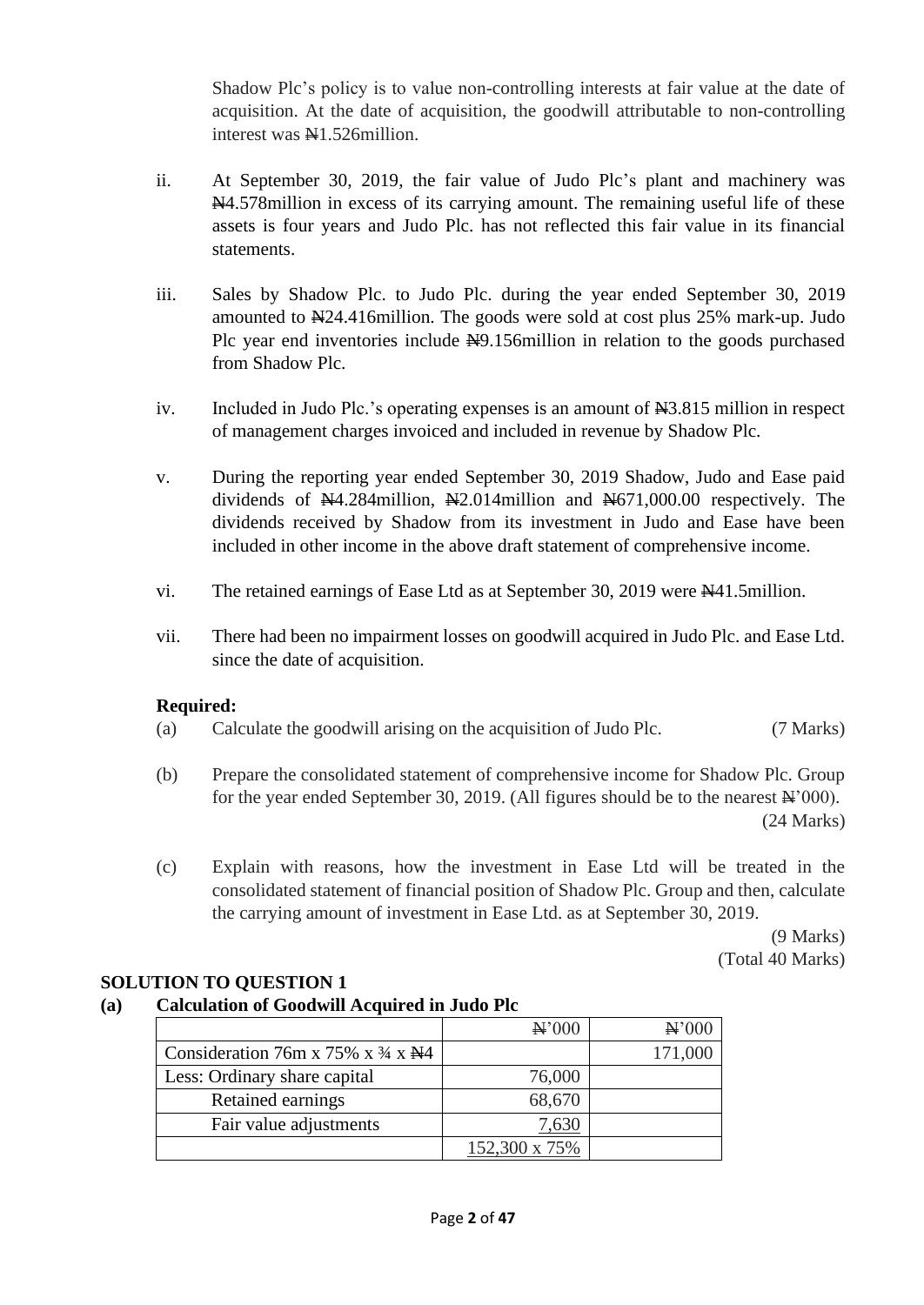| Goodwill attributable to parent |       |
|---------------------------------|-------|
| Goodwill attributable NCI       |       |
| Full goodwill                   | 58,30 |

## **(b) Shadow Plc Group consolidated statement of comprehensive income for the year ended September 30, 2019.**

|                                                                 | N'000          |
|-----------------------------------------------------------------|----------------|
| Revenue $(w1)$                                                  | 360,000        |
| Cost of sales $(w2)$                                            | (205, 157)     |
| Gross profit                                                    | 154,868        |
| Other income $(w7)$                                             | 35,737         |
| Operating expenses (w3)                                         | (61, 168)      |
| Operating profit                                                | 129,437        |
| Income from associate                                           | 2,518          |
| Interest expense and similar charges                            | (24, 452)      |
| Profit before tax                                               | 107,503        |
| Income tax expense                                              | (29,799)       |
| Profit for the period                                           | 77,704         |
| Other comprehensive income:                                     |                |
| Revaluation gain                                                | 4,528          |
| Total comprehensive income                                      | 82,232         |
| Profit for the year attribute to equity owners of the parent    | 71,409         |
| Non-controlling interest $(w5)$                                 | 6,295          |
|                                                                 | 77,704         |
| Total comprehensive income attribute to:                        |                |
| Equity owners of the parent                                     | 74,792         |
| Non-controlling interest (w6)                                   | 7,440          |
|                                                                 | 82,232         |
|                                                                 |                |
| <b>Workings:</b>                                                | N'000          |
| W1 Revenue:                                                     |                |
| <b>Shadow Plc</b>                                               | 249,390        |
| Judo Plc                                                        | 138,866        |
| Less management charges                                         | (3,815)        |
| Intra-group sales                                               | (24, 416)      |
|                                                                 | 360,025        |
| W2 Cost of sales:                                               |                |
| <b>Shadow Plc</b>                                               | 140,760        |
| Judo Plc                                                        | 86,982         |
| Intra-group sales                                               | (24, 416)      |
| Unrealised profit on inventories $(\frac{N}{9}$ .156m x 25/125) | 1,831          |
|                                                                 | <u>205,157</u> |
| W3 Operating expenses:                                          |                |
| Shadow Plc                                                      | 48,960         |
| Judo Plc                                                        | 16,023         |
| Management charges                                              | (3,815)        |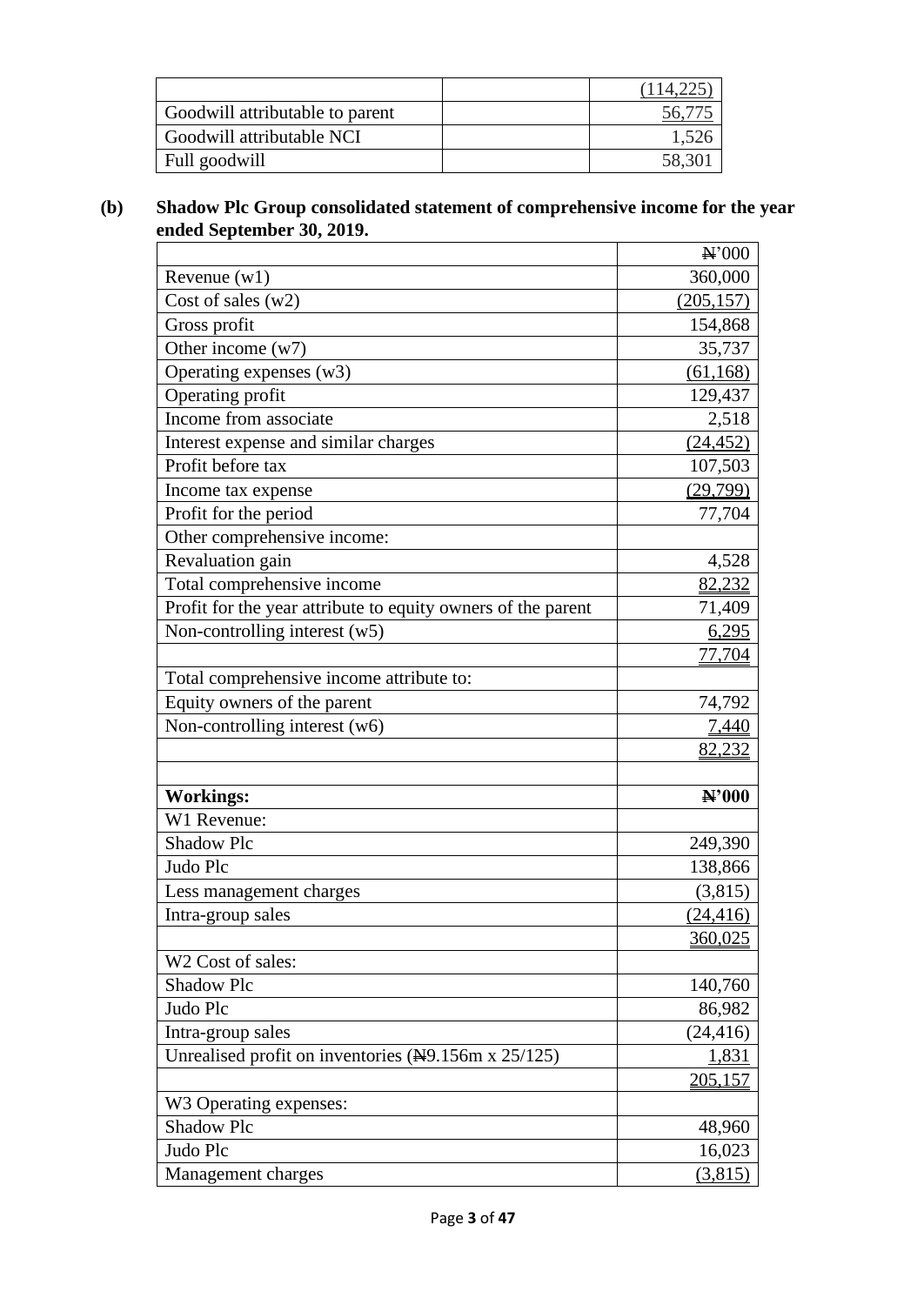|                                                    | 61.168       |
|----------------------------------------------------|--------------|
| W4 Income from associate: Ease Ltd                 |              |
| Profit after tax N8.393m x 30%                     | <u>2,518</u> |
|                                                    |              |
| W5 Non-controlling interest in Shadow Plc:         |              |
| $\frac{125.179m \times 25\%}{25.179m \times 25\%}$ | 6.295        |
|                                                    |              |
| W6 Non-controlling interest profit W5              | 6,295        |
| NCI in subsidiary's OCI = $(4.578m \times 25\%)$   | 1,145        |
|                                                    | 7,440        |
| W7 Other income:                                   |              |
| As per draft – Shadow Plc                          | 23,715       |
| Less: Intra-group dividends from:                  |              |
| Judo N2.014m x 75%                                 | (1,511)      |
| Ease N671,000 x 30%                                | (201)        |
|                                                    | 22,003       |
| Judo's other income                                | 13,734       |
|                                                    | 35.737       |

(c) Shadow Plc acquired 30% of shares of Ease Ltd. An investment of 30% in another entity would normally indicate that the investor has a significant influence, but not control, of the entity's activities.

The fact that Shadow Plc has the power to appoint two of the directors to the board tends to support the conclusion that it can exercise significant influence over Ease Ltd, Moreover, the fact that three other investors hold the remainder of the shares made it unlikely that another investor in Ease Ltd would be able control the entity's activities.

Shadow Plc will account for Ease Ltd as an associate using the equity method under IAS 28.

|                                                                                      | N'000  |
|--------------------------------------------------------------------------------------|--------|
| Cost at acquisition date 30% x 30 million x $\text{N}3.50$                           | 31,500 |
| Share of post-acquisition profit $\mathbb{N}(41.5\text{m} - 26\text{m}) \times 30\%$ | 4,650  |
| <b>Investment</b> in Associate                                                       |        |

# **Carrying amount of investment in Ease Ltd as at September 30, 2019.**

# **EXAMINER'S REPORT**

Part (a) of the question tests candidates' knowledge of computation of goodwill arising on acquisition of subsidiary. Part (b) of the question tests the preparation of consolidated statement of comprehensive income, while part (c) of the question tests the treatment of investment in an associate and computation of carrying amount of the investment in associate.

All the candidates attempted the question and their performance was poor.

Commonest pitfalls of the candidates was their inability to compute goodwill, while others could not correctly prepare the consolidated statement of comprehensive income.

Candidates are advised to pay more attention to preparation of group accounts while they should also make use of the Institute's study text for better performance in future examinations.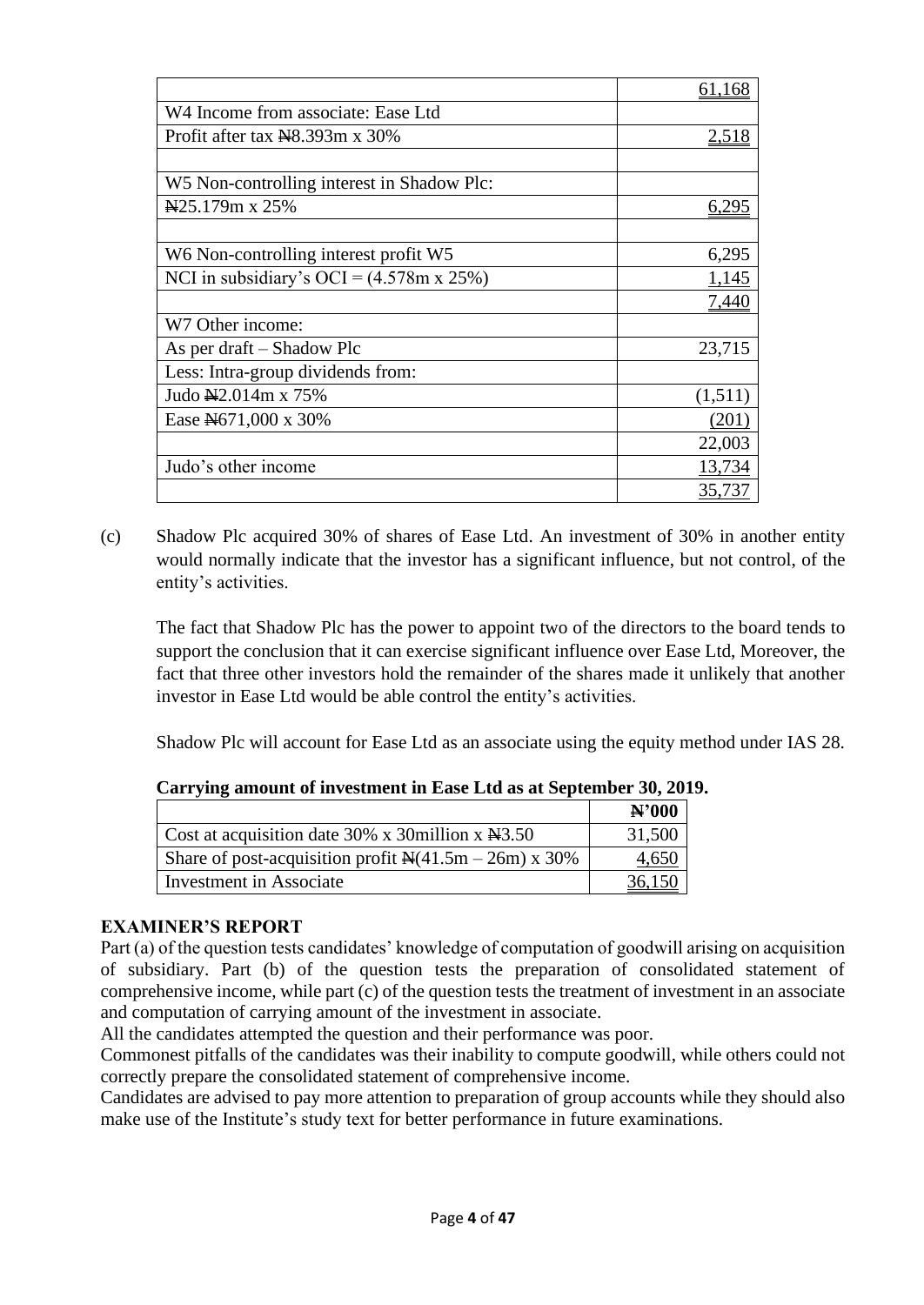2. (a) The IASB Conceptual Framework for Financial Reporting states that, "an entity's choice of measurement basis and capital measurement concept determine the accounting model to be used in the preparation of financial statements".

## **Required:**

Explain the capital maintenance concepts identified in the Conceptual Framework.

(6 Marks)

(b) The two fundamental characteristics identified in the IASB's Conceptual Framework for Financial Reporting are relevance and faithful representation. In order for financial transactions to be presented faithfully in the financial statements, the principle of substance over form should be applied.

#### **Required:**

- (i) Why is it considered important that the economic substance of a transaction be reflected in the financial statements rather than its legal form? (5 Marks)
- (ii) Describe in general terms, two features of a transaction that suggest that the economic substance may differ from its legal form. (4 Marks) (Total 15 Marks)

# **SOLUTION TO QUESTION 2**

(a) Two concepts of capital are discussed under the standard; the financial concept of the capital and the physical concept of the capital.

Under the financial concept of capital maintenance, profit is earned if the net assets at the end of the period exceeds the net assets at the beginning of the period, excluding any distribution to and contributions from owners during the period. Another form of financial concept of financial maintenance concept is the real financial capital maintenance in which constant purchasing power is taken into consideration.

Under the physical capital maintenance concept, profit is earned if the physical productive capacity of the entity or the resources to achieve that capacity at the end of the period exceeds the physical productive capacity at the beginning of the period.

Neither the IASB conceptual framework nor accounting standards require the use of the physical concept of capital maintenance. Almost all entities use the financial maintenance concept but both concepts can provide useful information.

(b) (i) Substance over form is the concept that the financial statements and accompanying disclosures of a business should reflect the underlying realities of accounting transactions rather their legal form. Usually the legal form of a transaction and its economic reality are the same but in some cases the two may differ and give different results if a transaction is structured in such a way that the economic reality differs from the legal form, the accounting must reflect the economic substance. Substance over form ensures that the true intent of a transaction is not hidden. Substance over form may also arise because a transaction is complex which makes it difficult to ascertain the substance of the transaction. It is believed that financial statements prepared in using the principle- based IFRS reflects the substance of transactions.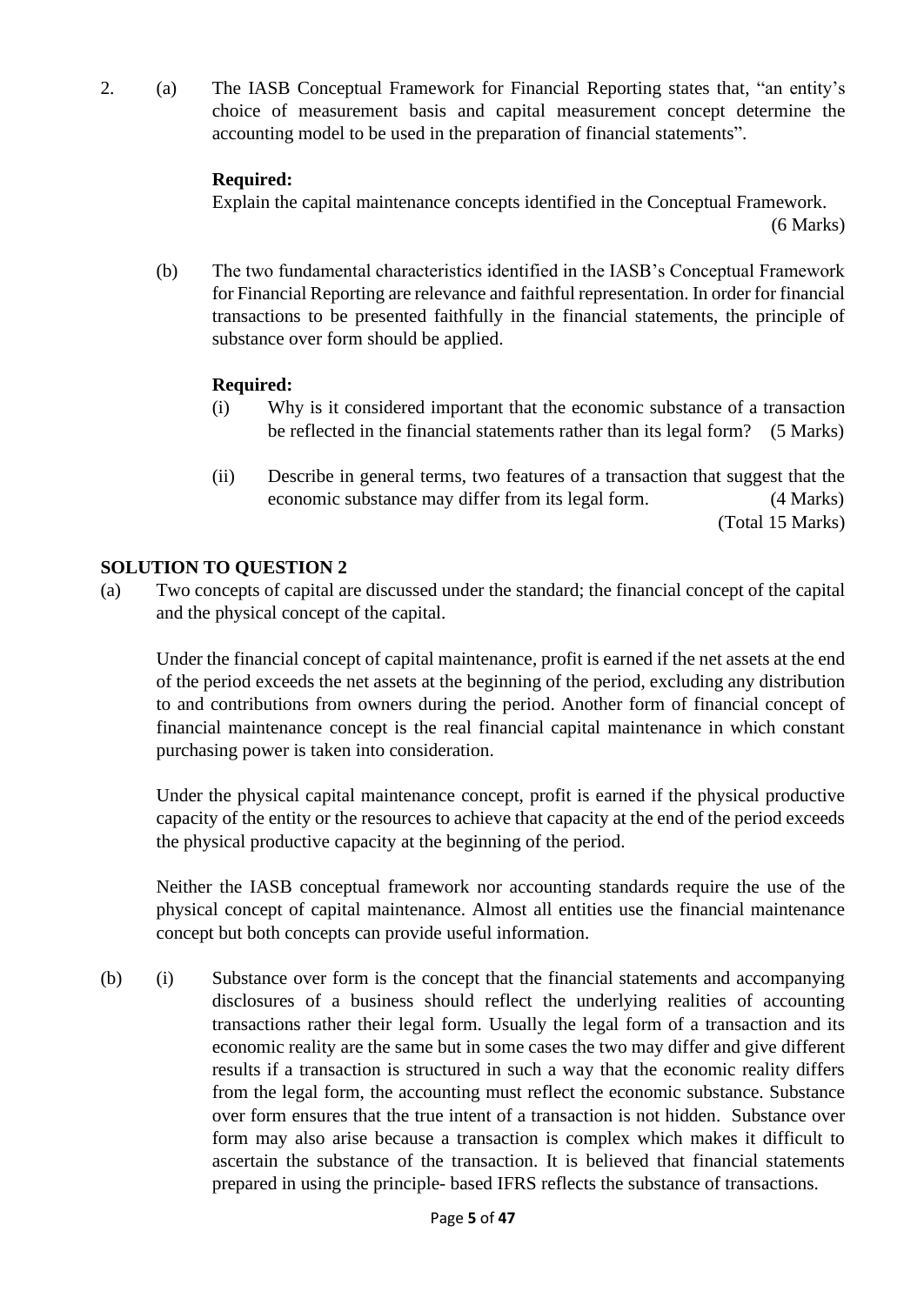- (ii) Features indicating that the substance of a transaction may differ from its legal form.
	- Transactions may be structured to manipulate the reported results, by reporting assets as expenses or liabilities as revenue.
	- Unusual term in contract of sales of good and services that might affect the assessment of the timing of revenue and costs.
	- Arrangements that serves to divert risk and returns from where it might otherwise be.
	- If two or more transactions are executed together and the combined effect differs from each individual effects e.g. in a sale and lease back transaction.
	- Business arrangements entered into that give disproportionate advantage to one party over another.

Part (a) of the question tests the concepts of capital maintenance as identified in the conceptual framework while part (b) tests candidates' practical application of the principles of substance over form as it relate to financial transactions.

Few of the candidates attempted the question and their performance was below average.

The commonest pitfall was the candidates' inability to apply the substance over form principles to relevant financial transactions.

Candidates are advised to get familiar with all aspects of the Institute's syllabus for better performance in future examinations.

3. Rejuvenator Plc. owns a building which it has been using as head office in Abuja. In order to reduce cost, the company's management on December 31, 2019 decided to move the head office to the branch office and has now let out its head office building.

The head office building had an original cost on July 1, 2010 of  $\frac{1275}{12010}$  and was being depreciated over 50 years. As at December 31, 2019, an independent valuer assessed the fair value of the head office to be  $\frac{N}{2}$ 525.5million.

The entity's policy is to charge depreciation from the date of acquisition to the date of disposal.

# **Required:**

- (a) Explain the meaning of 'Investment Property' according to IAS 40 and explain why its accounting treatment is different from that of owner-occupied property. (4 Marks)
- (b) Discuss the key differences between the accounting treatments of investment properties under IAS 40 and owner-occupied properties under IAS 16. (5 Marks)
- (c) With relevant figures, explain how Rejuvenators Plc's building should be accounted for in the financial statements during the reporting period ended December 31, 2019. (6 Marks) (Total 15 Marks)

#### **SOLUTION TO QUESTION 3**

(a) An investment property is land or buildings (or part thereof) held by the owner to generate rental income or for capital appreciation (or both) rather than for production or administrative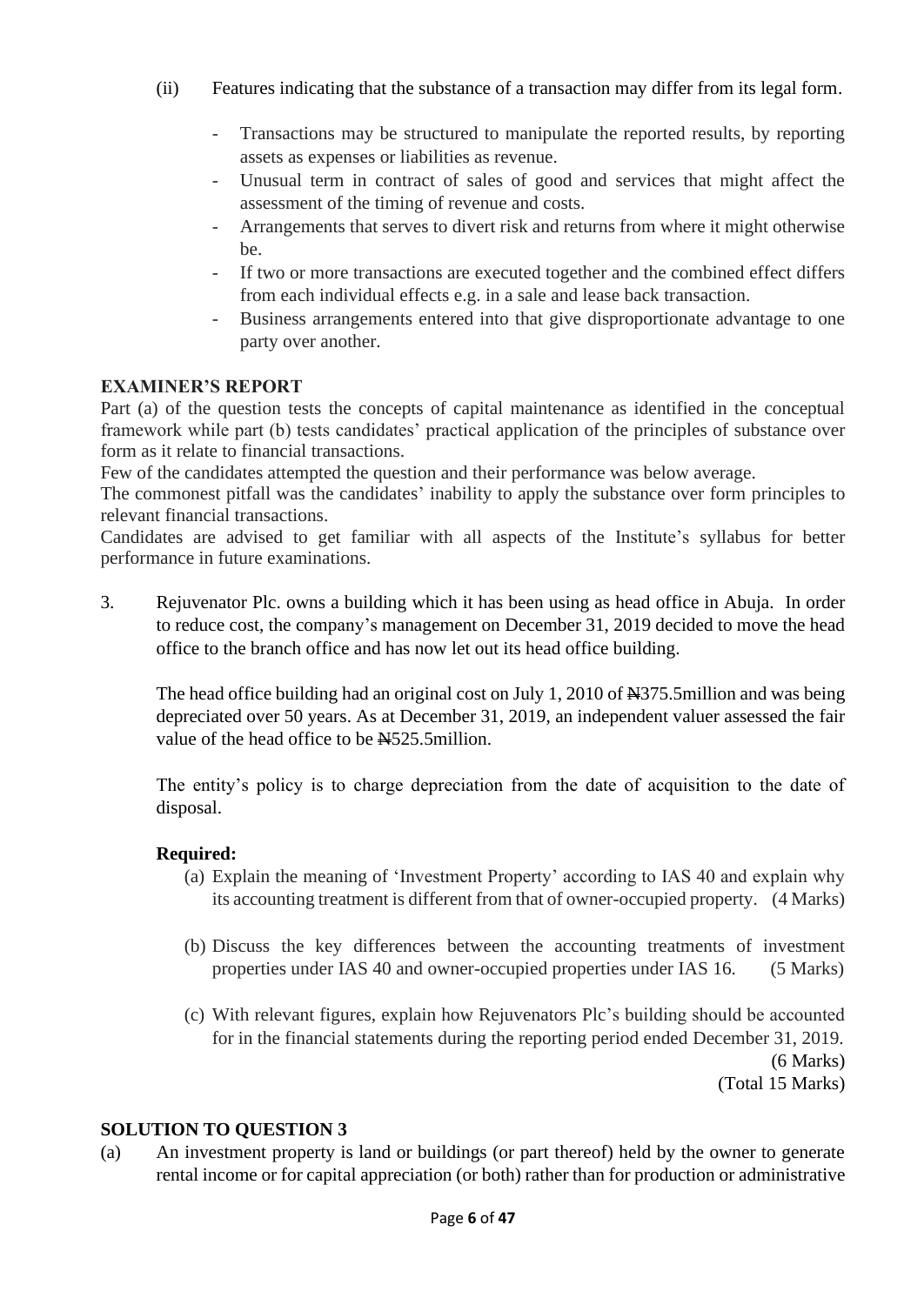purpose. It may also include property held under a lease if used for the same purpose as other investment properties.

The accounting treatment for investment property is different from owner-occupied property as a result of the use the property is put to, where a property e.g. building is held for rental income generation or capital appreciation or both, it is treated as investment property. Where the same building is used for administrative purposes largely for the production of goods and services, it is treated as owner-occupied that are largely independent of other assets held by an entity.

(b) The revaluation model and fair value model apply to both properties, which is usually a market-based assessment.

Any gain (or loss) over a previous valuation is taken to profit or loss if it relates to an investment property where as for an owner-occupied property, any gain is taken to revaluation reserve through other comprehensive income, the results are accumulated as a component of equity in the statement of changes in equity.

A loss on revaluation of an owner-occupied property is charged to profit or loss unless it has a previous surplus in the revaluation reserve, which can be used to offset the loss.

A further difference is that owner-occupied property are usually depreciated after revaluation, whereas investment properties are not depreciated but are revalued at regular intervals.

(c) According to IAS 40, when an owner-occupied property is being transferred to investment property, IAS 16 would apply up to the date of transfer. The property revalued at December 31, 2019 at  $\text{\textsterling}525.5m$  would be deemed to be the fair value of the investment property at the transfer date. Meanwhile, the revaluation would be credited to the revaluation gain of N221.345m and presented through other comprehensive income for the year ended December 31, 2019. The revaluation reserve is presented as a component of equity in the statement of financial position.

| Working:                                                         | N'000     |
|------------------------------------------------------------------|-----------|
| July 1, 2010 cost of property                                    | 375,500   |
| Accumulated depreciation 1/7/2010 - 31/12/2019 (9.5/50 x N375.5) | (71, 345) |
| Carrying amount at 31/12/2019                                    | 304,155   |
| Fair value at 31/12/2019                                         | 525,500   |
| <b>Revaluation surplus</b>                                       | 221,345   |

# **EXAMINER'S REPORT**

The question tests candidates understanding of IAS 40 - Investment Property and IAS 16 – Property Plant and Equipment and how to account for each types of properties in the financial statement.

Few candidates attempted the questions and their performance was below average.

The commonest pitfall of the candidates was their inability to differentiate between investment property and owner-occupied properties.

Candidates are advised to read and understand all accounting standards in the syllabus and their practical applications for better performance in future examinations.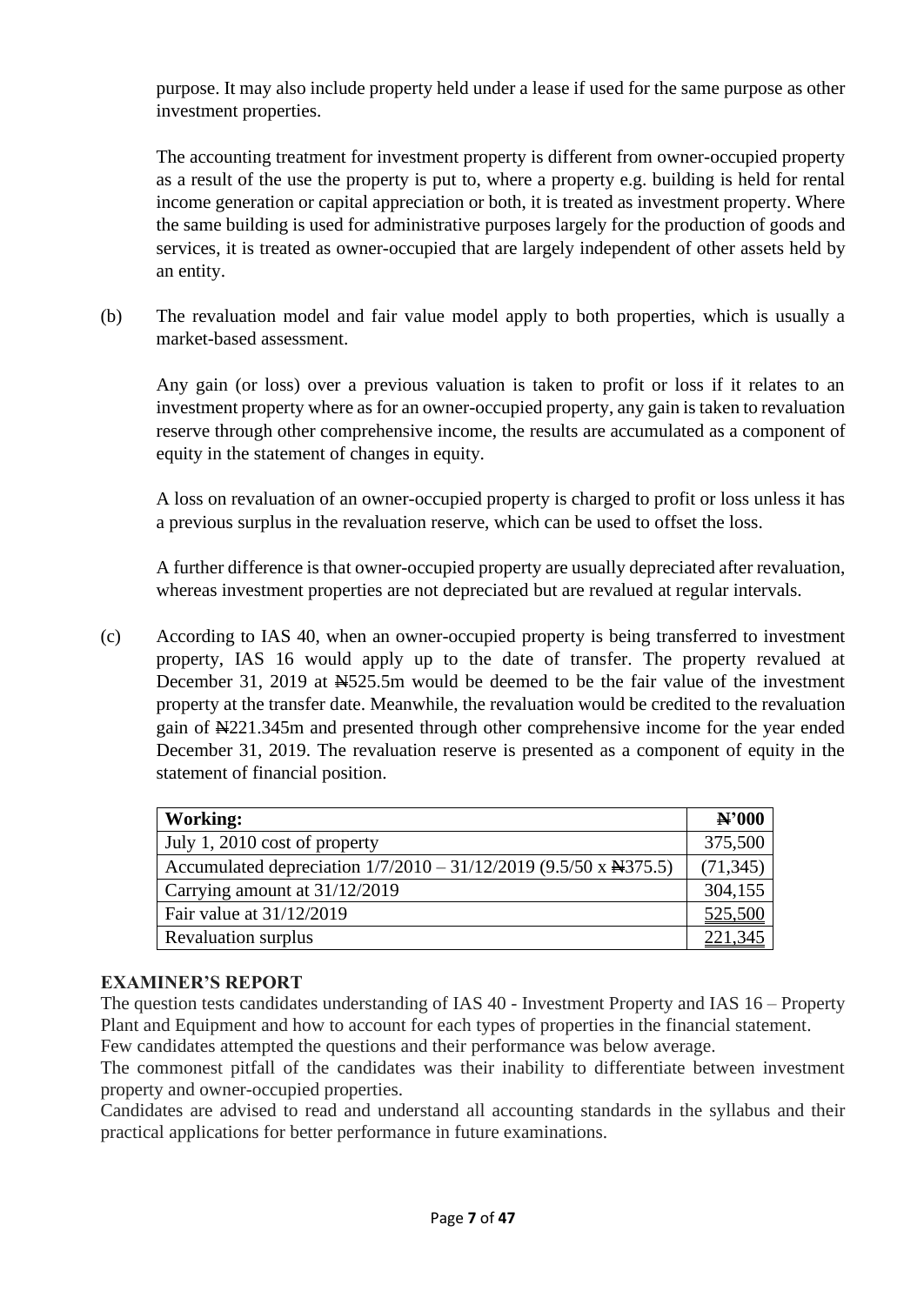4. (a) Between the end of an entity's reporting period and when the financial statements are approved by the directors of an entity, there are two types of events according to IAS 10, Events after the Reporting Period.

# **Required:**

| (i) | State and explain these events; and | (4 Marks) |
|-----|-------------------------------------|-----------|
|     |                                     |           |

- (ii) State how they are treated in the financial statements. (4 Marks)
- (b) Company A is indebted to Company B to the tune of N50million. The reporting date of Company B is June 30.

On July 12, 2019, Company B received a letter from a liquidator advising it that Company A has gone into liquidation. The letter revealed that Company A ceased operations a month ago and that Company B is only likely to receive a dividend of 60 kobo for every naira owed by Company A. The liquidator paid the amount to Company B on September 3, 2019.

It is the normal practice of Company B's board to approve the audited financial statements three months after the reporting date.

# **Required:**

Explain how the above transactions should be treated in the financial statements of Company B and the disclosures that are required to be made for the year ended September 30, 2019. (7 Marks)

(Total 15 Marks)

# **SOLUTION TO QUESTION 4**

(a) (i) Events after the reporting period are those events favourable and unfavorable that occur between the end of the reporting period and the date when the financial statements are authorised for issue. There are two types; adjusting events and nonadjusting events.

> Adjusting events are events that provide evidence of the condition that existed at the end of the reporting period while non-adjusting events are those that indicate conditions that arose after the reporting period.

- (ii) Adjusting events require adjustments in the financial statements for the items affected. In addition, updated disclosure is made with respect to the affected items. Updated disclosure is still made even when the amount of the item concerned is not affected. Non-adjusting events do not require adjustment in the financial statements. However, the nature of the event and its financial effect must be disclosed in the notes if it is material.
- (b) The debt owed by the customer provides evidence of the condition that existed at the reporting date and the customer's inability to pay did also exist at that date, (the customer has been insolvent before the year-end).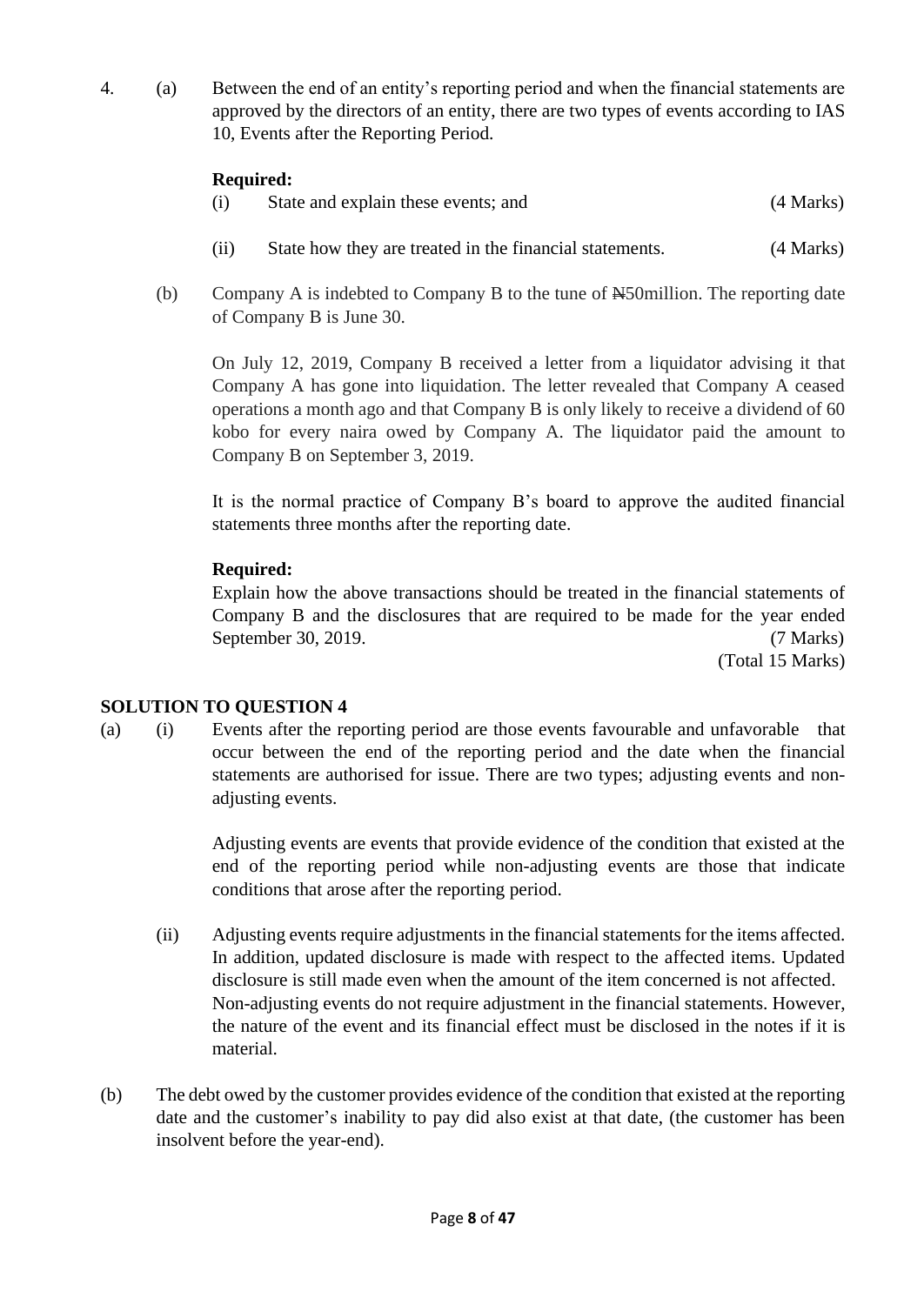Hence it is an adjusting event, since 60% has been recovered, therefore only  $\frac{N}{20m}$  ( $\frac{N}{20m}$  – N30m) would be impaired.

The disclosure required will be to update the following:

- (i) The additional impairment of N20,000,000 on Company B's trade receivables allowance account and credit losses presented in the notes to the financial statements,
- (ii) The explanation for the changes in loss allowance and reasons for the changes.

# **EXAMINER'S REPORT**

The question tests candidates understanding and the treatment of IAS 10 – Events after the reporting period, and transaction disclosures that are required in the financial statements.

Majority of the candidates attempted the questions and their performance was average.

The commonest pitfall of the candidates was their inability to understand the treatment of transactions and disclosure requirements as required by IAS 10.

Candidates are advised to ensure that they understand the provisions of all relevant accounting standards and their disclosure requirements for better performance in future examinations.

5. (a) Earnings per share (EPS) is generally regarded as a key accounting ratio for use by investors. However, like any other accounting ratio, it has its limitations.

#### **Required:**

Explain the importance of EPS and state three (3) of its limitations. (8 Marks)

(b) Pronto Plc. has 100million ordinary shares in issue throughout the year ended December 31, 2019. The profit for the year was  $\frac{N}{240}$ million.

The entity has two convertible financial instruments in issue:

- (i)  $N=50$ million 10% loan notes, each  $N=100.00$  of stock having the right to convert into 200 ordinary shares.
- (ii) 40million convertible  $\mathbb{N}1.00$  12½% preference shares. Each preference share is convertible to 2 ordinary shares.

The income tax rate is 30%.

# **Required:**

Calculate the basic and diluted EPS for Pronto Plc. for the year ended December 31, 2019. (7 Marks)

(Total 15 Marks)

# **SOLUTION TO QUESTION 5**

(a) Earning per share (EPS) is one of the component part of the price earning (P/E) ratio. P/E ratio is used by investors to help them identify the relative risks of an investment. A relatively high P/E ratio usually suggests that the shares are regarded as a safe investment while lower P/E ratio suggests risk and volatility. EPS also measures the potential returns to equity holders in form of dividends and bonus issue.

It can be used to compare and evaluate the EPS of the same entity in different years, that is to evaluate trends in EPS, that of other entities or an industry's average.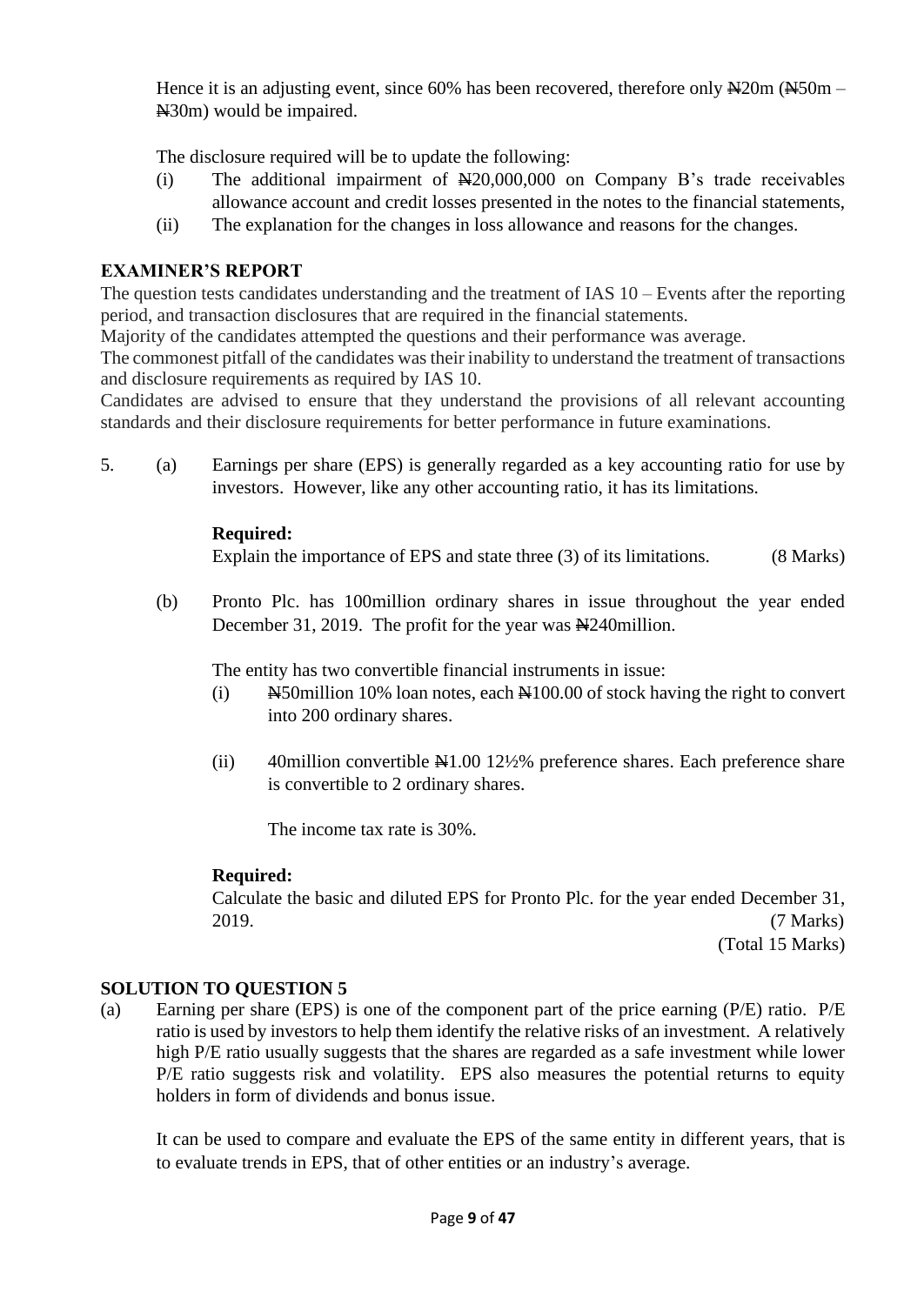The principal weakness of EPS include the following:

- (i) EPS is based on accounting figures and can only be as well reliable as these figures;
- (ii) Due to the use of historical figures for its calculations, it is of limited use for predictive purpose;
- (iii) EPS may not be comparable among entities because number of shares issued is rarely comparable between them;
- (iv) Financial statements are prone to manipulation by management, through window dressing; and
- (v) Entities often use different accounting bases to treat transactions, hence entities EPS figures may not be comparable.

| (b) | (i)  | Calculation of EPS – Basic                                           |                              |              |
|-----|------|----------------------------------------------------------------------|------------------------------|--------------|
|     |      | Profit before tax                                                    | N240m                        |              |
|     |      | Weighed average number of shares                                     | 100m                         |              |
|     |      | <b>Basic EPS</b><br>$= 240/100$                                      | $\frac{N2.40}{\text{share}}$ |              |
|     | (ii) | Calculation of diluted EPS                                           |                              |              |
|     |      | Profit $(W1)$                                                        | N248.5m                      |              |
|     |      | Weighted average number of shares (W2)                               | 280m                         |              |
|     |      | Diluted EPS 248.5/280                                                | <u>88.75kobo</u>             |              |
|     |      | Workings:                                                            |                              |              |
|     |      | W1 Calculation of profit for diluted EPS                             |                              |              |
|     |      |                                                                      | N'm                          | $N^m$        |
|     |      | Profit for the period                                                |                              | 240          |
|     |      | Savings on 10% loan notes (10% x 50m)                                | 5                            |              |
|     |      | Tax as savings $(30\% \times \text{N}5m)$                            | (1.5)                        | 3.5          |
|     |      | Savings on preference dividend $(12\frac{1}{2}\% \times 40\text{m})$ |                              | 5.0          |
|     |      | Profit for diluted EPS                                               |                              | <u>248.5</u> |
|     |      | W <sub>2</sub> Calculation of number of shares for diluted EPS.      |                              |              |
|     |      |                                                                      | Million                      |              |
|     |      | Share for basic EPS                                                  | 100                          |              |
|     |      | Conversion of loan notes $(200/100 \times 50)$                       | 100                          |              |
|     |      |                                                                      |                              |              |

# **EXAMINER'S REPORT**

The question tests the importance of earning per share (EPS), its limitations and computation of basic and diluted earnings per share.

280

Majority of the candidates attempted the question and their performance was below average.

Conversion of preference share  $(40 \times 2)$  80

The commonest pitfall was that majority of the candidates did not clearly demonstrate understanding of the importance and limitations of EPS, while others could not correctly calculate basic and diluted earnings per share.

Candidates are advised to pay more attention to computation and interpretation of ratio analysis for better performance in future examinations.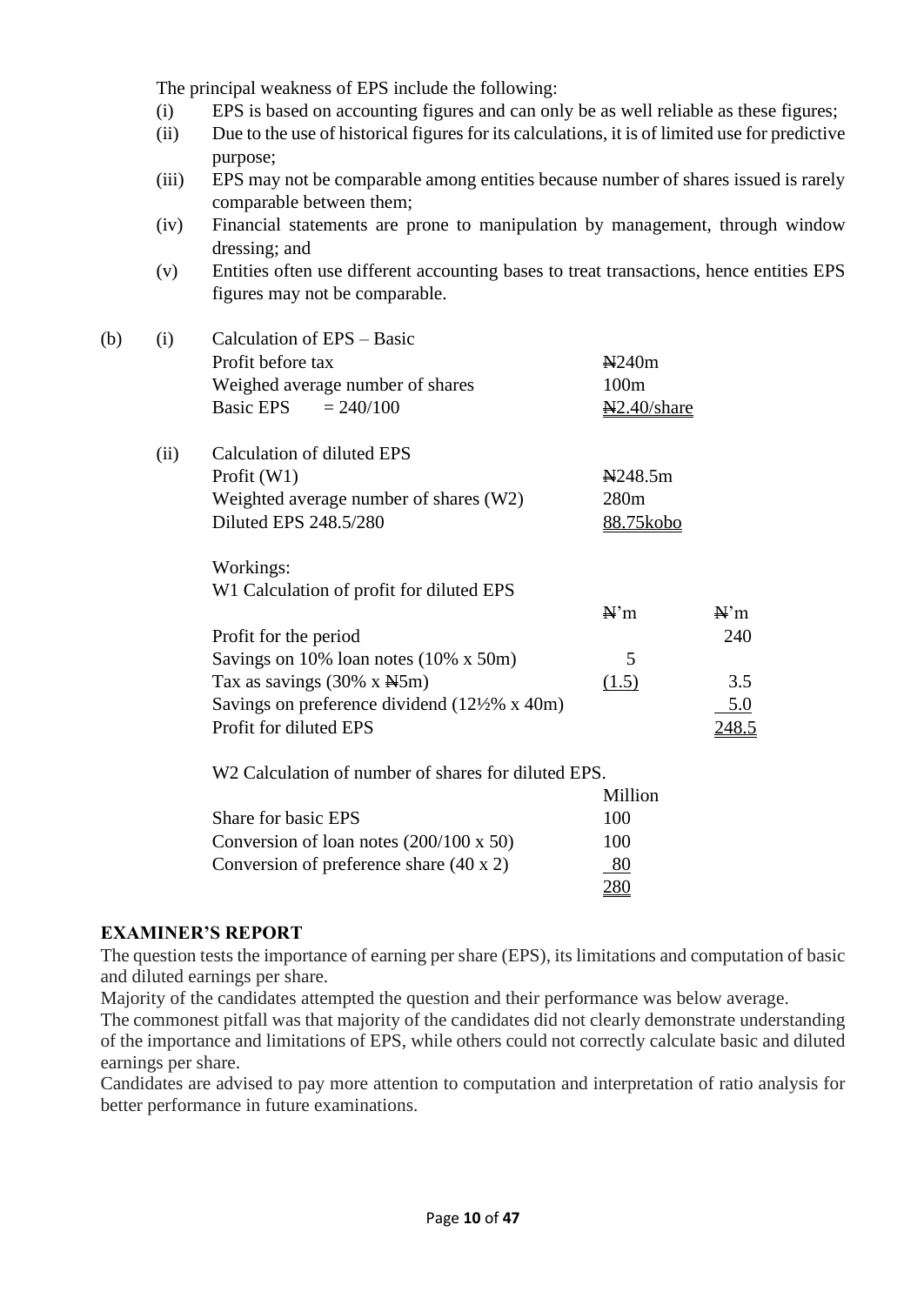6. Youandi Plc. owned a piece of land which it acquired on March 1, 2018 at a cost of N288million.

During the year ended January 31, 2020 the company constructed a new factory on the land. The construction was financed from the pool of existing borrowings. Construction began on May 1, 2019 and was completed on October 31, 2019 at a cost of  $\frac{1432}{100}$  million. The factory was available for use from that day although production did not start until November 2019. The useful life of the factory has been estimated to be 50 years.

Throughout the year, the company's average borrowings were as follows:

|                       | Amount  | <b>Interest Rate</b> |  |
|-----------------------|---------|----------------------|--|
|                       | N'000   | $\frac{6}{9}$        |  |
| <b>Bank Overdraft</b> | 160,000 | 9.75                 |  |
| <b>Bank Loan</b>      | 280,000 | 10.0                 |  |
| <b>Bonds</b>          | 400,000 | 8.0                  |  |

# **Required:**

(b) Explain the accounting requirements of the issues in Youandi Plc., with relevant calculations for the year ended January 31, 2020 and the carrying amount of the factory as at January 31, 2020. (8 Marks)

(Total 15 Marks)

# **SOLUTION TO QUESTION 6**

(a) According to IAS 23 borrowing cost may be capitalised during the acquisition, construction or production of a qualifying asset. A qualifying asset is any asset which takes a substantial period of time to get ready for its intended use or sale. Borrowing costs include fees, transaction costs and amortisation of discount or premium relating borrowing costs. Directly attributable costs may be capitalised if incurred during the capitalisation period on qualifying assets.

The capitalisations commence when the borrowing costs have been incurred, expenditure on the asset has been incurred and construction activities have commenced.

The capitalisation of borrowing costs is suspended where there is an extended period of delay in the construction work.

The capitalisation ceases when the asset is substantially ready for its intended use or sale. The borrowing costs of funds borrowed specifically to obtain qualifying asset is the actual borrowing cost incurred less investment income on temporary investment from those borrowings.

When an entity uses general borrowing to obtain qualifying asset, the capitalisations rate is the weighted average of the borrowing costs of the entity.

(b) The borrowing cost relating to the construction of the building is qualified for capitalisation. The capitalisation rate is the weighted average cost of the borrowed funds. The borrowing

<sup>(</sup>a) Outline the core provisions of IAS 23, Borrowing Costs. (7 Marks)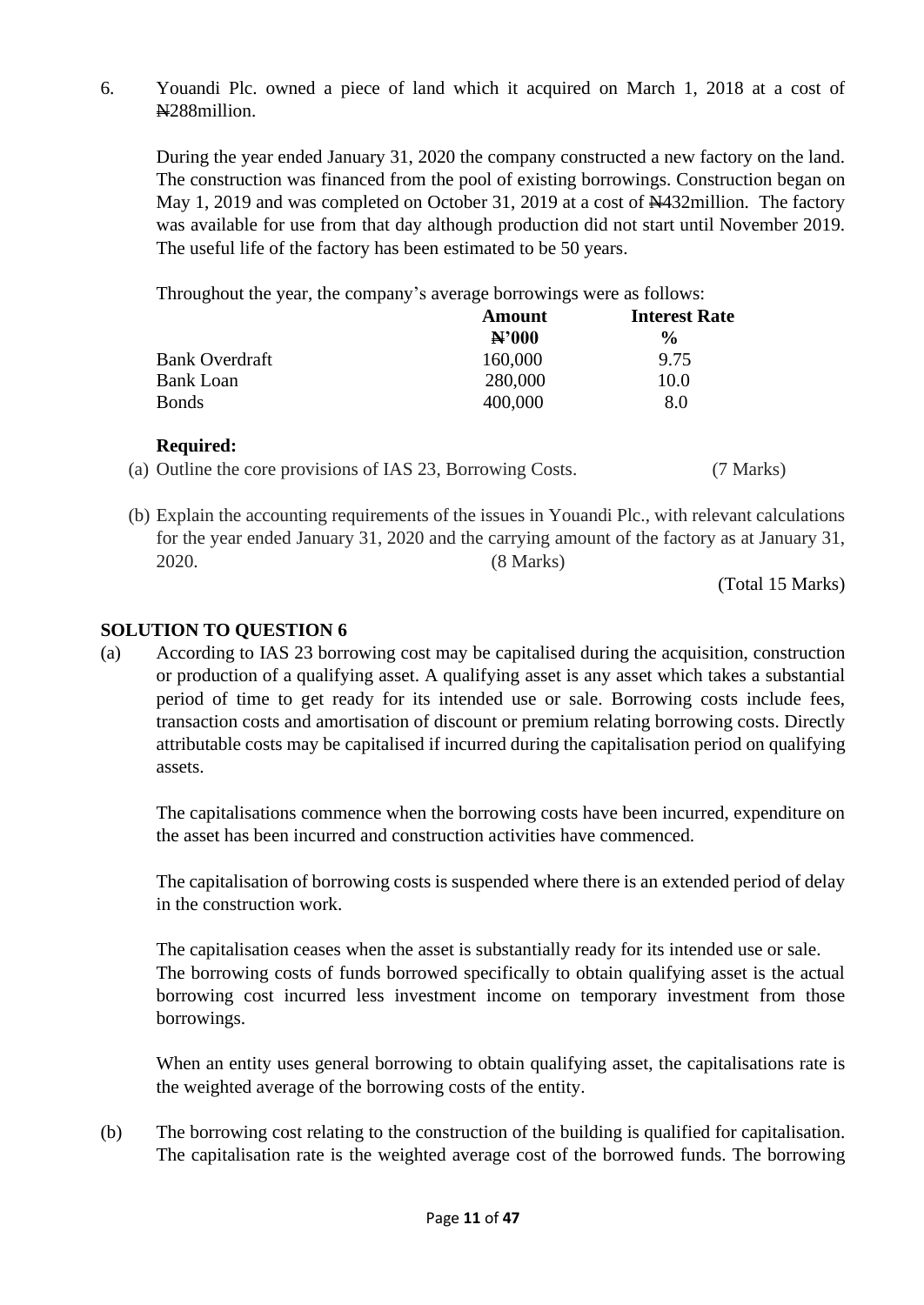costs eligible for capitalisation is that incurred May 1, 2019 to October 31, 2019 when the construction took place.

The asset is ready for use on October 31, 2019 hence depreciations would be calculated from that date.

The following calculations are relevant: Weighted average cost of borrowed funds.

|                                                         | Amount<br>$\mathbf{N}$ <sup>2</sup> 000 | Interest rate     | Total<br>$\mathbf{H}$ <sup>2</sup> 000 |
|---------------------------------------------------------|-----------------------------------------|-------------------|----------------------------------------|
| Bank overdraft                                          | 160,000                                 | 9.75%             | 15,600                                 |
| Bank loan                                               | 280,000                                 | 10%               | 28,000                                 |
| <b>Bonds</b>                                            | 400,000                                 | 8%                | 32,000                                 |
|                                                         | 840,000                                 |                   | 75,600                                 |
|                                                         |                                         |                   |                                        |
| Capitalisation rate                                     | $75,600 \times 100\% = 9\%$             |                   |                                        |
|                                                         | 840,000<br>- 1                          |                   |                                        |
| Cost of asset                                           | $\mathbf{H}$ '000                       | $\mathbf{H}$ '000 |                                        |
| Land                                                    |                                         | 288,000           |                                        |
| <b>Building</b>                                         | 432,000                                 |                   |                                        |
| Borrowing cost (9% x 432m x 6/12) 19,440                |                                         | 451,440           |                                        |
|                                                         |                                         | 739,440           |                                        |
| Depreciation $(3/12 \times 451.4 \text{m} \times 1/50)$ |                                         | (2,257)           |                                        |
| Carrying amount                                         |                                         | <u>737,183</u>    |                                        |

# **EXAMINER'S REPORT**

The question tests the provisions of IAS 23 – Borrowing costs, its accounting treatment and calculations of interest on the amount of borrowed costs.

Few candidates attempted the questions and their performance was below average.

The commonest pitfall was their inability to demonstrate clear understanding of the provisions of IAS 23.

Candidates are advised to pay more attention to the provisions of all accounting standards in the syllabus for better performance in future examinations.

# 7. The financial statements of Jackitup Plc are provided as follows: **Statement of profit or loss for the year ended October 31, 2019**

|                          | N'm     |
|--------------------------|---------|
| Revenue                  | 5,340   |
| Cost of goods sold       | (2,790) |
| Gross profit             | 2,550   |
| Other operating expenses | (1,338) |
| Operating profit         | 1,212   |
| Interest expense         | (72)    |
| Profit before tax        | 1,140   |
| Income tax expense       | (390)   |
| Profit for the year      |         |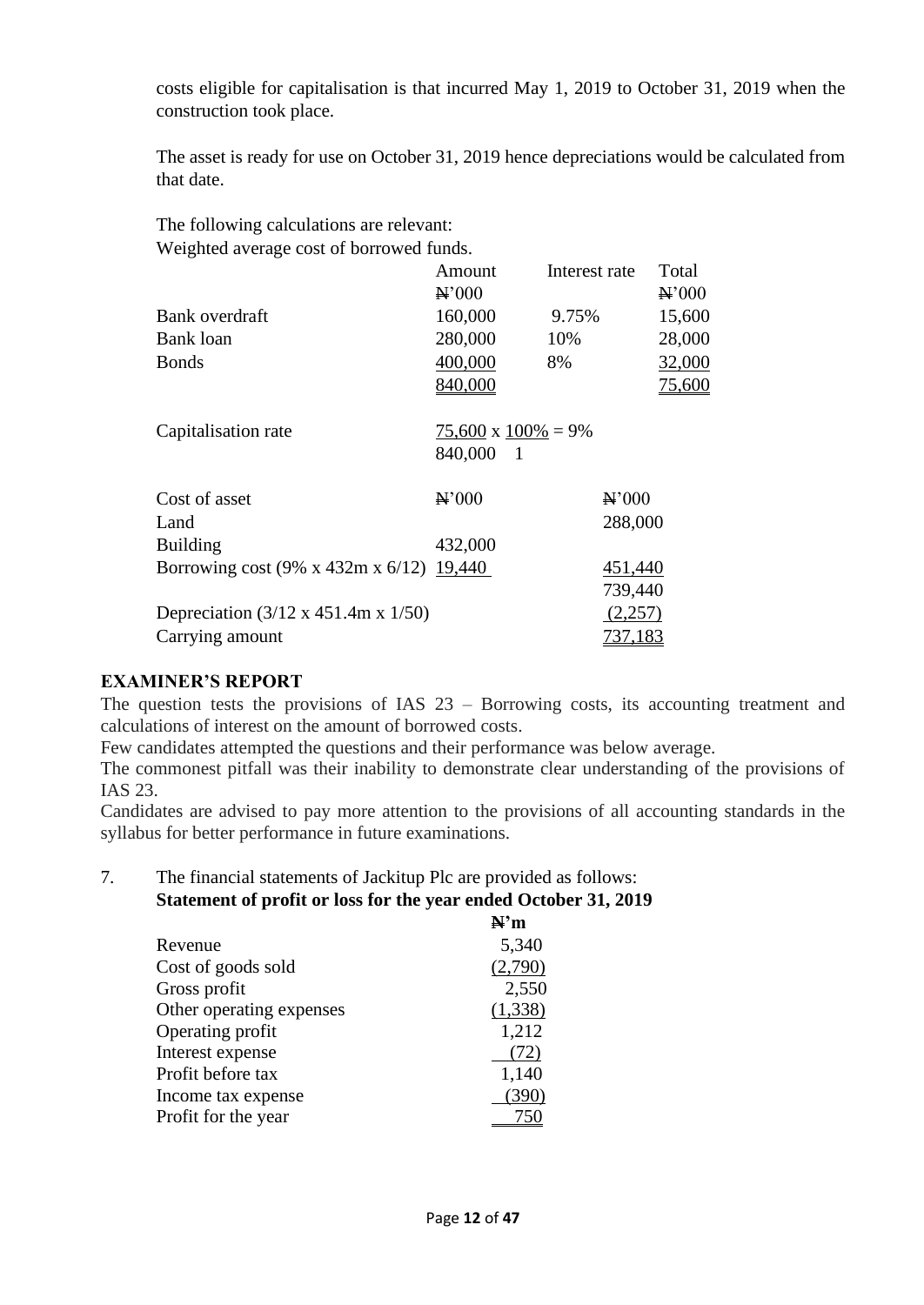| <b>Statement of financial position as at October 31</b> |             |              |
|---------------------------------------------------------|-------------|--------------|
|                                                         | 2019<br>N'm | 2018<br>N'm  |
| <b>Assets</b>                                           |             |              |
| <b>Non-current Assets:</b>                              |             |              |
| Property, plant and equipment                           | 2,664       | 2,052        |
| <b>Current Assets:</b>                                  |             |              |
| Inventories                                             | 393         | 21           |
| Trade receivables                                       | 432         | 192          |
| Cash and cash equivalents                               | <u>324</u>  | <u> 222 </u> |
|                                                         | 1,149       | 435          |
| <b>Total assets</b>                                     | 3,813       | 2,487        |
| <b>Equity and Liabilities</b>                           |             |              |
| <b>Equity:</b>                                          |             |              |
| Ordinary share capital of $\mathbb{N}1.00$ each         | 1,000       | 360          |
| Share premium                                           | 320         |              |
| Retained earnings                                       | 1,236       | 816          |
| Total equity                                            | 2,556       | 1,176        |
| <b>Non-current Liabilities</b>                          |             |              |
| Loan notes                                              | 840         | 900          |
| <b>Current Liabilities</b>                              |             |              |
| Trade payables                                          | 138         | 240          |
| <b>Taxation</b>                                         | 174         | 111          |
| Interest payables                                       | 105         | 60           |
| <b>Total current liabilities</b>                        | 417         | 411          |
| Total equity and liabilities                            | 3,813       | 2,487        |

#### **Additional information:**

- i. Operating expenses include depreciation charge of  $\frac{N}{2}198$ million and loss on sale of equipment of N12million.
- ii. Plant and equipment with a cost of N4396million and a carrying amount of N366million was sold for N354million.
- iii. The loan notes were redeemed on their face values for cash.
- iv. Ordinary shares were issued at a premium of  $N=0.50$  for cash.
- v. Cash dividend of N<sub>330</sub>million was paid during the year.

#### **Required:**

Prepare the statement of cash flows for the year ended October 31, 2019 for Jackitup Plc. using the indirect method. (15 Marks)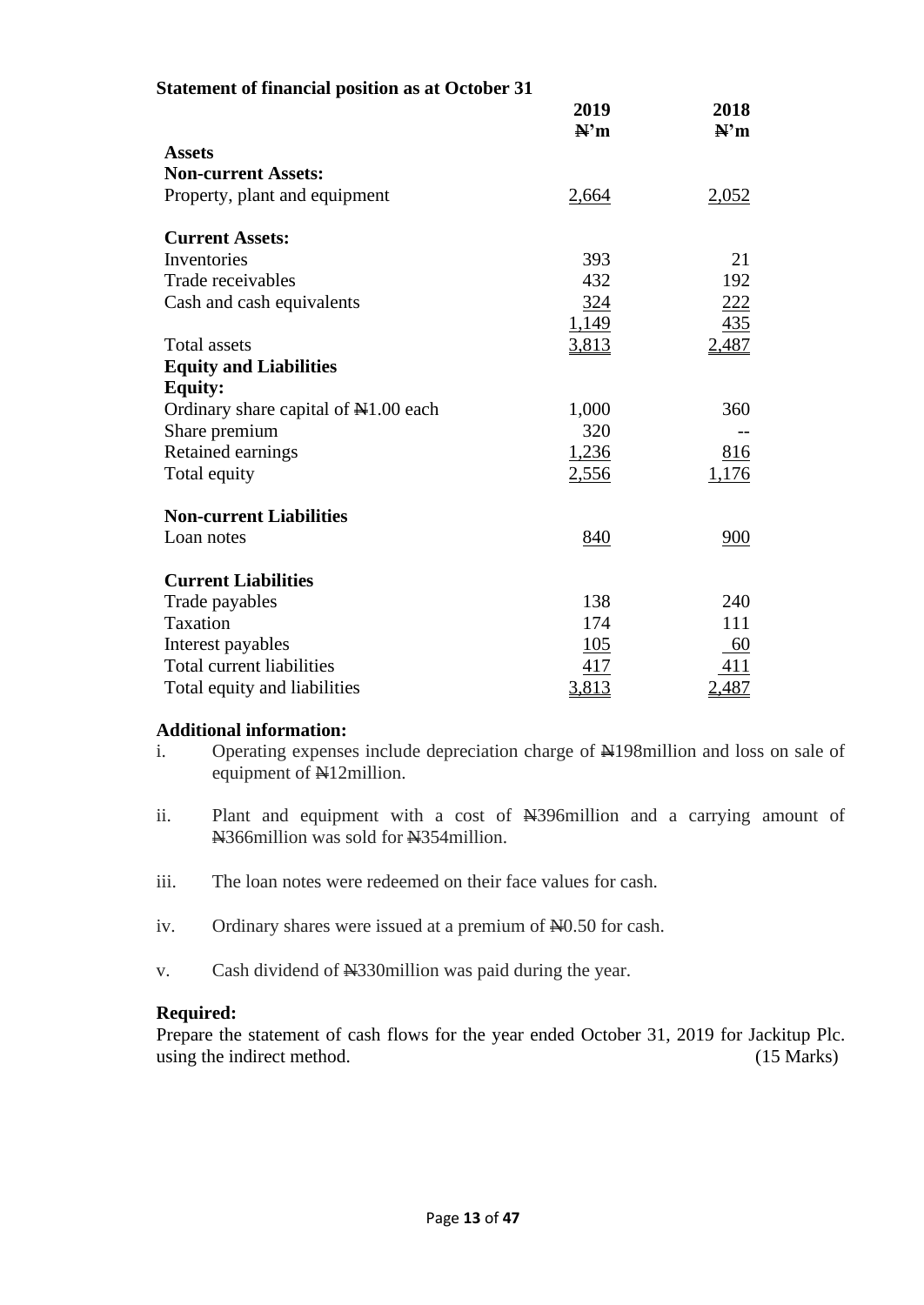#### **SOLUTION TO QUESTION 7**

|                 | <b>Jackitup Plc</b>                                                                                   |                |            |
|-----------------|-------------------------------------------------------------------------------------------------------|----------------|------------|
|                 | Statement of cash flows for the year ended October 31, 2019<br><b>Cash flow operating activities:</b> | $\mathbb{N}^m$ | N'm        |
|                 | Profit before tax                                                                                     |                | 1,140      |
|                 | Adjusts for items not involving cash movement                                                         |                |            |
|                 | Loss on sale of equipment                                                                             |                | 12         |
|                 | Depreciation charge                                                                                   |                | 198        |
|                 | Interest expense                                                                                      |                | 72         |
|                 |                                                                                                       |                | 1,422      |
|                 | Working capital changes:                                                                              |                |            |
|                 | Increase in inventories                                                                               | (372)          |            |
|                 | Increase in receivables                                                                               | (240)          |            |
|                 | Decrease in payable                                                                                   | (102)          |            |
|                 |                                                                                                       |                | (714)      |
|                 | Cash generated from operating activities                                                              |                | 708        |
|                 | Tax paid $(w1)$                                                                                       |                | (327)      |
|                 | Interest paid $(w2)$                                                                                  |                | (27)       |
|                 | Net cash generated from operating activities                                                          |                | 354        |
|                 | <b>Cash flows from investing activities:</b>                                                          |                |            |
|                 | Cash received from sale of PPE                                                                        | 354            |            |
|                 | Purchases of PPE (W3)                                                                                 | (1,176)        |            |
|                 | Net cash used in investing activities                                                                 |                | (822)      |
|                 | <b>Cash flows from financing activities:</b>                                                          |                |            |
|                 | Cash raised from issue of shares                                                                      | 960            |            |
|                 | Redemption of loan notes                                                                              | (60)           |            |
|                 | Dividends paid (W5)                                                                                   | (330)          |            |
|                 | Net cash generated from financing activities                                                          |                | <u>570</u> |
|                 | Cash and cash equivalent for the year                                                                 |                | 102        |
|                 | Cash and cash equivalent b/f 1/11/2018                                                                |                | <u>222</u> |
|                 | Cash and cash equivalent c/f 31/10/2019                                                               |                | 324        |
| <b>Working:</b> |                                                                                                       |                |            |
| W1              | Taxation:                                                                                             | N'm            |            |
|                 | Opening balance                                                                                       | 111            |            |
|                 | Income tax expense                                                                                    | 390            |            |
|                 |                                                                                                       | 501            |            |
|                 | Tax paid (balancing)                                                                                  | (327)          |            |
|                 | Closing balance                                                                                       | <u>174</u>     |            |
|                 |                                                                                                       |                |            |
| W2              | Interest:                                                                                             |                |            |
|                 | Opening balance                                                                                       | 60             |            |
|                 | Charged for the year                                                                                  | <u>72</u>      |            |
|                 |                                                                                                       | 132            |            |
|                 | Paid (balancing)                                                                                      | (27)           |            |
|                 | Closing balance                                                                                       | <u> 105</u>    |            |
|                 |                                                                                                       |                |            |
| W3              | Property, plant & equipment:                                                                          |                |            |
|                 | Opening balance                                                                                       | 2,052          |            |
|                 | Addition during the year (balancing)                                                                  | 1,176          |            |
|                 | Disposal                                                                                              | (366)          |            |
|                 | Depreciation charged                                                                                  | (198)          |            |
|                 | Balance C/d                                                                                           | 2,664          |            |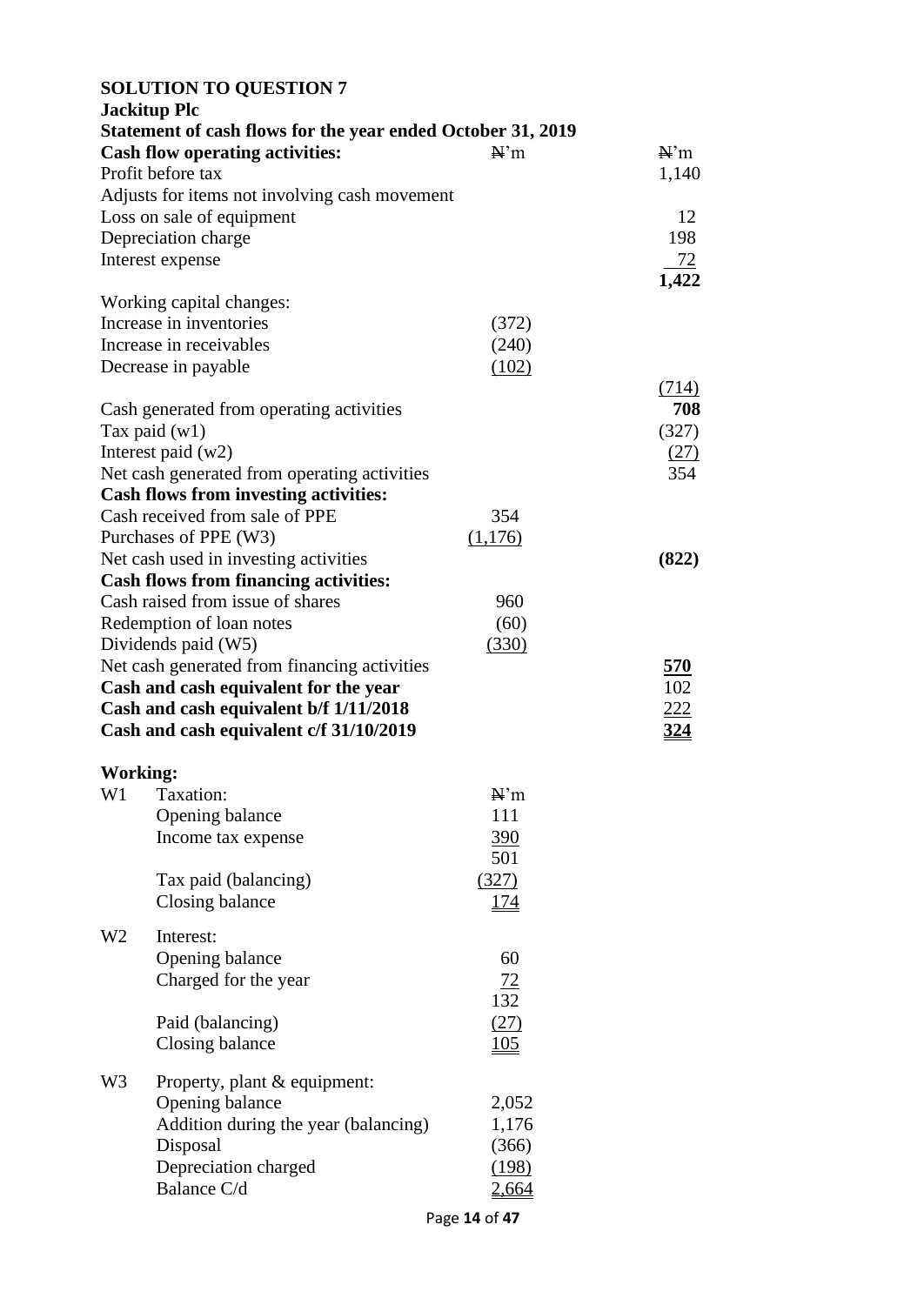| W4             | Cash from issue of shares            |            |
|----------------|--------------------------------------|------------|
|                | Balance at the year ended            | 1,000      |
|                | Share premium at the year end        | 320        |
|                |                                      | 1,320      |
|                | Balance at the beginning of the year | (360)      |
|                | Cash raised                          |            |
| W <sub>5</sub> | Dividend paid                        |            |
|                | Retained profits b/f                 | 816        |
|                | Profit for the year                  | <u>750</u> |
|                |                                      | 1,566      |
|                | Dividend paid (balancing)            | (330)      |
|                | Closing balance                      |            |

The question tests the preparation of the statements of cash flows using indirect method.

Majority of the candidates attempted the question and performance was below average.

The commonest pitfall was the candidates' inability to correctly prepare statements of cash flows using indirect method.

Candidates are advised to pay more attention to this area of the syllabus for better performance in future examinations of the Institute.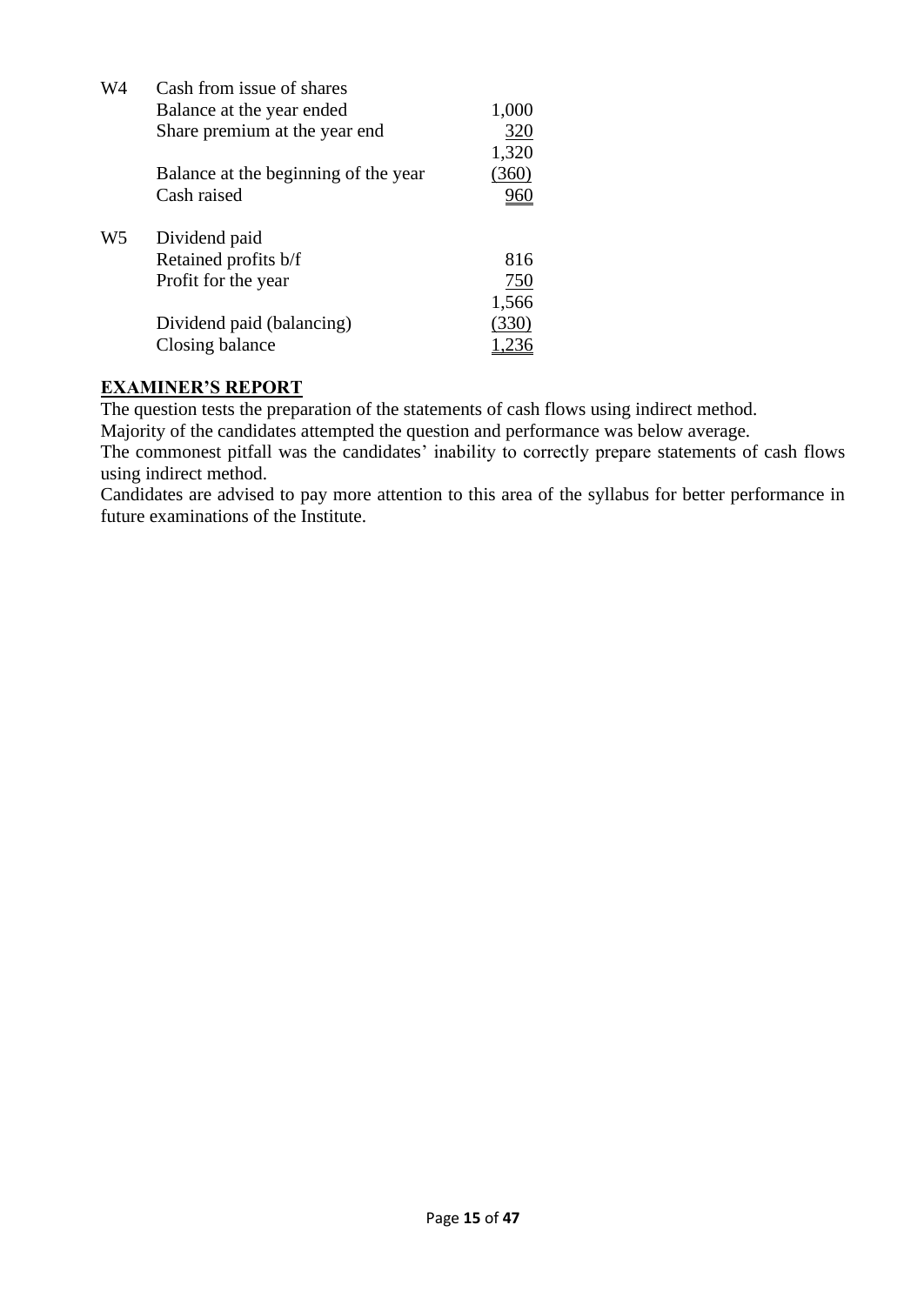

# **THE CHARTERED INSTITUTE OF TAXATION OF NIGERIA PROFESSIONAL EXAMINATION PTE I: INCOME TAXATION**

**EXAM NO……………………….………………………..…. TIME: 3 HOURS.**

# **ATTEMPT QUESTION ONE AND ANY OTHER FOUR QUESTIONS**

# **SHOW ALL WORKINGS.**

1. (a) Your firm, Abegunde & Co. (Chartered Tax Practitioners) is the tax consultant of Abdel Nigeria Limited. You client is proposing to bring in a foreign investor to the tune of 30% of the company's issued capital.

# **Required:**

Explain briefly the followings in order to enlighten your client.

- (i) The effect(s) of the planned proposal of their company to accept 30% foreign equity capital with particular reference to:
	- Minimum tax provision. (2 Marks)
	- Certificate of capital importation. (4 Marks)
- (b) The management of Abdel Nigeria Limited has asked you to enlighten them on withholding tax under the Nigeria tax laws.

# **Required:**

Explain the following in respect of withholding tax provisions to enlighten the management:

- (i) Withholding tax. (1 Mark)
- (ii) Withholding tax credit (2 Marks)
- (iii) Three (3) withholding tax not payable to the Federal Government. (3 Marks)
- (c) You are the Audit Senior, Tax unit of ABC Professional Services. The internal memo below is from your boss who has asked you to attend to the issues raised in the memo urgently.

# INTERNAL MEMO

| Date:    | November 29, 2019                                              |
|----------|----------------------------------------------------------------|
| To:      | Audit Senior – Tax                                             |
| From:    | Head, Tax Unit                                                 |
| Subject: | XYZ Ceramic Manufacturing [TIN:158365-001] Final Decision @    |
|          | Tax Reconciliation meeting for 2013 and 2014 Accounting Years. |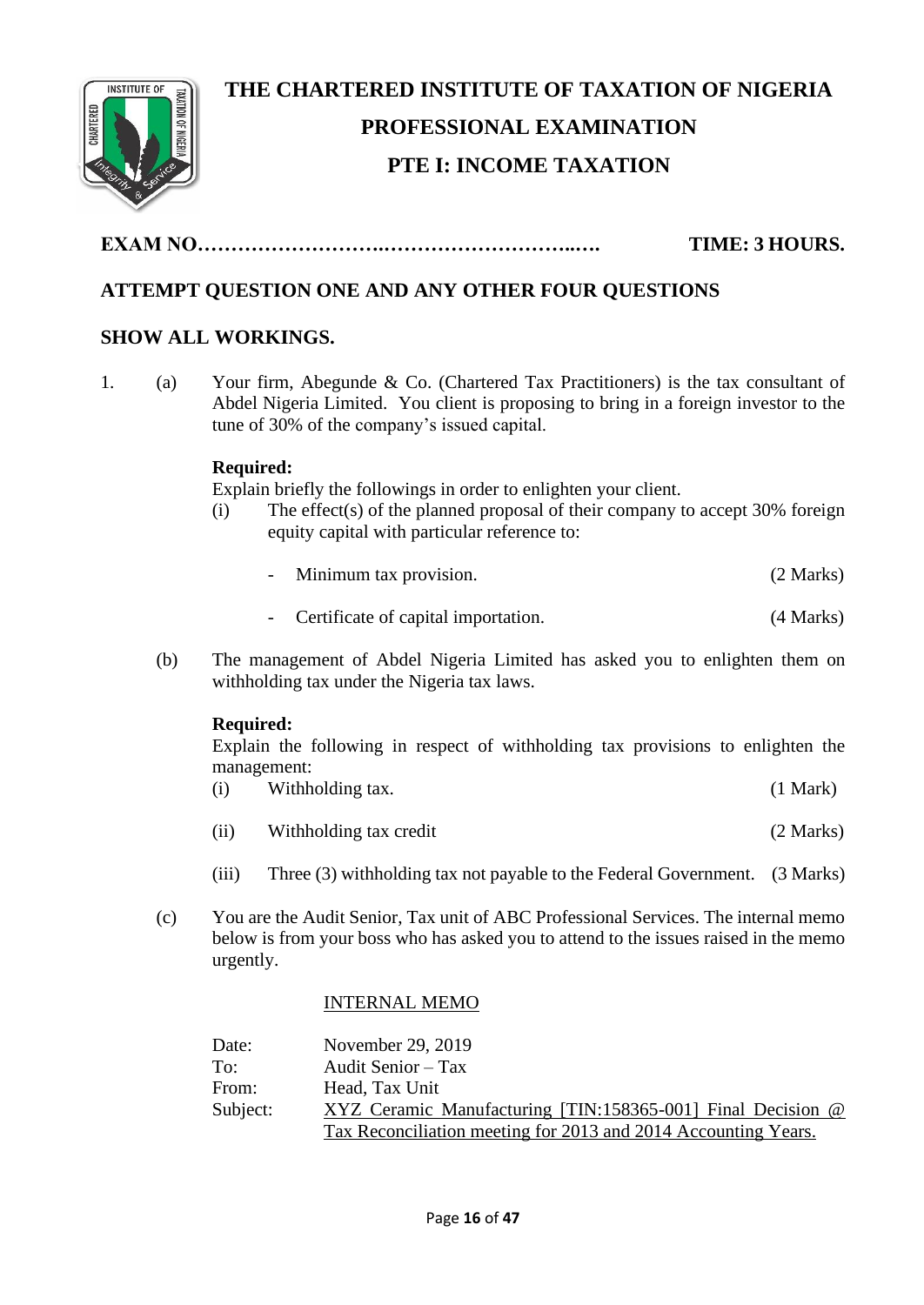This is to inform you that the contentious issues for the accounting year ended December 31, 2013 to 2014 have been finally resolved at the last reconciliation meeting held with the Federal Inland Revenue Service (FIRS).

With this resolution, we expect you to attend to the following soonest:

Re-compute in a columnar form and standard format used in tax filing for the relevant tax year's additional:

| (i)  | Company income tax (CIT) liability due.     | $(10 \text{ Marks})$ |
|------|---------------------------------------------|----------------------|
| (ii) | Tertiary education tax liability (TET) due. | $(5$ Marks)          |

#### **All relevant information and data needed are as provided in the attachment.**

#### **Attachment**

#### **Relevant information and data as agreed with tax authority Tax year 2014 2015**

| <b>Accounting year</b>                          | $1/1/2013 -$<br>31/12/2013 | $1/1/2014 -$<br>31/12/2014 |
|-------------------------------------------------|----------------------------|----------------------------|
|                                                 | N                          | N                          |
| Adjusted Profit/(loss) per audited account      | 10,190,855                 | (1,617,922)                |
| Tax Audit add backs<br>2.                       | 3,309,700                  | 2,463,611                  |
| Capital allowance:<br>3.                        |                            |                            |
| Unrelieved capital allowance b/f                | <u>6,440,564</u>           | NIL                        |
| Capital allowance for the year                  | 2,145,769                  | 750,659                    |
| 4. Previous payments by cash (Self-Assessment): |                            |                            |
| (a) Companies Income Tax (CIT)                  | 481,357                    | NIL                        |
| (b) Tertiary Education Tax (TET)                | 203,817                    | <b>NIL</b>                 |
| 5. Available withholding tax credit             | 322,051                    | 107,773                    |
| 6. Minimum tax computed                         | 688,599                    | 222,330                    |

#### **Required:**

You are to attend to the memo, taking into consideration the following:

| (1) | Recognition of liabilities previously paid.                      | $(5$ Marks)                   |
|-----|------------------------------------------------------------------|-------------------------------|
| (2) | Available with holding tax credit notes not previously utilised. | $(4$ Marks)                   |
| (3) | Agreed minimum tax computation.                                  | (4 Marks)<br>(Total 40 Marks) |

# **SOLUTION TO QUESTION 1**

# **(a) Introduction of 30% foreign equity capital:**

# **(i) Minimum tax provision**

The introduction of 30% foreign equity capital implies that minimum tax computation will not be applicable. This is because a business is exempted from minimum tax computation where it has at least 25% imported equity capital in its capital structure. (Applicable before the new Finance Act).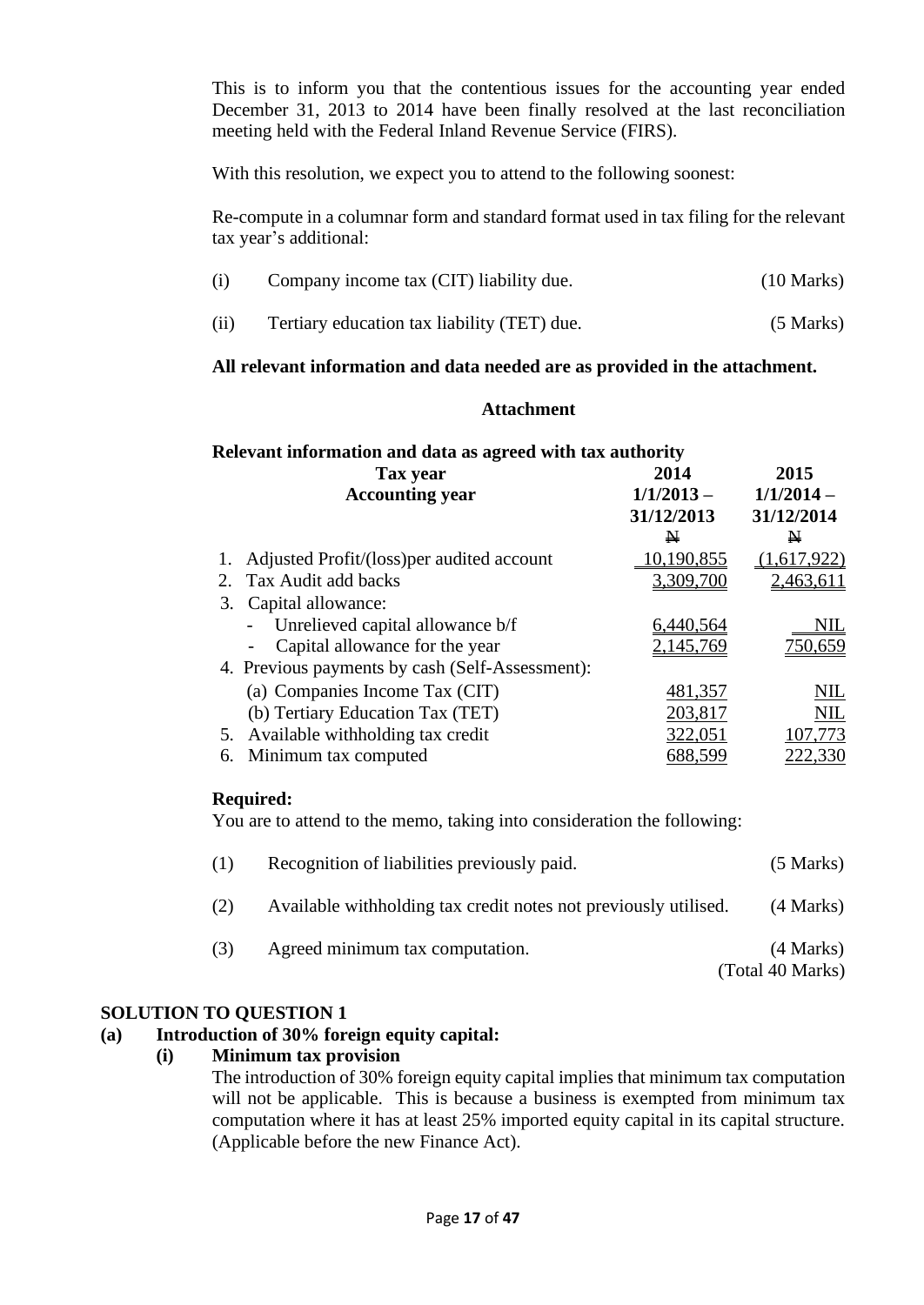# **(ii) Certificate of Capital Importation (CCI)**

It is a certificate issued by an authorised dealer e.g. a Nigeria bank in accordance with CBN foreign exchange guidelines confirming an inflow of foreign currency (either in form of cash or goods) as direct foreign capital investment into Nigeria by an investor or lender.

A certificate of capital importation is usually issued in the name of applicant company and the primary purpose is to guarantee access to official foreign exchange market for repatriation of capital and returns on investment (e.g. dividend, interest, capital etc).

The company needs to process CCI through the bank using the recently introduced ee-CCI by CBN. This legitimises and facilitates repatriation of capital in the investors currency of choice.

Also, CCI in required in order to obtain a Business Permit and expatriate quotas.

- (b) **(i) Withholding Tax**  It is an advance tax payment of income tax deducted at source in order to bring prospective taxpayer to date base and also curb tax evasion, while widening income tax base.
	- **(ii) Withholding Tax Credit** It is a credit given for the WHT tax deducted at source as an evidence that the taxpayer has suffered tax deduction at source. It can be used by taxpayer to offset company income tax (CIT) due only as it cannot be used to offset EDT and even penalty for late return.

# **(iii) Withholding tax not payable to the Federal Government:**

- Taxes on supplies by enterprises other than a limited liability company.
- Taxes on professional fees received by individuals in any state other than the Federal Capital Territory.
- Taxes on rent received by individuals from any state other than the Federal Capital Territory.
- Taxes on dividend, interests, royalties and commissions in any state other than the Federal Capital Territory.

#### **(c) XYZ Ceramic Manufacturing Company Re-Computation of CIT and EDT**

| Year of Assessment (YOA)           |              | 2014         | 2015         |              |
|------------------------------------|--------------|--------------|--------------|--------------|
| <b>Basis Period</b>                |              | $1/1/2013 -$ | $1/1/2014 -$ |              |
|                                    |              | 31/12/2013   | 31/12/2014   |              |
|                                    | $\mathbf{N}$ | N            | $\mathbb N$  | $\mathbf{N}$ |
| Adjusted profit/(loss) per audited |              | 10,190,855   |              | (1,617,922)  |
| account                            |              |              |              |              |
| Add: Tax audit add back            |              | 3,309,700    |              | 2,463,611    |
|                                    |              | 13,500,555   |              | 845,689      |
| Less: Capital allowance:           |              |              |              |              |
| Unrelieved C/A b/f                 | (6,440,564)  |              | ์ -- )       |              |
| For the year                       | (2,145,769)  |              | (750, 659)   |              |
| Total capital allowance claimable  | (8,586,333)  |              | (750, 659)   |              |
| Claimed C/A (No restriction WNI)   | 8,586,333    | (8,586,333)  | 750,659      | (750, 659)   |
| Unitilize C/A c/f                  | Nil          |              | Nil          |              |
| Taxable profit                     |              | 4,914,222    |              | 95,030       |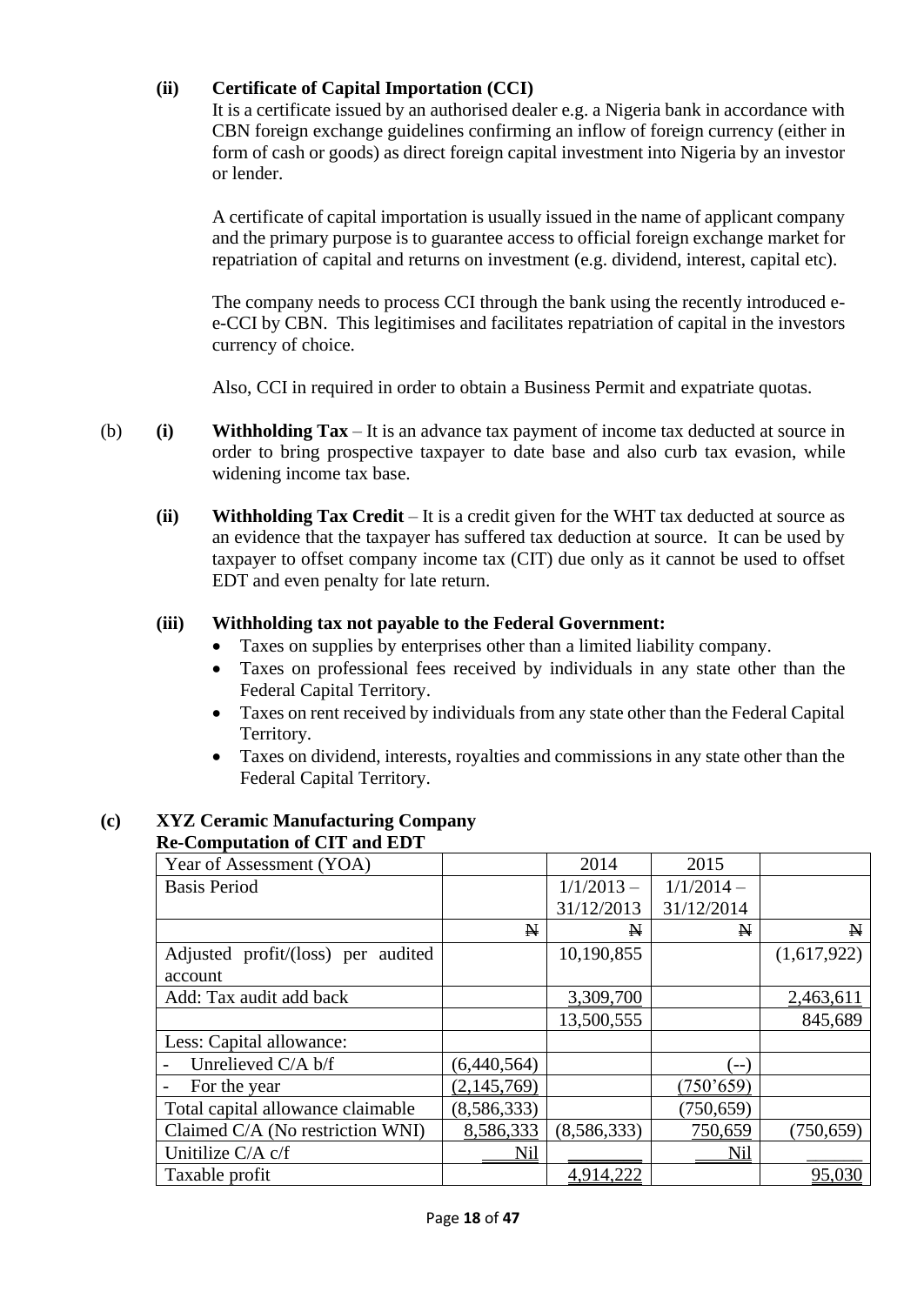| Tax: CIT @ 30%                           | 1,474,267 |            | 28,509  |           |
|------------------------------------------|-----------|------------|---------|-----------|
| Minimum tax provision                    | 688,599   |            | 222,330 |           |
| CIT payable (WN2)                        |           | 1,474,267  |         | 222,330   |
| Less:                                    |           |            |         |           |
| previously paid (cash self<br><b>CIT</b> | 481,357   |            |         |           |
| assessment)                              |           |            |         |           |
| WHT credit note                          | 322,051   | (803, 408) | 107,773 | (107,773) |
| (a) Additional CIT due                   |           | 670,859    |         | 114,557   |
| (b) EDT @ 2% [2% x $\angle$ 13,500,555]  |           | 270,011    |         | 16,914    |
| Less: EDT previously paid (cash)         |           | (203, 817) |         | $--$      |
| <b>Additional EDT due</b>                |           | 66,194     |         | 16,914    |

# **Working Note**

- (i) No restriction on Capital Allowance for manufacturing company.
- (ii) Company income tax payable is higher of computed CIT  $&$  Minimum tax.

#### **EXAMINER'S REPORT**

The question tests candidates understanding of principles and the ability to make necessary presentation and corrections (i.e. determine the tax liabilities payable CIT, EDT etc) in line with final decision taken at Tax Reconciliation meeting between a taxpayer & its representatives/consultants and the relevant tax authorities.

Parts (a) & (b) were well understood and well attempted by the candidates and performance was good. Candidates performance in part (c) was below average.

Candidates' common pitfall was lack of understanding of part (c) of the question.

Candidates are advised to ensure adequate preparation for future examinations.

- 2. (a) Define and explain the term "Benefit In Kind". (5 Marks)
	- (b) According to Personal Income Tax Act, CAP P8, LFN 2004, discuss the extent to which benefits in kind are liable to tax. (10 Marks)

(Total 15 Marks)

# **SOLUTION TO QUESTION 2**

#### **(a) Benefit-in-kind (BIK)**

Benefit-in-kind refers to part of an employee's remuneration package which is given to him in kind rather than in cash. Benefits in kind are benefits that an employee enjoy from his employment other than cash, for example, some employers provide company cars, living accommodation with or without furniture, domestic servants, etc. to certain categories of employees.

#### **(b) Extent to which benefits-in-kind are taxable:-**

#### **(i) Living accommodation:**

Where any premises in Nigeria are made available to an employee or his/her spouse and the employee pays no rent or the rent paid by him/her is less than the annual value of the premises, the employee is treated as being in receipt of an additional emolument at an annual rate equal to the annual value (i.e. rateable value) of the premises less the rent paid by the employee.

Where the premises are occupied for less than a year or only part of the premises is occupied or both, the annual value (i.e. rateable value) should be appropriately apportioned.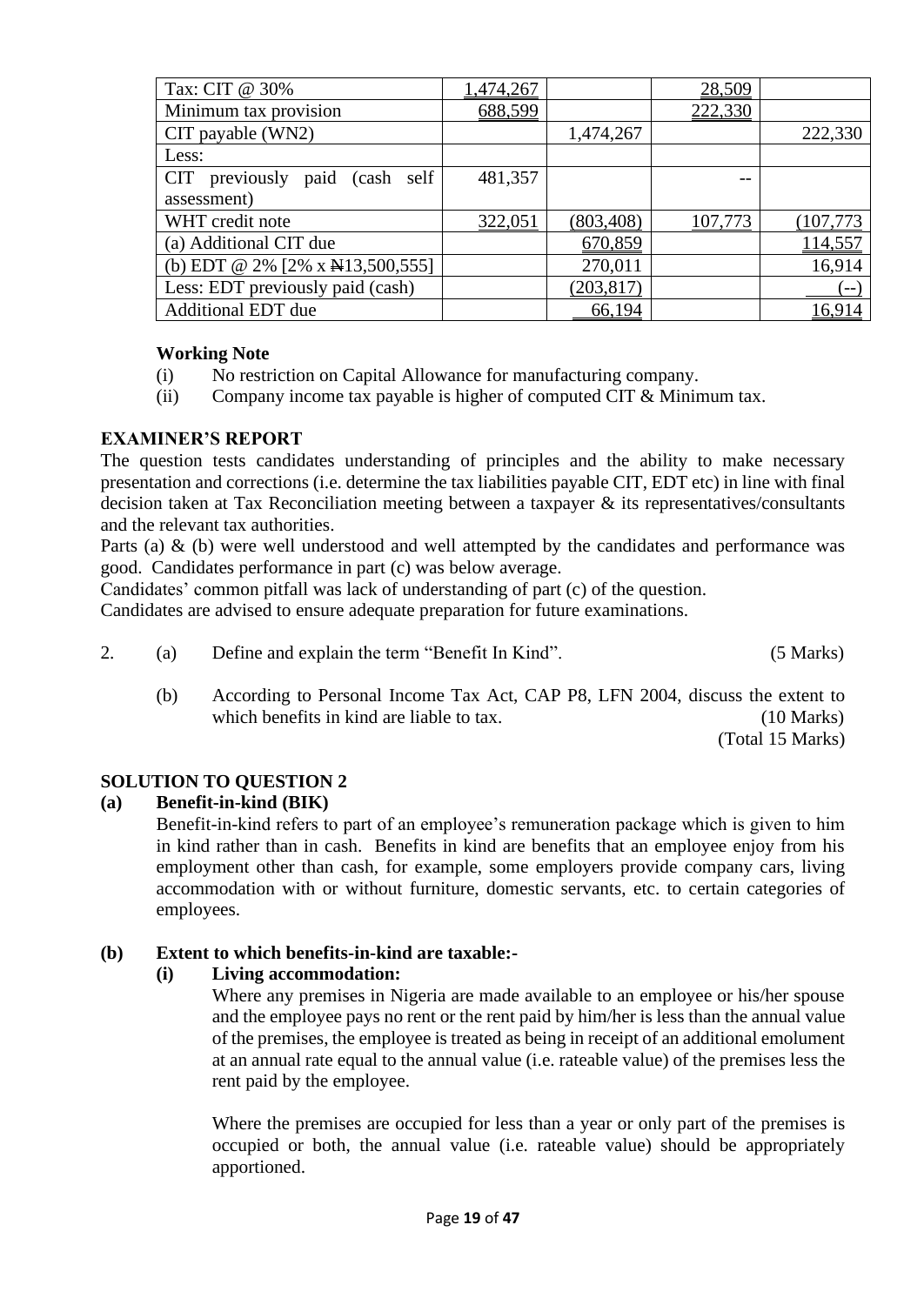## **(ii) Cars and other assets:**

Where an employer's assets (e.g. car) is provided for an employee's use, the employer is deemed to incur an annual expense equal to 5% of the cost of the asset or if the cost cannot be ascertained then, 5% of the market value of the asset at the date of acquisition as determined by the tax authority. The amount is taxable in the hand of the employee.

Where an asset is rented or hired by an employer for an employee's use, the employer is deemed to incur annual expense equals to the annual cost of the rent or hire. The annual expense so deemed to be incurred by the employer is taxable in the hands of the employee.

#### **(iii) Other taxable benefits in kind:**

The act provides that in any other case apart from living accommodation and assets, the employer is deemed to incur annual expense equal to the annual amount expended in providing such benefits-in-kind. For example electricity bills, telephone bills, wages of domestic servants, drivers etc. paid by the employer on behalf of its employee. The annual amount so deemed to be incurred by the employer is treated an additional emolument to the employees less so much (if any) of the annual expense as is made good to the employer by the employee.

Any benefit-in-kind provided to the employee's spouse family, servant, dependent or guest is deemed to have been provided to the employee.

#### **(iv) Non-taxable benefits-in-kind:**

The employee is not treated as being in receipt of any additional emolument or taxable profits if the employer incurs:

- Expenses with regards to the provision of meals in any canteen in which meals are provided for the staff generally or of luncheon vouchers for employees so far as those vouchers are not assignable by an employee to whom they are issued;
- Expenses in the provision of any uniform, overall or other protective clothing; and
- Reasonable removal expenses which may or may not include a temporary subsistence allowance due to a change of the employee's employment requiring him to change his place of residence.

#### **EXAMINER'S REPORT**

The question tests candidates' understanding of Benefits In Kind (BIK), and tax implications as it affects employees.

Most of the candidates understood the question and performance was good.

The commonest pitfall was the inability of some candidates to clearly explain the extent to which Benefits In Kind are liable to tax.

Candidates are advised to ensure adequate coverage of the entire syllabus when preparing for future examinations.

3. Iroko Nigeria Construction Company Limited commenced business on July 1, 2014 making up its accounts to 30 June every year. The schedule of assets acquired prior to commencement of the business is as shown below:

| <b>Description</b>                  | N          |
|-------------------------------------|------------|
| Furniture and fittings              | 1,500,000  |
| Construction factory building       | 16,000,000 |
| Motor vehicles for field operations | 14,000,000 |
| Tractors and graders                | 10,500,000 |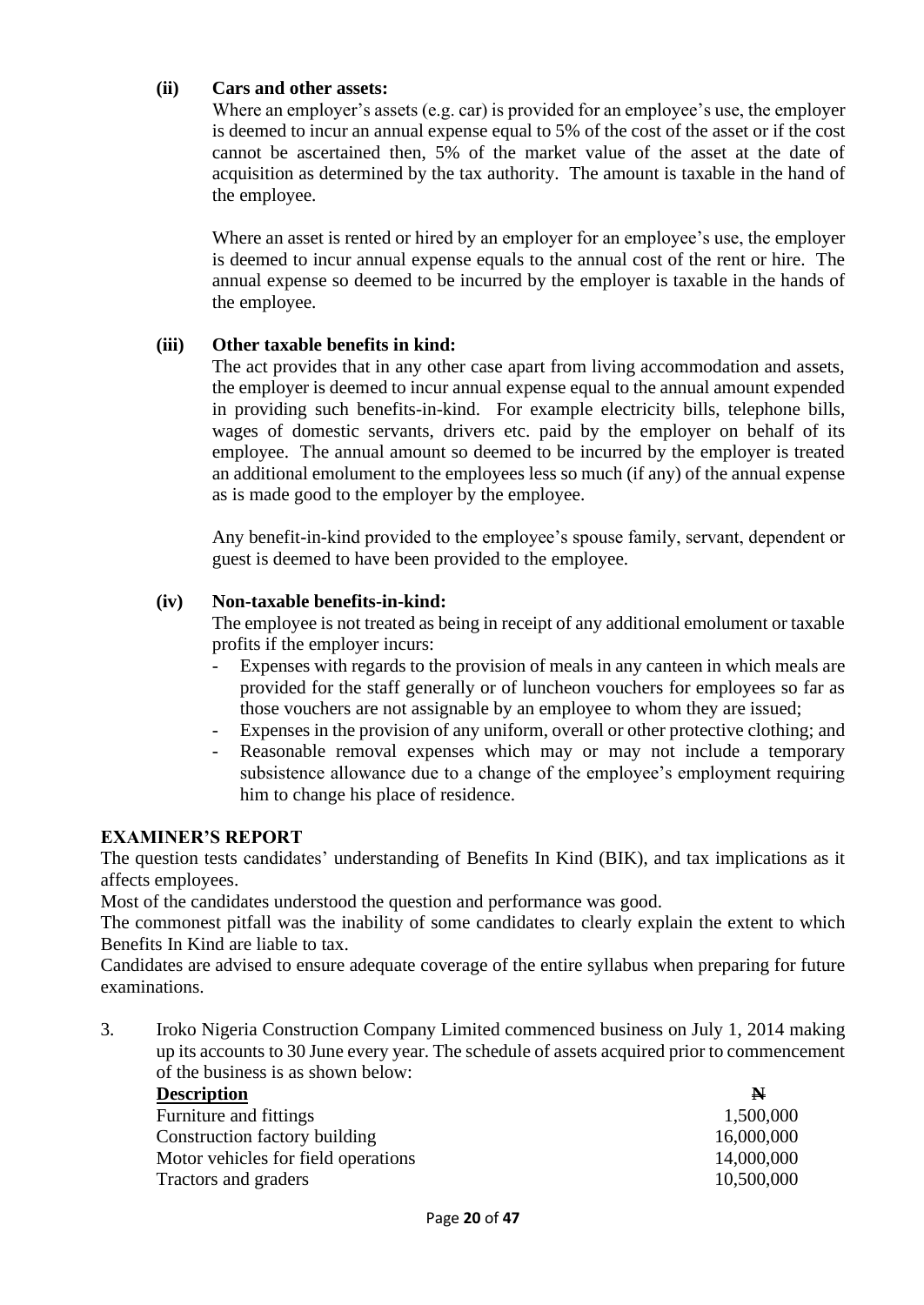| The company won a contract and additional assets purchased are as follows: |                  |                    |             |           |  |
|----------------------------------------------------------------------------|------------------|--------------------|-------------|-----------|--|
|                                                                            | Date of purchase | <b>Description</b> | No of items | Value     |  |
| October 2015                                                               |                  | Plant & machinery  |             | 3,600,000 |  |
|                                                                            | November 2015    | Motor vehicles     |             | 2,700,000 |  |
|                                                                            | December 2015    | <b>Buildings</b>   |             | 3,000,000 |  |
|                                                                            | December 2015    | Generator          |             | 1,500,000 |  |
| May                                                                        | 2016             | Factory extension  |             | 1,400,000 |  |
| June                                                                       | 2016             | Pick-up van        |             | 2,500,000 |  |

### **You are required to:**

Prepare the schedule of capital expenditure allocation and identify the qualifying Capital expenditure on which capital allowance are claimable.

- (a) Using normal basis of assessment.
- (b) Using revised basis of assessment (based on the tax payer's right of election).

(15 Marks)

#### **SOLUTION TO QUESTION 3**

#### **(a) IROKO NIGERIA CONSTRUCTION COMPANY LIMITED SCHEDULE OF CAPITAL EXPENDITURE ALLOCATION AND QUALIFYING CAPITAL EXPENDITURE ON NORMAL BASIS**

| YOA  | <b>Basis Period for</b> | <b>Basis Period for</b> | <b>Qualifying Capital Exp.</b>                   | <b>Amount</b> |
|------|-------------------------|-------------------------|--------------------------------------------------|---------------|
|      | <b>Assessment</b>       | <b>Qualifying Exp.</b>  |                                                  | N             |
| 2014 | $1/7/14 - 31/12/14$     | $1/7/14 - 31/12/14$     | Furniture & fittings<br>$\overline{\phantom{0}}$ | 1,500,000     |
|      |                         |                         | Construction factory<br>$\overline{\phantom{0}}$ |               |
|      |                         |                         | building                                         | 16,000,000    |
|      |                         |                         | Motor vehicles<br>-                              | 14,000,000    |
|      |                         |                         | Tractors & Gardens                               | 10,500,000    |
|      |                         |                         |                                                  |               |
| 2015 | $1/7/14 - 30/6/15$      | $1/1/15 - 30/6/15$      |                                                  |               |
|      |                         |                         |                                                  |               |
| 2016 | $1/7/14 - 30/6/15$      | N. A.                   |                                                  |               |
|      |                         |                         |                                                  |               |
| 2017 | $1/7/15 - 30/6/16$      | $1/7/15 - 30/6/16$      | Plant & machinery<br>$\overline{\phantom{0}}$    | 3,600,000     |
|      |                         |                         | Motor vehicles<br>$\overline{\phantom{0}}$       | 2,700,000     |
|      |                         |                         | <b>Building</b><br>$\overline{\phantom{0}}$      | 3,000,000     |
|      |                         |                         | Generator                                        | 1,500,000     |
|      |                         |                         | <b>Factory extension</b>                         | 1,400,000     |
|      |                         |                         | Pickup van                                       | 2,500,000     |

# **(b) IROKO NIGERIA CONSTRUCTION COMPANY LIMITED SCHEDULE OF CAPITAL EXPENDITURE ALLOCATION AND QUALIFYING CAPITAL EXPENDITURE ON REVISED BASIS**

| <b>YOA</b> |            |                                               | Basis Period for   Basis Period for   Qualifying Capital Exp. | Amount       |
|------------|------------|-----------------------------------------------|---------------------------------------------------------------|--------------|
|            | Assessment | Qualifying Exp.                               |                                                               | $\mathbf{N}$ |
| 2014       |            | $1/7/14 - 31/12/14$   $1/7/14 - 31/12/14$   - | Furniture & fittings                                          | 1,500,000    |
|            |            |                                               | Construction factory                                          |              |
|            |            |                                               | building                                                      | 16,000,000   |
|            |            |                                               | Motor vehicles                                                | 14,000,000   |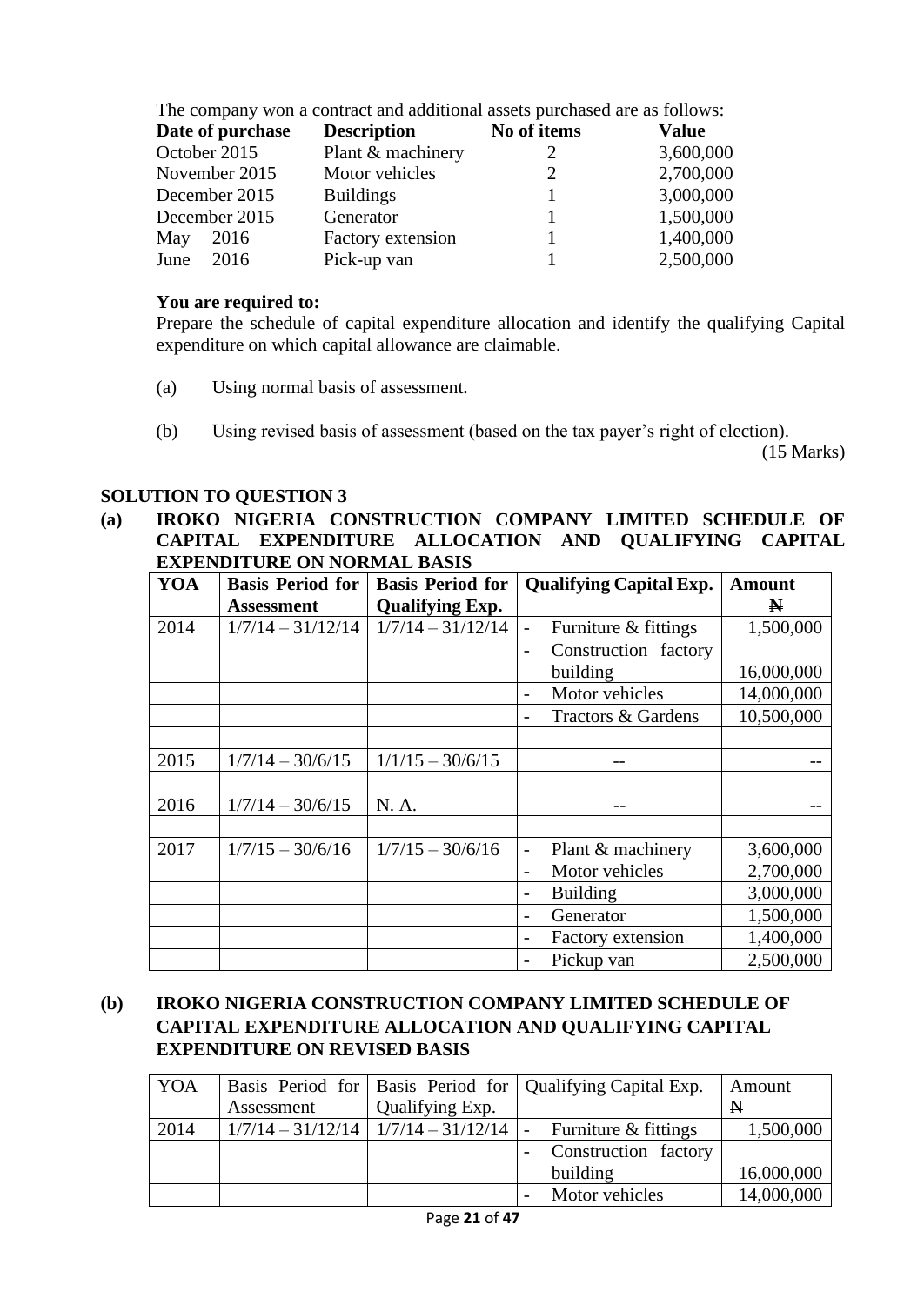|      |                     |                                           | Tractors & borders | 10,500,000 |
|------|---------------------|-------------------------------------------|--------------------|------------|
|      |                     |                                           |                    |            |
| 2015 |                     | $1/1/15 - 31/12/15$   $1/1/15 - 31/12/15$ | Plant & machinery  | 3,600,000  |
|      |                     |                                           | Motor vehicles     | 2,700,000  |
|      |                     |                                           | <b>Building</b>    | 3,000,000  |
|      |                     |                                           | Generator          | 1,500,000  |
|      |                     |                                           |                    |            |
| 2016 | $1/1/16 - 31/12/16$ | $1/1/18 - 31/12/16$                       | Factory extension  | 1,400,000  |
|      |                     |                                           | Pick up van        | 2,500,000  |

The question tests principle involved in aligning commencement rule with basis period for capital allowance so as to determine the appropriate tax year when a qualified capital expenditure (QCE) acquired at different dates before and after commencement of business will be incorporated.

Some of the candidates understood the question and their performance was good. However, most of the candidates' performance was poor.

The commonest pitfall was candidates' lack of understanding of principle of basis period for capital allowance in relation to basis period for assessable profit.

Candidates are advised to make use of the Institute's study pack when preparing for future examinations.

- 4. In relation to tax administration in Nigeria, you are required to answer the following:
	- (a) State Five (5) members of the State Board of Internal Revenue. (5 Marks)
	- (b) State Five (5) functions of the State Board of Internal Revenue. (5 Marks)
	- (c) What constitute a quorum of the State Board of Internal Revenue? (1 Mark)
	- (d) Give Four (4) examples of taxes collectible by the State Internal Revenue Service.

(4 Marks)

(Total 15 Marks)

# **SOLUTION TO QUESTION 4**

# **(a) Members of State Board of Internal Revenue**

- (i) The Executive head of the State Internal Revenue Service as Chairman, who shall be a person experienced in taxation and be appointed by the governor from within the state service.
- (ii) The Directors and Head of Department within the state service.
- (iii) A Director from the state Ministry of Finance.
- (iv) The Legal Adviser to the state service.
- (v) Three other person nominated by the Commissioner for Finance in the state on their personal merit; and
- (vi) The Secretary of the state service who shall be an ex-officio member.

# **(b) Function of State Board of Internal Revenue**

- (i) To ensure the effective and optimum collection of all taxes and penalties due to the government under the relevant laws.
- (ii) To do all such things as may be deemed necessary and expedient for the assessment and collection of the tax and shall account for all amounts so collected in a manner to be prescribed by the commissioner.
- (iii) To make recommendations, where appropriate, to the Joint Tax Board on tax policies, tax reform, tax legislation, tax treaties and exemption as may be required, from time to time.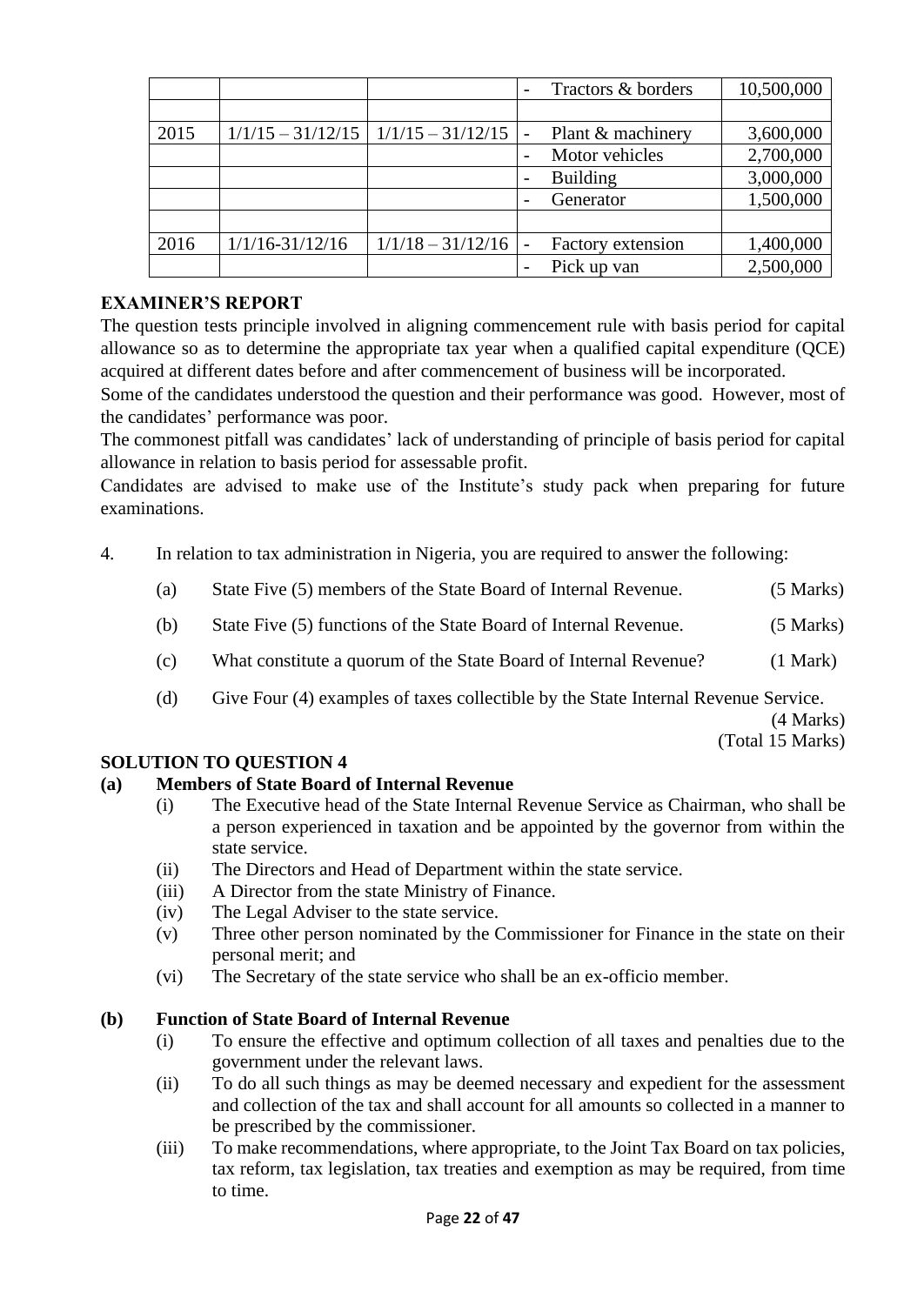- (iv) Generally control the management of the state service on matters of policy, subject to the provisions of the law setting up the state service.
- (v) To appoint, promote, transfer and impose discipline on employees of the state service.
- (c) Any five (5) members of the State Board, of whom one shall be the Chairman or a Director, shall constitute a quorum.
- (d) The following are taxes collectible by state:
	- (i) Personal income tax in respect of:
		- PAYE; and
			- Direct assessment.
	- (ii) Stamp duties on instruments executed by individuals;
	- (iii) Capital gains  $tax individuals$  only;
	- (iv) Withholding tax individuals only;
	- (v) Road taxes;
	- (vi) Pools betting and lottery; gaming and casino taxes;
	- (vii) Development levy; and
	- (viii) Slaughter slab in the state capital.

The question tests candidates' understanding of tax administration as it relates to state board of internal revenue. Performance was above average.

The commonest pitfall was that majority of the candidates did not know the functions of the State Board of Internal Revenue.

Candidates are advised to cover all areas of the syllabus when preparing for future examinations.

- 5. (a) Chief Timothy is a land speculator who is into buying and selling of land. You are to determine the capital gain and the capital gain tax liability under the following three independent situations, stating and explaining the principles involved.
	- (i) Chief Timothy disposed off a plot of land for  $\mathbb{H}1,550,000$  and incurred 10% as agency fee. The land was actually acquired for N750,000 excluding 10% legal fees paid. (4 Marks)
	- (ii) In order to make good/settle his debt owed Mr Vincent, Chief Timothy decided to exchange his landed property valued at  $\mathbb{H}2,000,000$  for a debt of N2,450,000. The piece of land was subsequently disposed off by Mr Vincent in the same year for  $\text{\textcircled{H}}3,175,000$ . (4 Marks)
	- (iii) Chief Timothy sold one acre of land whose original cost is  $\mathbb{H}10,250,000$  to Pastor Ben, his father in-law, for a sum of  $\mathbb{N}12,500,000$ . The market value of the land is  $\frac{1417}{750000}$ . (4 Marks)
	- (b) Itemise Three (3) conditions or situations that may make a business to opt to change it's accounting year end date. (3 Marks)

(Total 15 Marks)

# **SOLUTION TO QUESTION 5**

# **(a) (i) Chief Timothy**

|                                                                   | N         |  |
|-------------------------------------------------------------------|-----------|--|
| Sales proceed                                                     | 1,550,000 |  |
| Less: Sales agency fee $10\%$ ( $10\%$ x $\text{N}1.55\text{m}$ ) | (155,000) |  |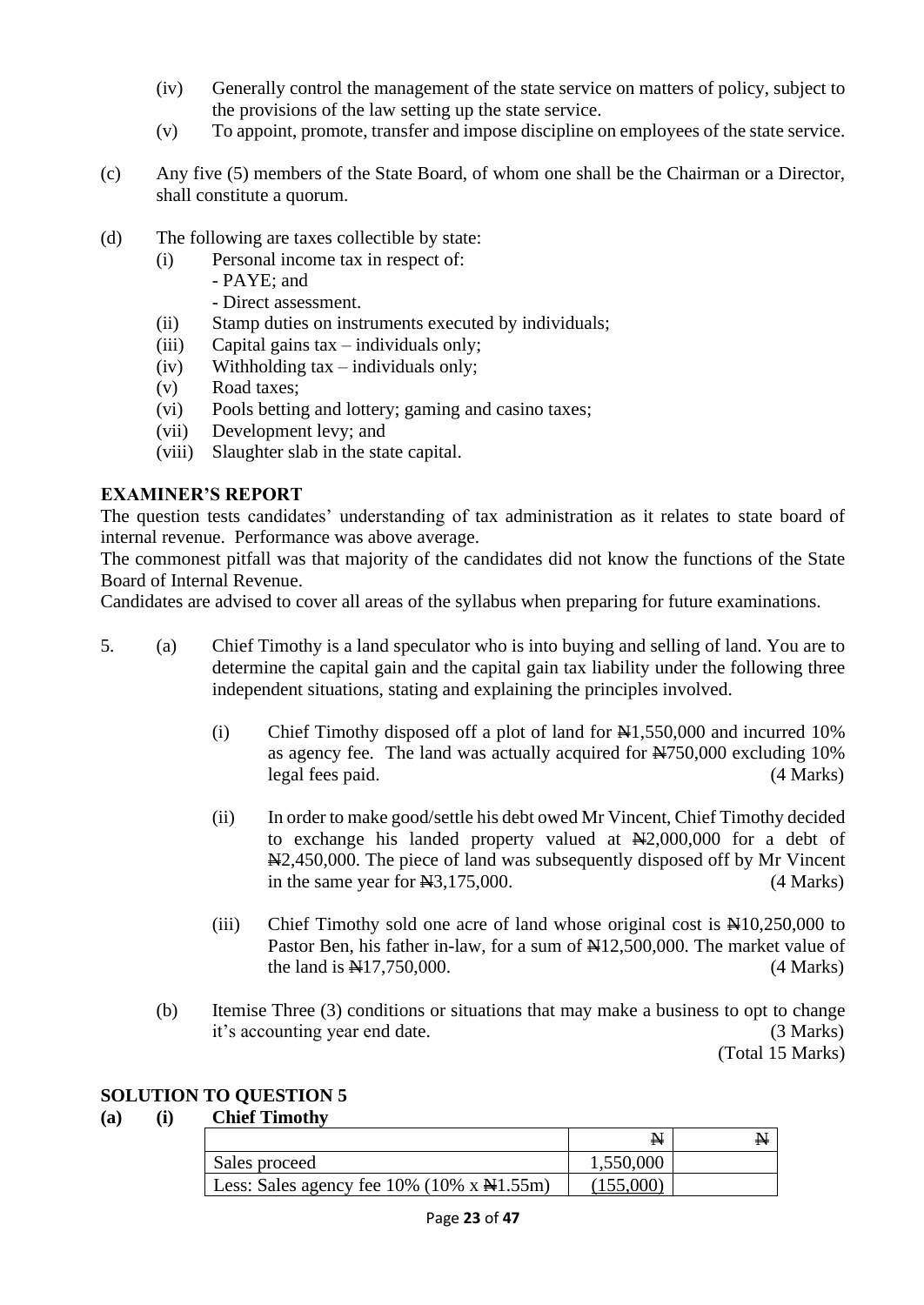| Net sales proceed         |         | 1,395,000 |
|---------------------------|---------|-----------|
| Less: Cost of acquisition | 750,000 |           |
| Add: Legal fees           | 75,000  | (825,000) |
| Capital gain              |         | 570,000   |
| Capital gain tax @ 10%    |         |           |

Note 1:- This is a normal transaction at arms length.

# **(ii) Mr. Vincent**

## **Computation of Capital Gain Liability**

|                           | N           |
|---------------------------|-------------|
| Sales proceed             | 3,175,000   |
| Less: Value of debt (WN2) | (2,450,000) |
| Capital gain              | 725,000     |
| Capital gain tax $@$ 10%  |             |

Note 2:- This involves collecting chargeable asset in exchange for debt owed.

Capital gains tax liability occurs only when the asset acquired in exchange for debt is disposed.

The capital gain is the difference between the sale proceed and the value of debt and not value of asset.

#### **(iii) Chief Timothy**

#### **Computation of Capital Gain Liability**

|                             | N            |
|-----------------------------|--------------|
| Market value of land (WN 3) | 17,750,000   |
| Less: Cost of acquisition   | (10,250,000) |
| Capital gain                | 7,500,000    |
| Capital gain tax 10%        |              |

Note 3: This involves connected person. In a connected person transaction, the sales value is the higher of the market value and sale proceed. Here, the market value of N<sub>17.5</sub>m in higher than sale proceed of N<sub>12.50</sub>m.

- (b) Three conditions/situations that may make a business to opt for a change in accounting date are:
	- (i) In order to conform with budget date of government;
	- (ii) Where the company (e.g. subsidiary) wants to align its accounting date with that of holding company;
	- (iii) Where the company wants to absorb accumulated losses; and
	- (iv) In order to align with seasonal variation in the business cash flow.

# **EXAMINER'S REPORT**

The question tests candidates' understanding of the principle of determination of capital gain & capital gain tax under different scenarios e.g. normal arms length transaction, related party transaction and use of asset to effect settlement of debt.

Candidates' performance was very good.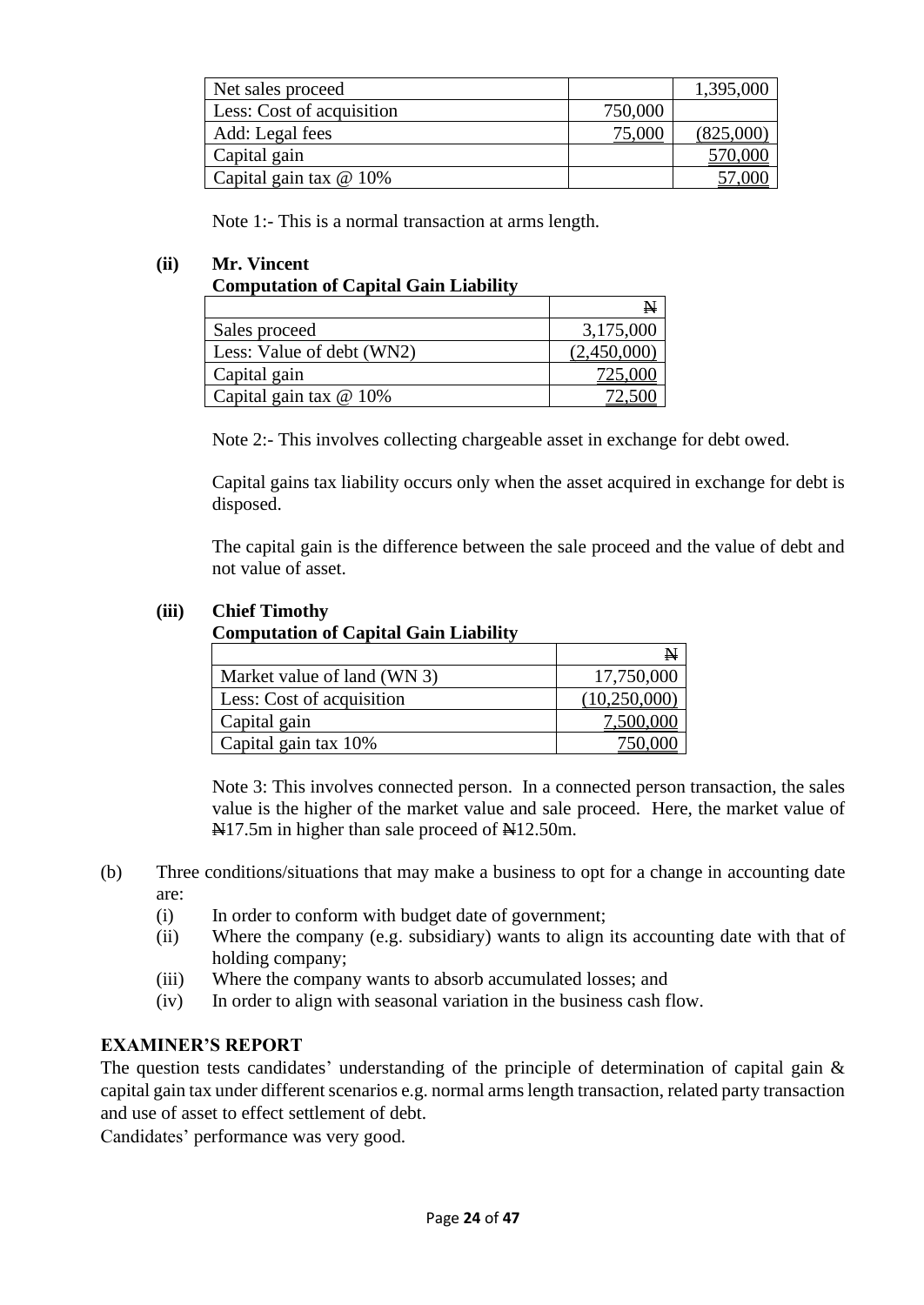6. Busy B Global Nigeria Ltd decides to cease business permanently after a sudden fall in profits which is likely to continue.

You are provided with the accounts of the company for the last three financial years of business operations as follows:  $\overline{N}$ 

| N. |
|----|
|    |
|    |
|    |

#### **Required:**

- (a) (i) Compute the assessable profit for the last two years of the business in line with the cessation rule. (7 Marks)
	- (ii) State Three (3) instances when a business could cease to operate. (3 Marks)
- (b) Discuss and give due dates for the filing and payment for the following taxes to the relevant tax authorities:
	- Pay as you earn (PAYE);
	- Withholding tax (WHT);
	- Company income tax (Existing and New companies);
	- National Information and Technology Development Levy (for applicable Companies). (5 Marks)

(Total 15 Marks)

#### **SOLUTION TO QUESTION 6**

#### **(a) (i) Busy B Global Nig. Ltd.**

#### **Computation of Assessable Profit**

| <b>Year of Assessment</b> | <b>Basis Period of Assessment</b>                             | <b>Assessable Profit</b> |              |
|---------------------------|---------------------------------------------------------------|--------------------------|--------------|
|                           |                                                               | $\mathbf{N}$             | $\mathbf{N}$ |
| 2015 Penultimate yr       | (i) Actual $(1/1/2015 - 31/12/2015)$                          |                          |              |
|                           | $1/1/2015 - 30/11/2015 = 11/12$ x<br>$\overline{\phantom{a}}$ | 6,297,500                |              |
|                           | 6,870,000                                                     |                          |              |
|                           | $1/12/2015 - 31/12/2015 = 1/12$ x<br>$\overline{\phantom{0}}$ | 87,500                   |              |
|                           | 1,050,000                                                     |                          |              |
|                           |                                                               | 6,388,000                |              |
|                           | (ii) PYB $(1/12/2013 - 30/11/2014)$                           | 6,375,000                |              |
| Higher of Actual or PYB   | Tax authority will assess on Actual                           |                          | 6,385,000    |
|                           | <b>Year Basis</b>                                             |                          |              |
| 2016                      | $(1/1/2016 - 30/11/2016$                                      |                          |              |
| (WN2)<br>Ultimate year    | $11/12$ x $\text{H}1,050,000 = 962,500$                       |                          | 962,500      |
| Jan. to date of cessation |                                                               |                          |              |

(ii) Instances when a business could cease to operate are:

- When a business is established for a specific purpose and the purpose has been fulfilled;
- On voluntary or involuntary liquidation;
- On acquisition of a company by another company;
- When there is a fall in demand which will affect performance of business and continuity in business; and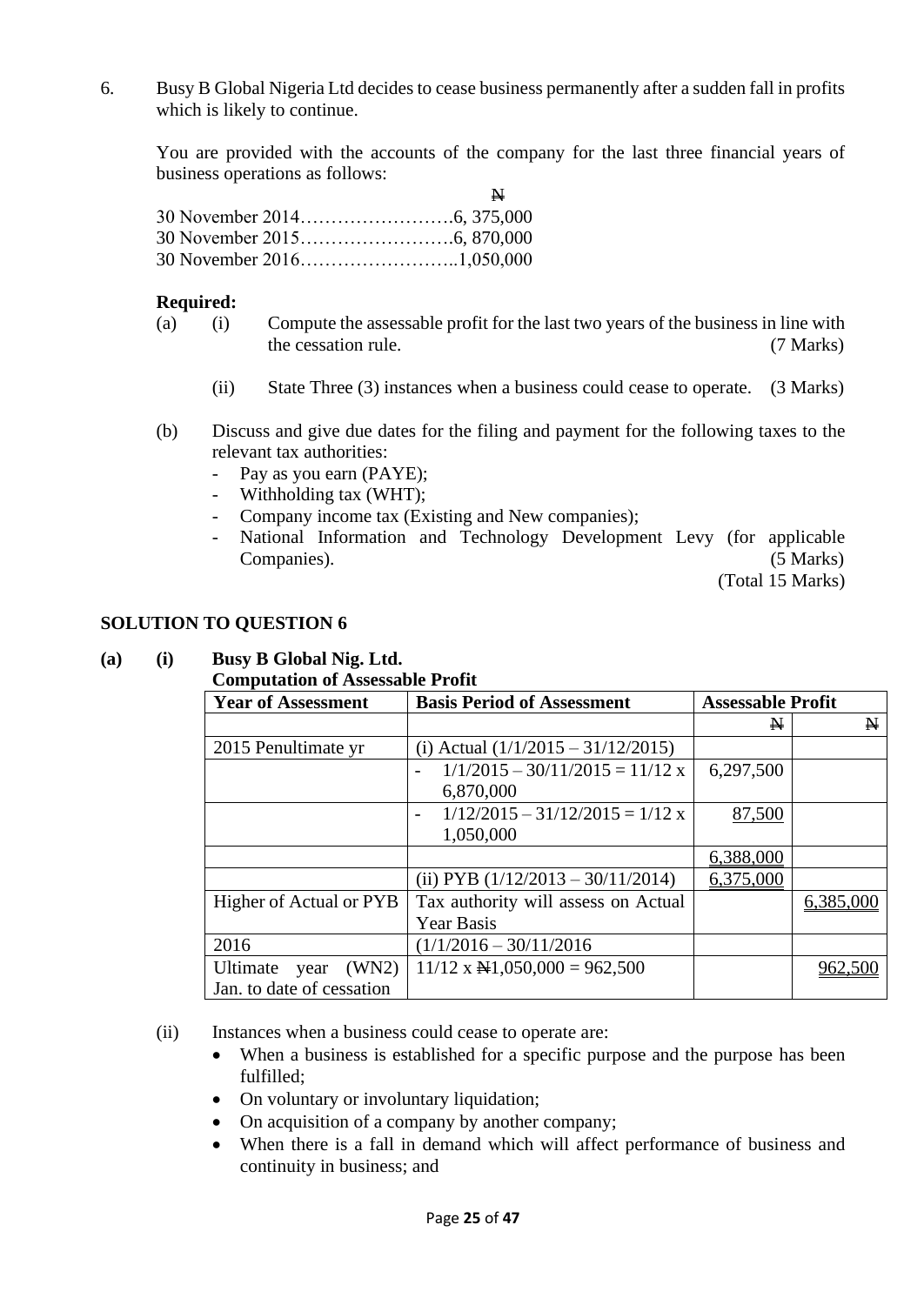• When there is a change in government policy that affects the going concern/existence of the business.

| (b)         | <b>Returns</b> |                                     | Due dates for filling & payment               |  |  |
|-------------|----------------|-------------------------------------|-----------------------------------------------|--|--|
|             | (i)            | Pay As You Earn (PAYE)              | Within $10th$ day of every month following    |  |  |
|             |                |                                     | month of deduction.                           |  |  |
|             | (ii)           | Withholding Tax (WHT)               | Within 21 days after the month of             |  |  |
|             |                |                                     | transaction                                   |  |  |
|             | (iii)          | Company Income Tax (CIT)            | Six (6) months after the end of the           |  |  |
|             |                | Existing/old company                | company's accounting year.                    |  |  |
|             |                | New company                         | Eighteen (18) months from the date of         |  |  |
|             |                |                                     | incorporation or six (6) months after the end |  |  |
|             |                |                                     | of the company's first accounting period      |  |  |
|             |                |                                     | whichever is earlier.                         |  |  |
|             | (iv)           | National Information and Technology | Same as for CIT                               |  |  |
| Levy (NITL) |                |                                     |                                               |  |  |

# **EXAMINER'S REPORT**

The question tests candidates' knowledge of cessation rule and reasons why some businesses cease operation in part (a) while part (b) tests due dates for filling and payments of dates different taxes.

Candidates' performance in part (a) was poor while their performance was excellent in part (b) of the question.

The commonest pitfall of candidates was lack of understanding of cessation principle under the tax laws.

Candidates are advised to ensure adequate coverage of the syllabus when preparing for future examinations.

7. Johnson, Mariam and Bolatito are in partnership. They agreed to share profits or losses in the ratio of 4:3:2 respectively. During the year ended December 31, 2015, their books and records showed a profit of  $\text{\textcircled{H}}6,500,000$  after taking into consideration the followings:

|                     | <b>Johnson</b> | <b>Mariam</b> | <b>Bolatito</b> |
|---------------------|----------------|---------------|-----------------|
| <b>Salaries</b>     | 1,500,000      | 1,750,000     | 3,200,000       |
| Interest on capital | 250,000        | 340,000       | 240,000         |
| Bonus               | 130,000        | 90,000        | 215,000         |

The figure for depreciation charge is provided as  $\mathbb{H}2,330,000$ .

The following additional information are provided:

- (i) Johnson received  $\mathbb{H}1,100,000$  as gratuity from his previous employment;
- (ii) Johnson is blessed with six children and maintained three dependant relatives on whom he expended  $N25,000$  annually;
- (iii) Johnson also has a life assurance policy on himself attracting capital sum of  $\overline{N5,000,000}$ . He pays an annual premium of  $\overline{N445,000}$ ;
- (iv) Mariam is an unmarried woman but Bolatito is married and has three children aged 7, 9 and 12 years respectively; and
- (v) Capital allowance agreed with the relevant tax authority amounted to  $\mathbb{N}2,330,000$ .

# **Required:**

(a) Compute the chargeable income of partners

(b) Compute the income tax of all partners.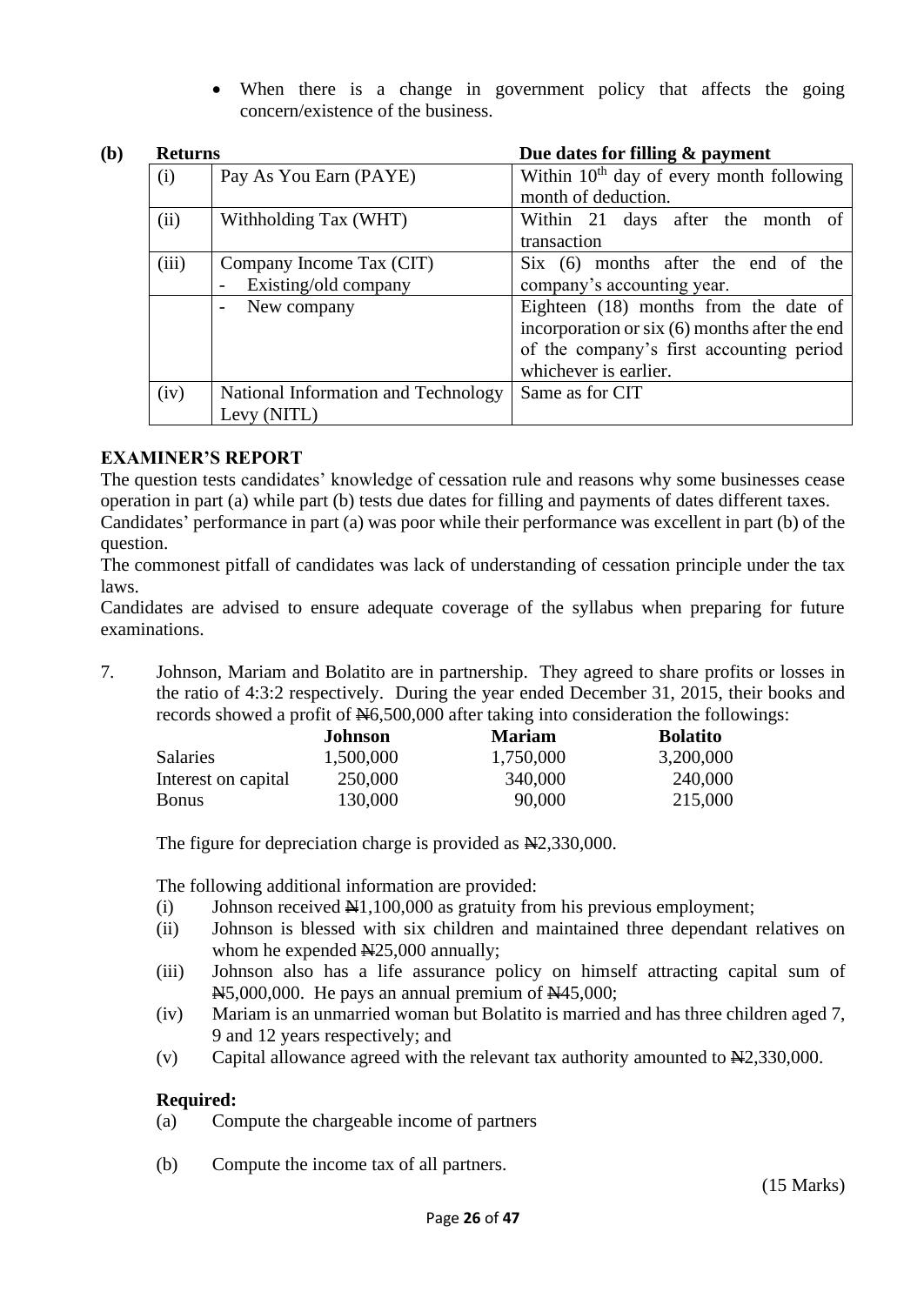# **SOLUTION TO QUESTION 7**

# **(a) Computation of Partners Chargeable Income for 2016 Year of Assessment**

|                                    | <b>Johnson</b> | <b>Mariam</b> | <b>Bolatito</b> |
|------------------------------------|----------------|---------------|-----------------|
|                                    | N              | N             | $\mathbf{N}$    |
| Salaries                           | 1,500,000      | 1,750,000     | 3,200,000       |
| Interest on capital                | 250,000        | 340,000       | 240,000         |
| <b>Bonus</b>                       | 130,000        | 90,000        | 215,000         |
| Share of profit $(w1)$             | 2,888,889      | 2,166,667     | 1,444,444       |
| Assessable income                  | 4,768,889      | 4,346,667     | 5,099,444       |
| Deduct:                            |                |               |                 |
| Consolidated relief allowance (w2) | 1,153,778      | 1,069,333     | 1,219,889       |
| Life assurance premium             | 45,000         |               |                 |
| Chargeable income                  | 3,570,111      | 3,277,334     | 3,879,555       |

#### **(b) Computation of Income Tax Payable by the Partner:**

|                                                                             | <b>Johnson</b> | <b>Mariam</b> | <b>Bolatito</b> |
|-----------------------------------------------------------------------------|----------------|---------------|-----------------|
|                                                                             | N              | N             | $\mathbf{N}$    |
| Chargeable income                                                           | 3,570,111      | 3,277,334     | 3,979,555       |
| First N300,000 @ 7%                                                         | 21,000         | 21,000        | 21,000          |
| Next N300,000 @ 11%                                                         | 33,000         | 33,000        | 33,000          |
| Next N500,000 @ 15%                                                         | 75,000         | 75,000        | 75,000          |
| Next N500,000 @ 19%                                                         | 95,000         | 95,000        | 95,000          |
| Next N1,600,000 @ 21%                                                       | 336,000        | 336,000       | 336,000         |
| Balance – Johnson ( $\overline{M}3,570,111 - \overline{M}3,200,000$ ) x 24% | 88,827         | --            |                 |
| -Mariam $(\frac{N3}{277}, \frac{334}{8} - \frac{N3}{200}, 000)$ x 24%       | $-$            | 18,560        |                 |
| -Bolatito ( $\overline{M3,979,555} - \overline{M3,200,000}$ ) x 24%         | --             | --            | 187,693         |
|                                                                             | 648,827        | 578,560       | 747,093         |

# **Workings**

# **w1 Computation of Adjusted Profit and Share of Profit to Partners**

|                                         | $\mathbf{N}$ | Johnson   | Mariam    | <b>Bolatito</b> |
|-----------------------------------------|--------------|-----------|-----------|-----------------|
| Profit                                  | 6,500,000    |           |           |                 |
| Add: Disallowed Expenses:               |              |           |           |                 |
| Depreciation                            | 2,330,000    |           |           |                 |
| Adjusted profit                         | 8,830,000    |           |           |                 |
| Less: Capital allowance                 | (2,330,000)  |           |           |                 |
| Divisible income                        | 6,500,000    |           |           |                 |
| Share of divisible income in agreed PSR | (6,500,000)  | 2,888,889 | 2,166,667 | 1.444.444       |
| (4:3:2)                                 |              |           |           |                 |

#### **w2 Consolidated Relief Allowance**

(Higher of  $\text{H200,000}$  or 1% of gross income) + 20% of gross income

|                 |                                                                                                                                                                                                                                                                                                                                             | $\mathbb{N}$ |
|-----------------|---------------------------------------------------------------------------------------------------------------------------------------------------------------------------------------------------------------------------------------------------------------------------------------------------------------------------------------------|--------------|
| Johnson         | $(\text{N200,000 or 1\% x N4,768,889}) + 20\% \text{ x N4,768,889}$                                                                                                                                                                                                                                                                         |              |
|                 | <del>N</del> 953,777.8   1,153,778<br>N <sub>200</sub> ,000                                                                                                                                                                                                                                                                                 |              |
| Mariam          | $(\frac{1200,000 \text{ or } 1\% \text{ x } \frac{144,346,667}{20\% \text{ x } \frac{144,346,667}{20\% \text{ x } \frac{144,346,667}{20\% \text{ x } \frac{144,346,667}{20\% \text{ x } \frac{144,346,667}{20\% \text{ x } \frac{144,346,667}{20\% \text{ x } \frac{144,346,667}{20\% \text{ x } \frac{144,346,667}{20\% \text{ x } \frac{$ | 1,069,333    |
| <b>Bolatito</b> | $(\text{N200,000 or 1\% x N5,099,444}) + 20\% \times \text{N5,099,444}$                                                                                                                                                                                                                                                                     | 1,219,888    |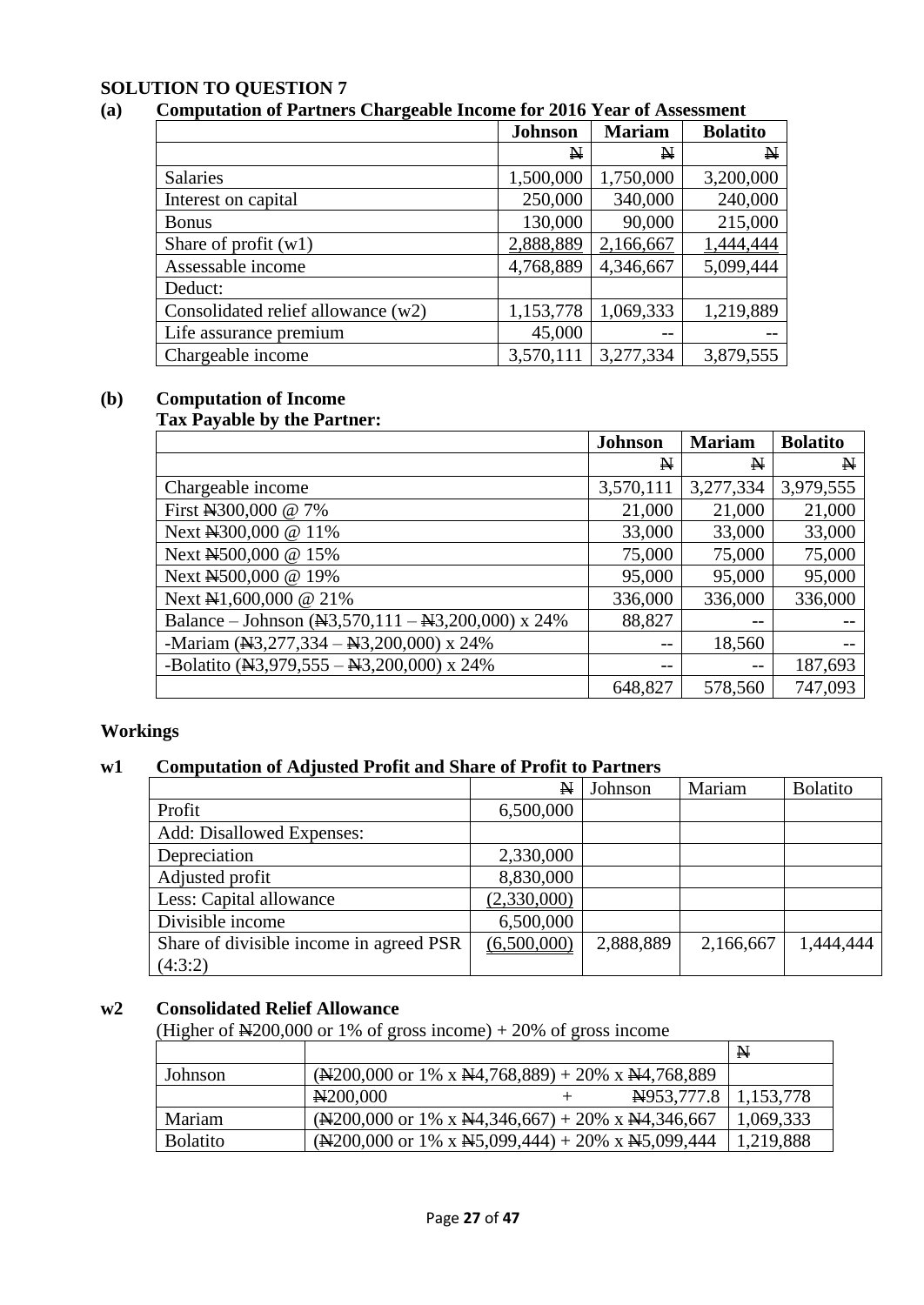The question tests candidates' understanding of determination of chargeable income tax of partners in a partnership. Few candidates attempted the question and performance was above average. The commonest pitfall was inability of candidates to present their calculations in the standard format. Candidates are advised to study the Institute's study pack when preparing for future examinations.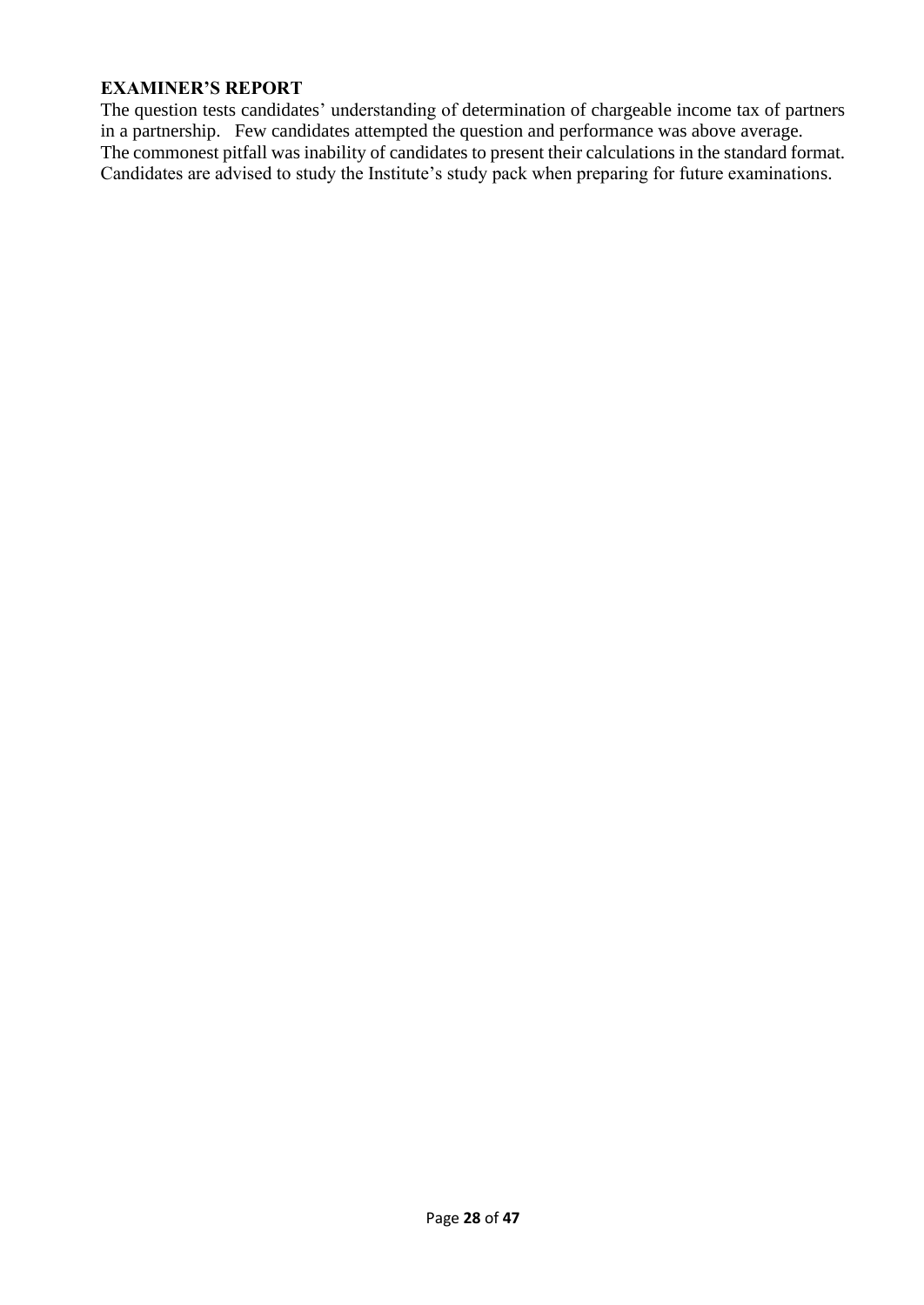

# **THE CHARTERED INSTITUTE OF TAXATION OF NIGERIA PROFESSIONAL EXAMINATION PTE I: GOVERNANCE, RISK & ETHICS**

# **EXAM NO……………………….………………………..…. TIME: 3 HOURS.**

# **ATTEMPT QUESTION ONE AND ANY OTHER FOUR QUESTIONS**

- 1. Legend Industries International (LII) is a multinational organisation and is one of the largest global producers of chocolate, coffee and other beverages. LII categorises the countries in which it operates as follows:
	- Less developed countries from which LII sources its raw materials, but with no established local market for the finished product.
	- Developed countries where manufacturing takes place for sale to local and export markets.

In every country in which LII operates, it follows the Organisation for Economic Cooperation and Development (OECD) guidelines for multinationals.

In the particular case of a country named NUMABA, a less developed country, LII has helped the local farmers to organise themselves into cooperatives to produce crops. LII also funds schools for children of both the farmers and its workers, built and staffed a hospital and has also provided welfare services to residents. LII has successfully built an image of a good corporate citizen for itself within NUMABA, thus becoming a reference point of good corporate practice on the OECD website.

Although farmers' cooperatives within NUMABA can sell raw materials to LII's competitors, they tend not to do so because of the close and friendly working relationship that they have with LII. Both LII's main competitors are smaller multinational corporations.

However, LII has recently been receiving some bad publicity from NUMABA. The management of LII feels that this is being organised by the government and labour unions. The government of NUMABA is reasonably supportive of business, but won the last election with a narrow majority. The government is now under pressure to raise the standard of living of the population. An election is due in the next fifteen months. The National Labour Union, which is increasingly being supported by the main opposition party in NUMABA, is extremely anti-business. It will like to see all foreign companies leave NUMABA and all foreign-owned cooperatives nationalised.

The government of NUMABA has stated that the price paid for cocoa beans is too low such that NUMABA is not gaining sufficient tax revenue from the exports.

The government of NUMABA has threatened to impose an export tariff on cocoa beans unless LII opens a manufacturing facility in NUMABA. The management of LII feels that the company has been targeted by the government because it is the largest of the three multinational corporations operating in the country.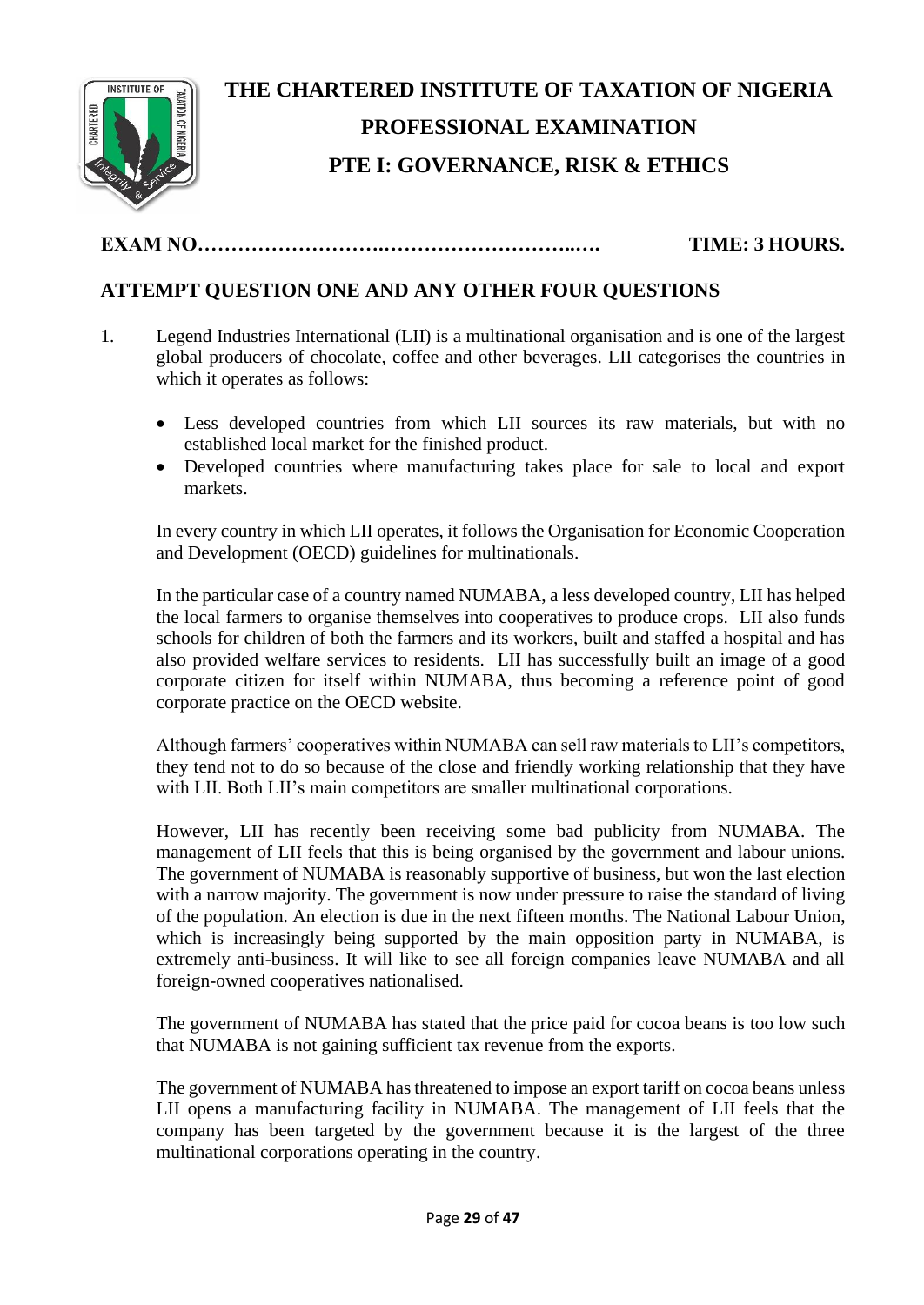The National Labour Unions of NUMABA have argued that farm workers are being victimised by the farm owners who have become too powerful due to the influence of their cooperatives. It states that the government of NUMABA should not allow the farmers to operate in this way. Management of LII does not want to build a factory because the associated increase in transportation will make such factory unviable. The Managing Director of LII is due to meet with government officials to discuss LII's future operations and involvement in the country.

# **Required:**

- (a) (i) Produce a stakeholder analysis of any six (6) stakeholders of LII's operations in NUMABA. (12 Marks)
	- (ii) Distinguish between stakeholder mapping and cultural dimension to stakeholder influence. (6 Marks)
- (b) From the given scenario, explain the following:
	- (i) Cultural context of ethics. (5 Marks)
	- (ii) Define Corporate Social Responsibility and identify its beneficiaries.

(5 Marks)

- (c) (i) As a tax consultant to LII, identify specific and potential tax exposures (Tax Risk) and suggest how such risks should be managed without tax evasion. (10 Marks)
	- (ii) Differentiate between tax avoidance and tax evasion. (2 Marks) (Total 40 Marks)

# **SOLUTION TO QUESTION 1**

#### (a) (i) LEGEND INDUSTRIES INTERNATIONAL STAKEHOLDER ANALYSIS Who is a Stakeholders? A stakeholder to any entity is any individual, group of individuals or external organisations that has interest or claims or (a stake) in what the entity does or the overall objective of the entity stakeholders and their claims

| S/N              | <b>Stakeholder</b>  | <b>Rights</b>                          | <b>Duties</b>         | <b>Claims</b>         |
|------------------|---------------------|----------------------------------------|-----------------------|-----------------------|
| 1.               | <b>Shareholders</b> | Right to vote and as set out           | None                  | in<br>Growth<br>share |
|                  |                     | in the articles                        |                       | stable<br>price,      |
|                  |                     |                                        |                       | dividends. Return on  |
|                  |                     |                                        |                       | investment etc.       |
| 2.               | Directors           | N <sub>o</sub><br>rights<br>but<br>has | Leadership<br>legal   | Good welfare<br>and   |
|                  |                     | delegative powers issued               | duty of skills and    | remuneration          |
|                  |                     | from the articles                      | due care              | package               |
| 3.               | Top-level           | Employment rights                      | their<br>Carry<br>out | working<br>Good       |
|                  | manager             |                                        | assigned tasks        | conditions<br>and     |
|                  |                     |                                        |                       | remuneration          |
|                  |                     |                                        |                       | package               |
| $\overline{4}$ . | <b>Employees</b>    | Employment rights                      | their<br>Carry<br>out | working<br>Good       |
|                  |                     |                                        | assigned tasks        | conditions<br>and     |
|                  |                     |                                        |                       | remuneration          |
|                  |                     |                                        |                       | package               |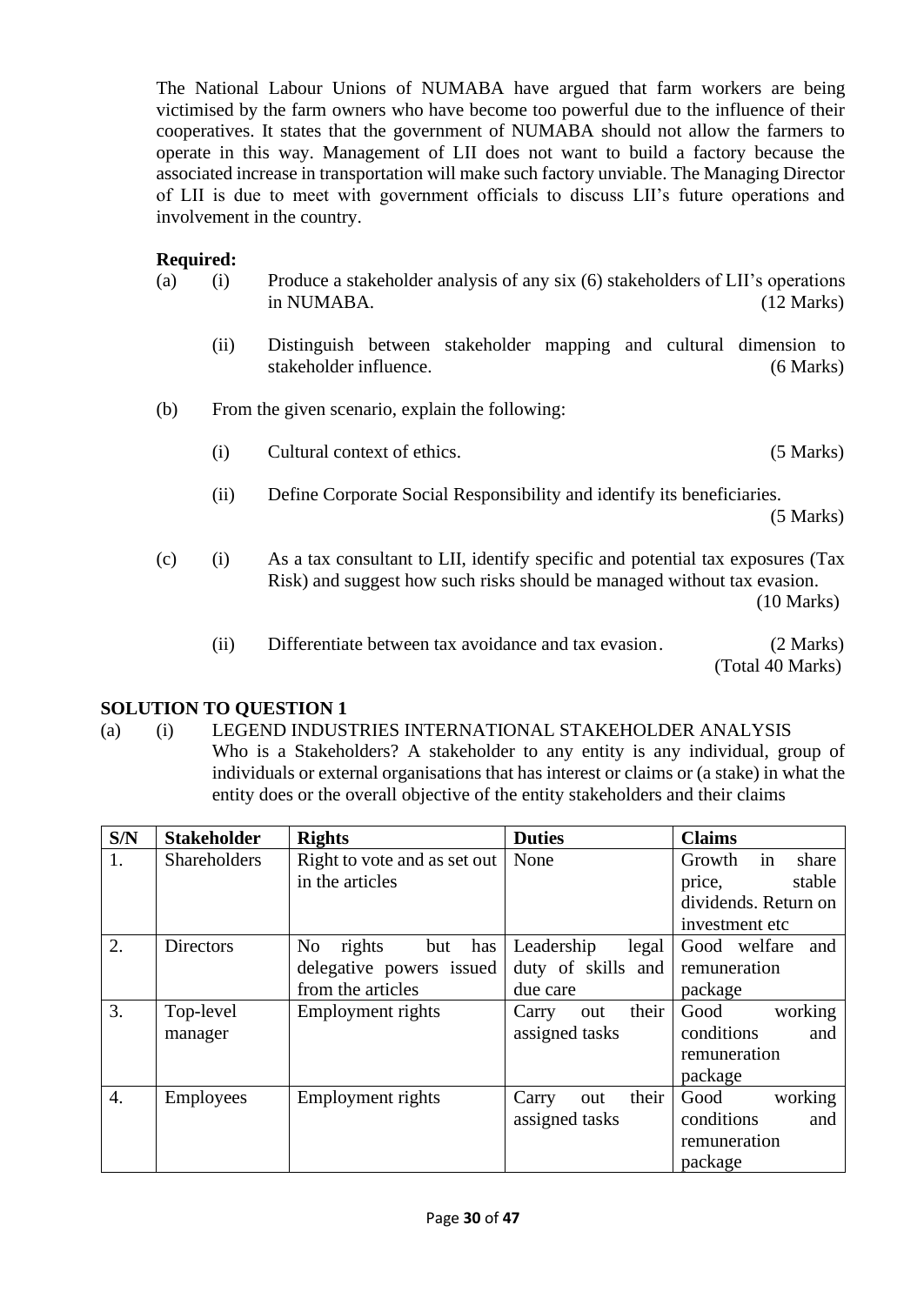| 5.  | Customers                          | Quality<br>services | product | and | Nil        | Good products<br>at<br>reasonable price                                         |
|-----|------------------------------------|---------------------|---------|-----|------------|---------------------------------------------------------------------------------|
| 6.  | Suppliers                          | Regular<br>supply   | payment | for | Nil        | Prompt settlement<br>and good business<br>relationship                          |
| 7.  | Host<br>communities                | <b>Nil</b>          |         |     | <b>Nil</b> | Employment<br>creation,<br>environmental<br>protection etc                      |
| 8.  | Government                         | <b>Nil</b>          |         |     | Nil        | Statutory<br>compliance<br>and<br>payment of taxes                              |
| 9.  | $\&$<br><b>Bankers</b><br>finances | <b>Nil</b>          |         |     | Nil        | Fulfilling financial<br>obligation signed                                       |
| 10. | General public                     | <b>Nil</b>          |         |     | Nil        | Quality products at<br>affordable prices,<br>environment<br>friendly operations |
| 11. | Competitors                        | <b>Nil</b>          |         |     | Nil        | Avoidance<br>of<br>unhealthily<br>rivalry<br>and<br>negative<br>advertisements. |

(ii) Stakeholder mapping is the presentation of results of a stakeholders assessment using a simple diagram showing the main stakeholder groups and their relative importance. The purpose of stakeholder mapping is to assist the management or those in governance to obtain an appreciation of who the stakeholders are and what their real and potential influences are over the entity and the entity's strategies.

While the cultural dismension to stakeholders influence is the relative importance of different stakeholders for an entity, and the way in which management respond to their interest vary according to the culture of the country or region in which the entity operates, the culture of the organisation itself and those in governance.

# (bi) **Cultural context of ethics**

Culture has been defined as the "shared beliefs, attitude, norms, values and behaviours found among speakers of one language in one time period and in one geographical region. But there is a link between culture and ethics. Ethics refers to what is good or bad within a group or society. Therefore it is observed that the culture of a group of people or society most times determines their definition of what is good or bad on that society. But where we have societies that have multiple cultures, the dominant culture tends to determine what is good or bad or we have different definitions of the acceptable behaviours across the cultural divide.

(ii) Corporate social responsibility (CSR) is the awareness and acceptance as part of business ethics by entities to respond and be responsible to the claims or stakes of its stakeholders especially external stakeholders.

The natural beneficiaries of CSR are:

- Employees
- **Customers**
- Host communities
- **Government**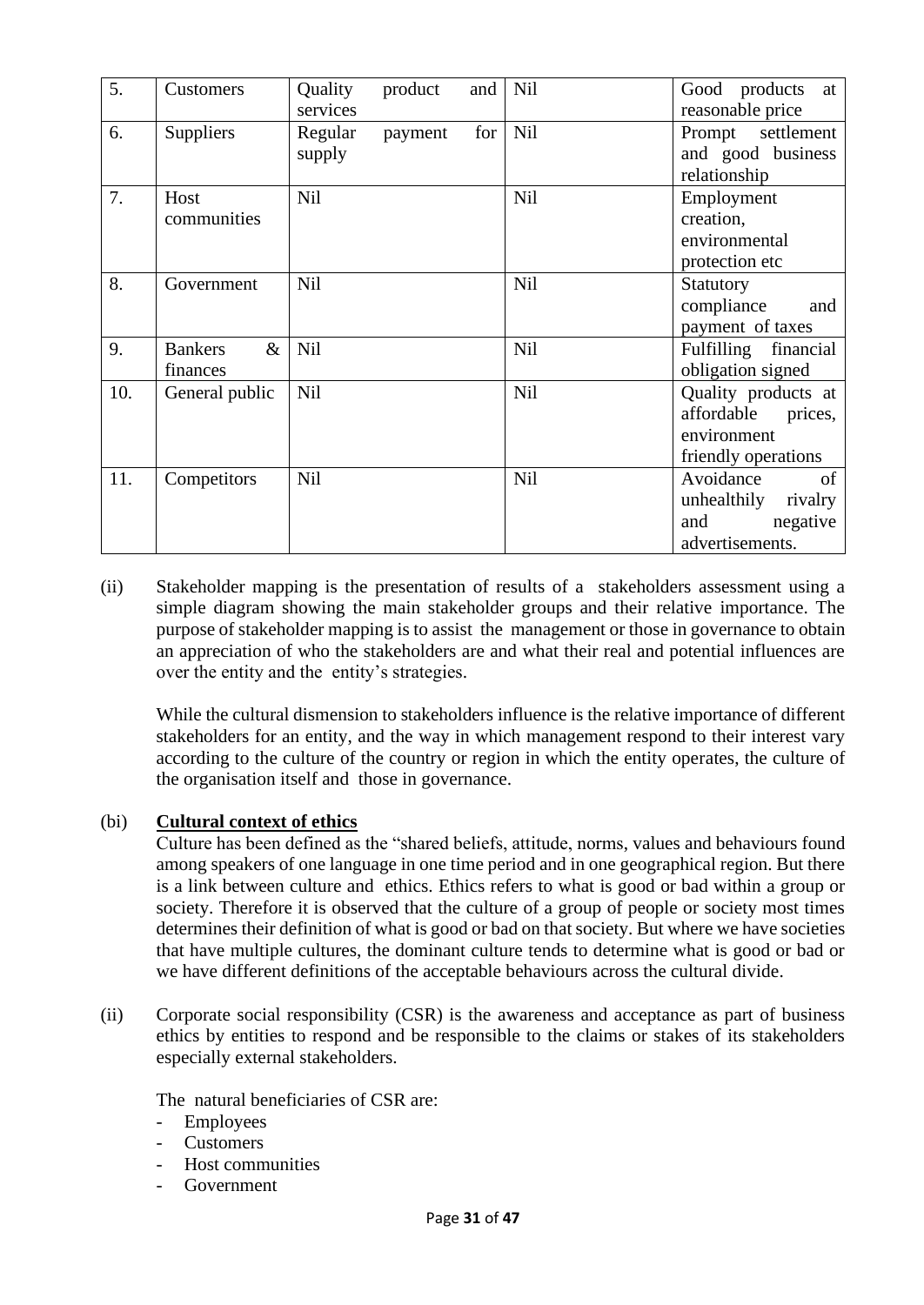- General public
- (ci) The tax exposures (risk) identified in the case are:
	- Possible imposition of raw material or commodities tax on cocoa beans in order to increase the price of cocoa beans.
	- The imminent establishment of a factory will lead to the payment of exercise duty by LII leading to the operation of the factory at a loss
	- The possibility of the government asking them to convert voluntary and part-time workers to regular staff .

The employment of regular staff attracts the deduction of PAYE from staff salaries which must be remitted to the state tax authority.

Step to manage the potential tax exposure without evading tax will include the following:

- If the commodities tax is paid on cocoa beans, it is seen as part of the cost components in the chain of exports or production.
- The board taking a final decision not to establish a factory sighting reasons of inadequate capital or avoidance of increased cost of operations.
- The management still has the discretion not to convert all the part-time and volunteers but rather conduct an aptitude test for them to short-list and employ some of them.
- (ii) Tax avoidance is structuring your affairs in such a way that you pay the least amount of tax due. It is legal to do it. Tax evasion is the use of illegal methods of concealing income, assets or information to dodge liability.

# **EXAMINER'S REPORT**

This is a case study question. It is compulsory hence attempted by all the candidates.

The performance of the candidates was below average.

The commonest pitfall was inability to correctly define corporate. Social responsibility while other could not identify the beneficiaries of corporate social responsibility (CSR).

Candidates are advised to make use of the Institute's study available on line for better performance in future examinations.

2. There is a direct relationship between business ethics and business success.

Discuss any Ten (10) benefits of business ethics to an organisation. (15 Marks)

# **SOLUTION TO QUESTION 2**

Business Ethics address the following issues:

- (i) Exploitation of vulnerable groups, workers, trust, control over markets, etc has resulted in framing anti-trust laws and recognition of labour union;
- (ii) Business ethics is critical during period of fundamental change. It provides a moral compass to guide leaders on what is right or wrong. It helps in maintaining consistency of action;
- (iii) It engender strong team work and greater productivity. It leads to openness, integrity and a sense of community. It align the values of employees with the organisation. It also motivates for better performance;
- (iv) Enhanced employee growth. It gives employees confidence to deal with complex situations;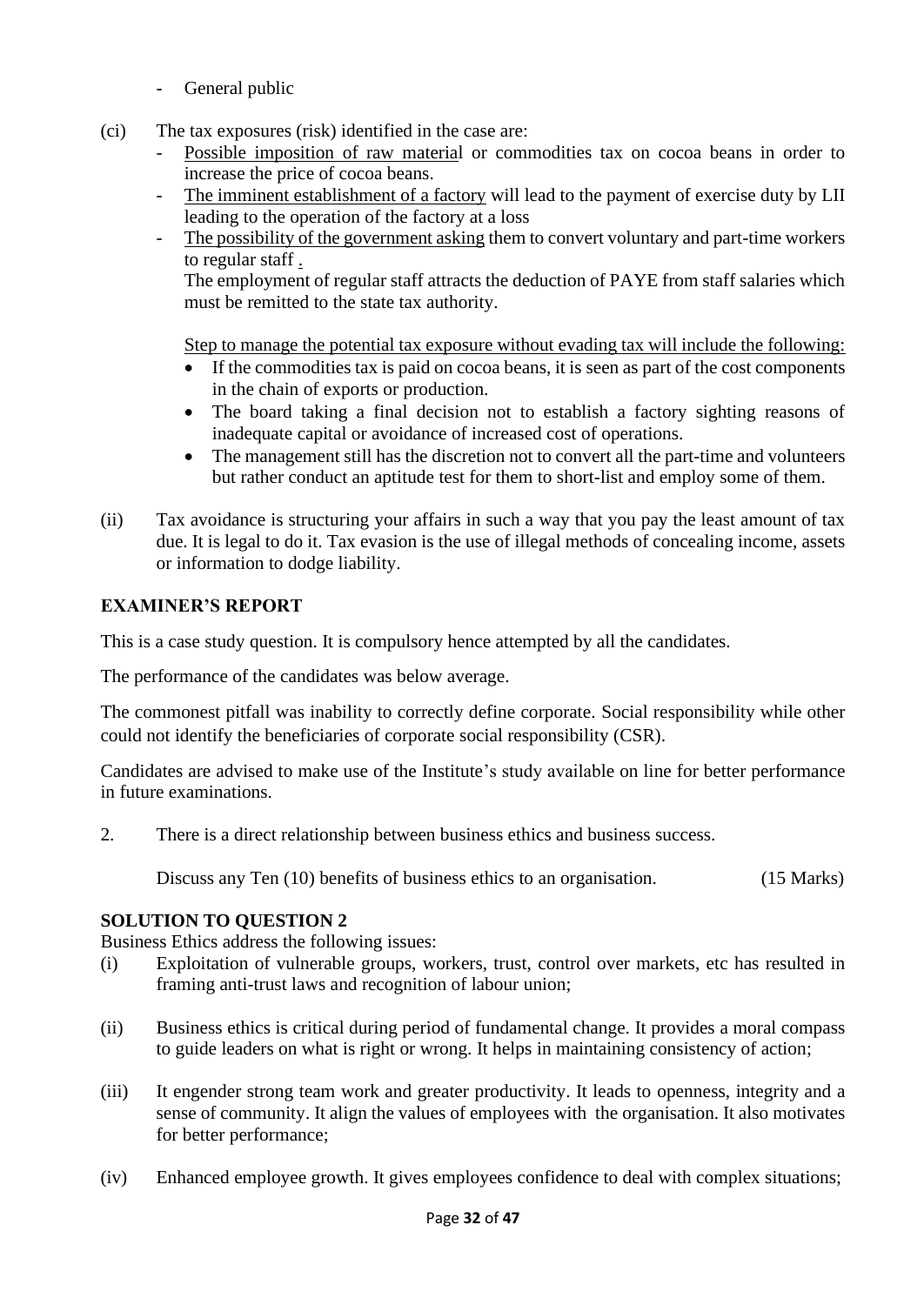- (v) Ethical programmers ensure legality of personnel policies, ethical treatment of staff in matters of hiring, evaluation and discipline;
- (vi) It helps in managing diversity by managing diverse values and perspectives;
- (vii) It helps to save costs on litigation by revealing acts that may lead to legal actions;
- (viii) It helps to avoid criminal act of omission by early detection of unethical issues and violations;
- (ix) Success of business depends on the fairness and honesty in the business as most clients prefer;
- (x) Ethics correspondents to basic human needs. It is human to want to be ethical. This compels organisations to be ethically oriented;
- (xi) Ethics creates credibility with the public: The public will respect a company perceived to be ethically and socially responsive. The public will favour its products believing that the company offers value for money;
- (xii) Ethics give management credibility with employees. Organisational ethics, when perceived by employees as genuine, creates common goals, value and language;
- (xiii) Ethics help betters decision making, the ethical position of the organisation help management to take consistent decision;
- (xiv) Ethics and profit go together" Ethical companies are usually value driven and hence profitable in the long-run; and
- (xv) Law's cannot protect society adequately but ethics can. Technology develops favour than regulation, hence harmful effects of technology cannot be effectively curbed by regulation. Also, government cannot also regulate or legislate against all activities that are harmful to society

The question tests candidates' knowledge of business ethics. About 90% of the candidates attempted the question and performance was very good

- 3. (a) Explain the term "Emotional Intelligence". (5 Marks)
	- (b) Describe the Five (5) main Emotional Intelligence constructs using the Mixed Model. (10 Marks)

(Total 15 Marks)

#### **SOLUTION TO QUESTION 3**

(a) Emotional intelligence (EQ) is the ability to identify and manage your emotions, as well as other people's emotions.

If you are emotionally intelligent you have the ability to:

- Identify what you are feeling;
- Know how to interprete your emotions;
- Understand how your emotions can impact others;
- Regulate your own emotions; and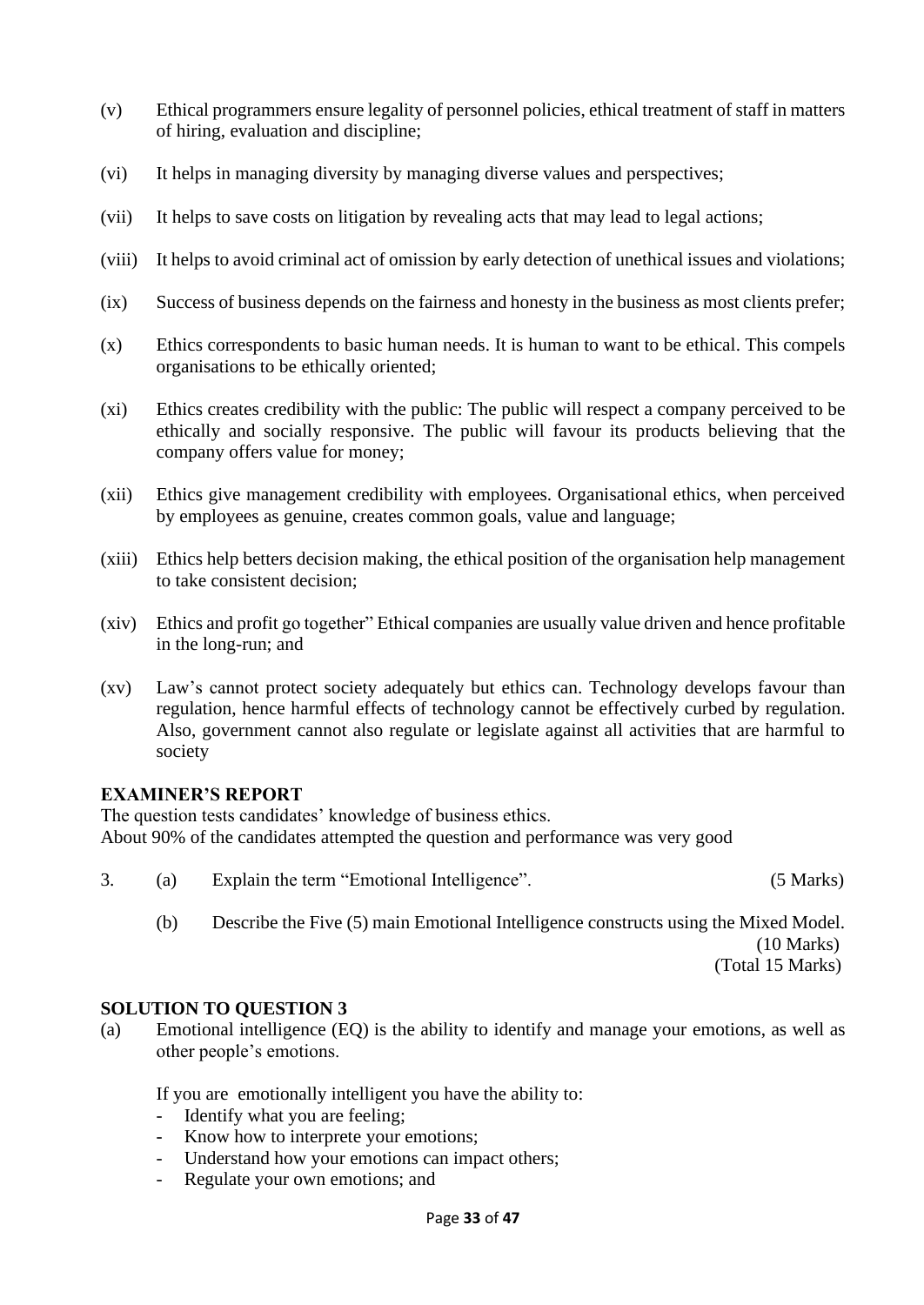Manage other people's emotions.

Some people naturally inherit high emotional intelligence but it is a skill that you can practice and develop. By practicing emotionally intelligent behaviours your brain will adapt to make these behaviours automatically and replace less helpful behaviours

- (b) Emotional construct using the mixed model: There are five emotional constructs of emotional intelligence, each with their own benefits. These are:
	- (i) Self awareness;
	- (ii) Self-regulation;
	- (iii) Empathy;
	- (iv) Motivation; and
	- (v) Social skill.
- (i) Self- awareness: This is the ability to accurately recognise your emotions, strengths, limitations, actions and understand how these affect others around you.
- (ii) Self-regulation: Self-regulation allows you to wisely manage your emotions and impulses you show or refrain certain emotions depending on what is necessary and beneficial for the situation. For example rather than shouting at your employees when you are stressed, you may decide which tasks can be delegated.
- (iii) Empathy: To be empathy means you are able to identify and understand others' emotion i.e. imagining yourself in someone else's position.
- (iv) Motivation: Being self-motivated consists of enjoying what you do, working toward achieving your goals and not being motivated by money or status
- (v) Social skills: Effective social skills consist of managing relationship in a way that benefits the organization.

# **EXAMINER'S REPORT**

The question tests candidates' knowledge of emotional intelligence. About 90% of the candidates attempted the question and performance was very good.

- 4. (a) Explain the concept of board diversity giving three (3) examples of each category of diversity. (10 Marks)
	- (b) Identify Five (5) principles of good governance in the public-sector. (5 Marks) (Total 15 Marks)

# **SOLUTION TO QUESTION 4**

(a) The concept of board diversity means that a board must be composed of a range of many people that are different from each other in terms of age, race, gender,educational background, professional qualification, experience, personal attitudes, marital status and religion.

Some categories of board diversity are:

- Gender- based diversity;
- Age-based diversity;
- Academic/professional diversity;
- Tribal/ethnic/national based diversity;
- Marital based diversity:
- Religions-based diversity; and
- Attitudinal diversity.

3 Examples of the above categories will be as follows: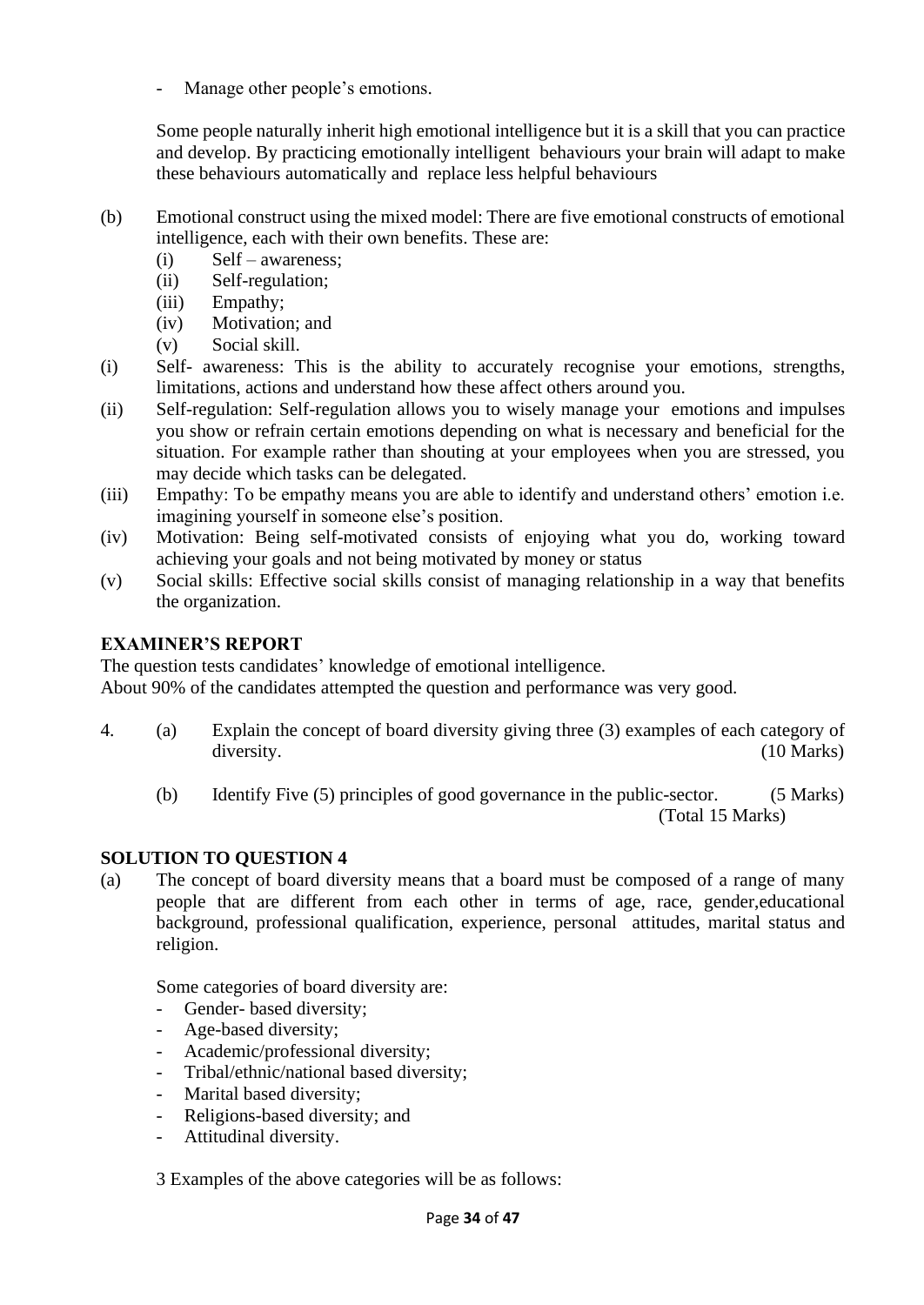- A board full of men or with scanty women e.g 7:2 men to women ratio board is having gender-based diversity;
- A board having all directors to be 50 years and above does not believe in young brains, it is age-based diversity; and
- A medical Hospital Board having all its directors as medical doctors is having professional diversity.
- (b) Principles of good governance in the public sector are:
	- (i) Rule of law;
	- (ii) Transparency;
	- (iii) Accountability;
	- (iv) Public sector ethics and probity;
	- (v) Stewardship;
	- (vi) Leadership;
	- (vii) Participation; and
	- (viii) Responsiveness.

The question tests candidates' knowledge of board diversity.

About half of the candidates attempted the question and performance was just fair.

The commonest pitfall of the candidates was lack of understanding of the requirement of the question.

Candidates are advised to make use of the Institute's study pack when preparing for future examinations.

5. Leadership is defined as a "process of social influence in which a person can enlist the aid and support of others in the accomplishment of common task".

You are required to explain Ten (10) qualities a good leader must possess. (15 Marks)

# **SOLUTION TO QUESTION 5**

Quantities of a Good Leader

- (i) Honesty A good leader must display sincerity, integrity and candor in all his/her actions deceptive behavior will not inspire trust.
- (ii) Competence- A good leader must base his actions on reason and moral prinicples. He should not make decisions based on childlike emotional desires or feelings
- (iii) Forward Looking: A good leader set goals and have a vision for the future. The vision must be owned throughout the organisation. Effective leaders envision what they want and how to get it. Good leader habitually pick priorities stemming from their basic values.
- (iv) Inspiring- A good leader display confidence in all he does. By showing endurance in mental, physical and spiritual stamina, he will inspire others to reach for new heights. He should take charge when necessary.
- (v) Inteligent- A good leader reads, studies and seeks challenging assignments.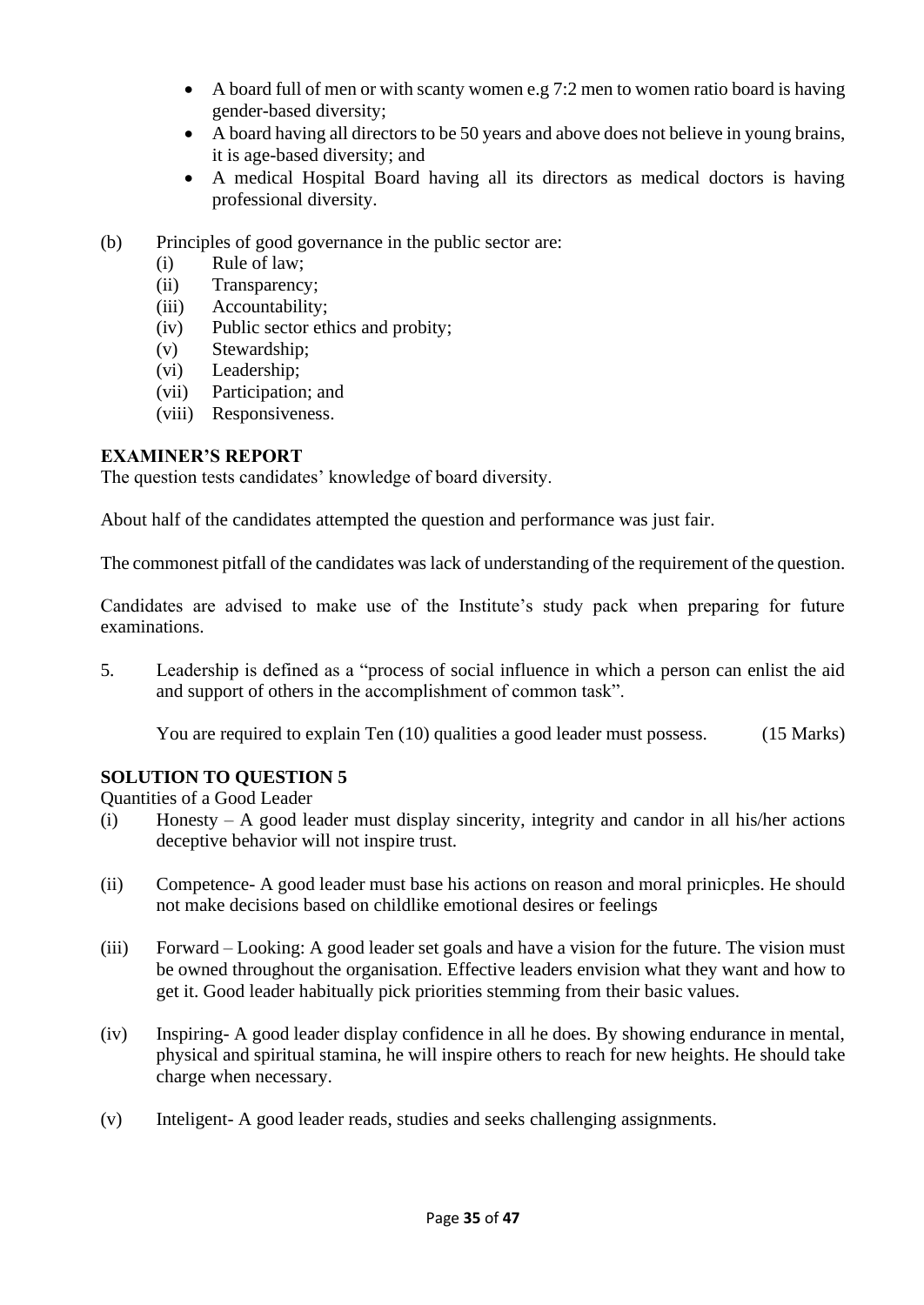- (vi) Fair- minded A good leader should show fair treatment to all people. Prejudice is the enemy of justice. Display empathy by being sensitive to the feelings, values, interests and well being of others.
- (vii) Courageous A good leader has the perseverance to accomplish a goal, regardless of any obstacles. Display a confident calmness when under stress.
- (ix) Confidence A good leader is confident. In order to lead and set direction, a leader needs to appear confident as a person and in the leadership role. Such a person inspires confidence in others and drains out the trust and best effort of the team to complete the task well.
- (x) Tolerance A good leader is tolerant of ambiguity and remain calm, composed and steadfast to the main purpose. Storms, emotions and crises come and go and a good leader takes these as part of the journey and keeps a cool head.
- (xi) Excellence A good leader is committed to excellence. Second best does not lead to success. A good leader not only maintain high standards, but also is practice in raising the bar in order to achieve excellence in all areas.
- (xii) Imagination A good leader makes timely and appropriate changes in thinking, plans and methods. He should show creativity by thinking of new and better goals, ideas and solutions to problems should be innovative
- (xiii) Straight forward A good leader uses sound judgement to make a good decisions at the right time.
- (xiv) Broad- minded A good leader seeks out diversity by being broad-minded.
- (xv) Emotionally intelligent: ability to relate to the and empathize with people.

The question tests candidates' knowledge of leadership and the qualities of a good leader. The candidates understood the question very well and performance was excellent.

6. Explain the safeguards available to a tax practitioner/consultant in the course of carrying out his/her duty. (15 Marks)

#### **SOLUTION TO QUESTION 6**

Some of the safeguards available to a tax practitioner or consultant in the course of performing his professional duty are the following:

- Professional Indemnity Insurance;
- Business continuity plan;
- Professional clearance;
- Mandatory professional training programme; and
- Insurance Arrangement.

#### **Professional Indemnify Insurance**

The chartered Tax Practitioners is advised to open a profession indemnify insurance with any reputable insurance company on his personality or practice to indemnify him or his practice in the event of any occurrence that may damage his reputation or that of his firm.

#### **Business Continuity Plan**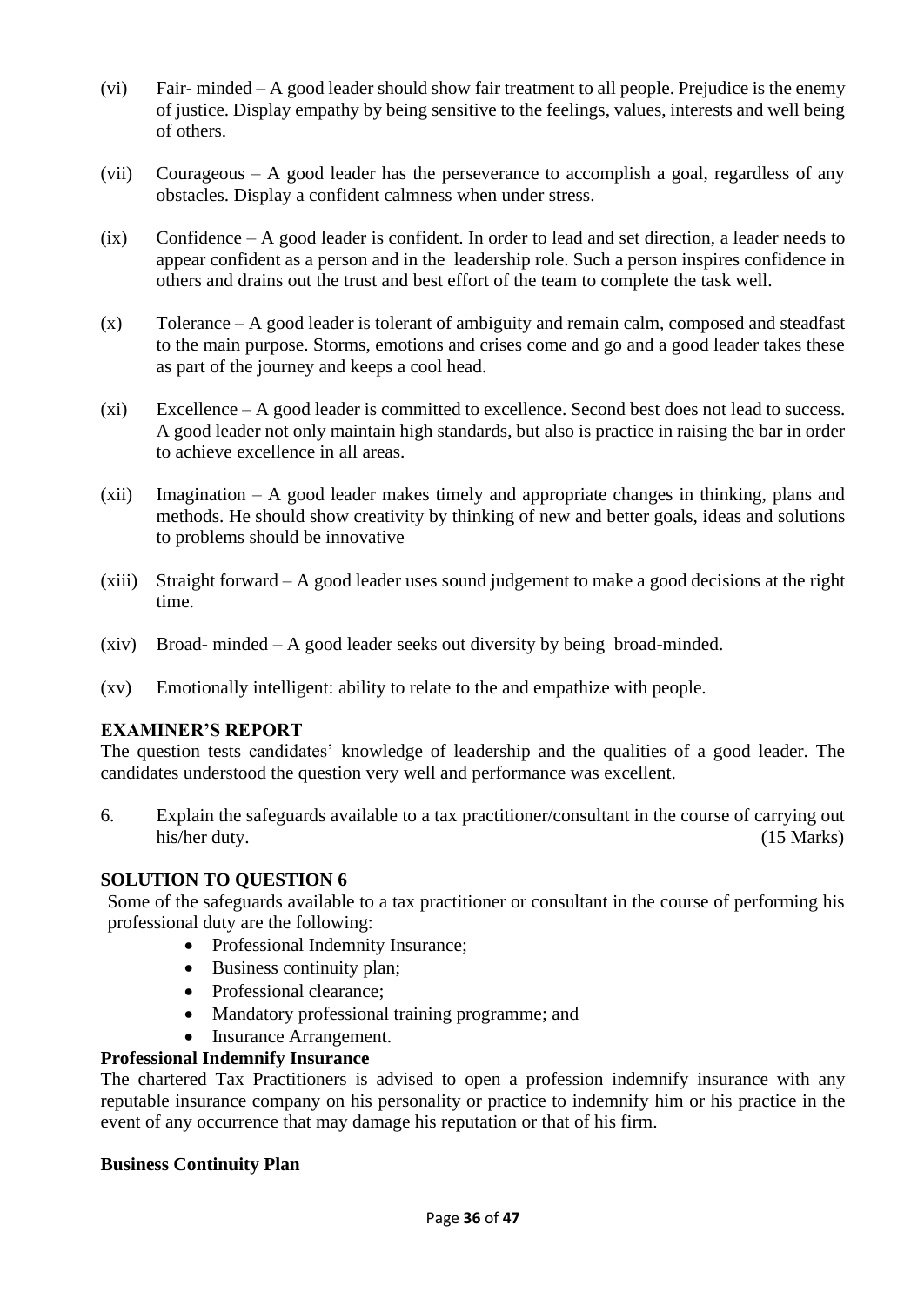This is an articulated plan on the survival of the firm and or provisions of members to take-over the running of the firm and what to happen to clients' transactions on the event of sudden death of the managing pioneer of the firm or incident of fire, flood or act of God.

## **Professional Clearance**

This is the clearance a member gets from the client to consult with the outgoing tax practitioner as regards a professional work he is about to undertake in place of the former and finally also getting the clearance from the former tax practitioner to continue with the new work.

#### **Mandatory Professional Trading Programme**

This is the regular training programme organised by CITN to educate inform and upgrade members on new trends in taxation and complimentary government's actions.

#### **Insurance Arrangements**

A member should satisfy himself that his employer has adequate indemnity insurance covering him on taxation services provided on behalf of the employer or in the case of cessation or merger.

#### **EXAMINER'S REPORT**

The question tests candidates' knowledge of safeguards available to a tax practioner/consultant during the course of his duty.

Few candidates' attempted the question and performing was just fair.

The commonest pitfall was that the candidates did not understand the safeguards available to a tax practioner.

Candidates are advised to ensure they prepare adequately for good performance in future examinations.

- 7. Adewale Usman has just been inducted as a Chartered Tax Practitioner and has been nominated to head the tax advisory section of ROPS GLOBAL Professional Service. At the last management meeting, he was co-opted into the Sub-committee on Mission Statement.
	- (a) Advise Adewale Usman on any Six (6) key component of a well-crafted Mission Statement. (12 Marks)
	- (b) Suggest a Mission Statement for Adewale Usman which ROPS Global Services can adopt. (3 Marks)

(Total 15 Marks)

# **SOLUTION TO QUESTION 7**

- (a) A mission statement defines the present state a purpose of an entity and should be precise and distinct. The 5 elements which may be incorporated in the mission statement of the firm are as follows:<br> $\frac{*}{4}$ 
	- Actual business activity;
	- \* Value for customers;
	- \* Entity's competitors;<br>\* Employees' roles: and
	- Employees' roles; and
	- \* Ethical philosophy.

#### **Actual Business Activity**

The mission statement must capture the actual business activity of the organisation in question. This means that the business line, service, operations or specific product of the organisation can be captured in a mission statement e.g. "Empower people through great software anytime, any place and any device". Software being product or the actual business activity.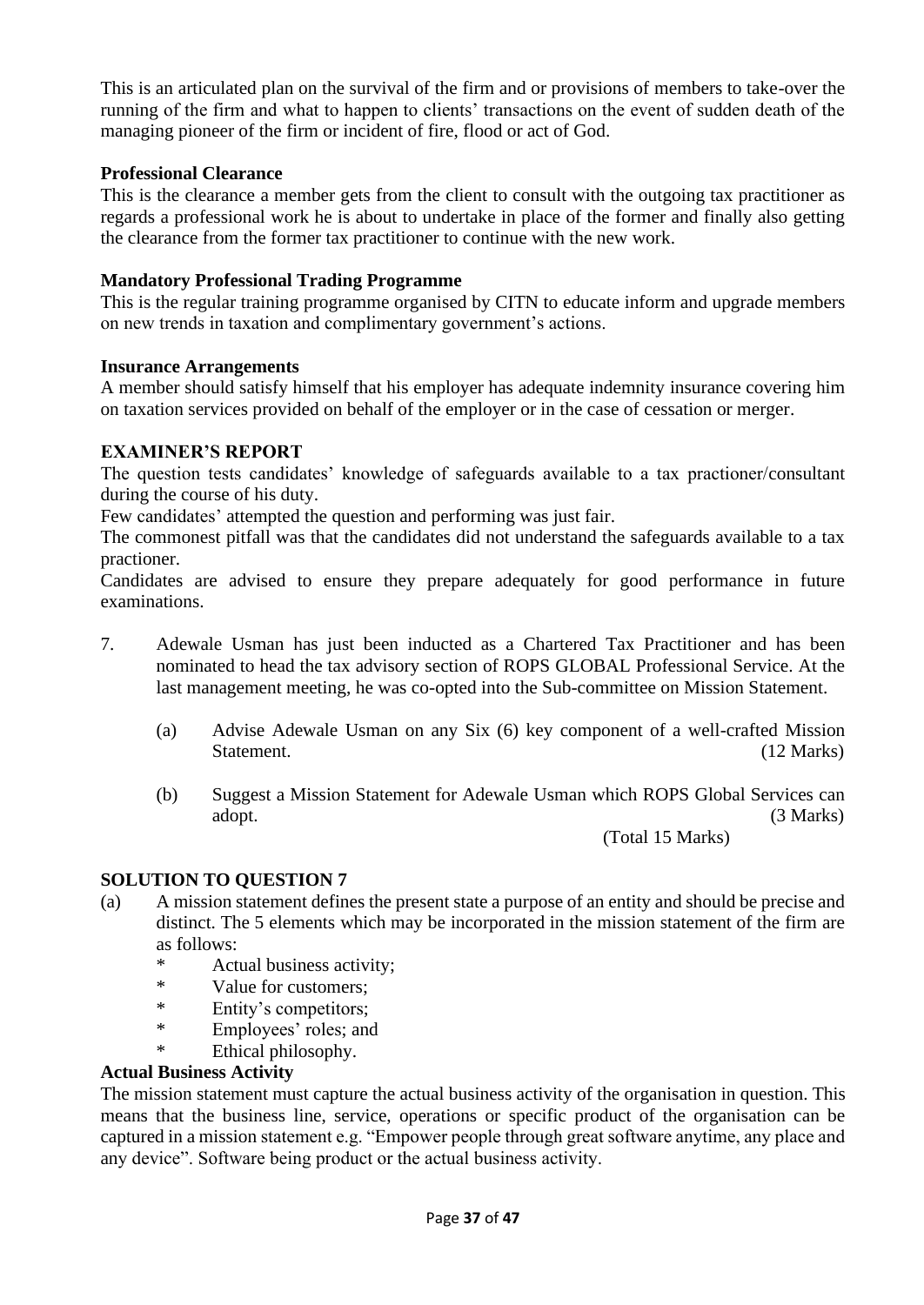#### **Value for Customers**

The mission statement may also capture the value the organization placed on the customers. This is usually in terms of the quality of service or products offered to customers or accepting convenient terms of payment from customers (i.e. trade and cash discounts)

#### **Entity's Competitors**

The mission statement may also capture the identification and recognition of competitors in the same sector and industry and the impacts they can have on the organisation e.g. "To be the best on our chosen field and recognising competitors impacts on our achievement"

#### **Employees' Roles**

The employees of any organisation are always critical to the achievement of the objectives of the organisation but most- organisations are silent on the roles or stake of the employees in the organisation, there are still some that recognises it to the extent of capturing it in the mission statement. E.g. "To be the choice company where staff welfare is not relegated".

(b) A sample mission statement will be:

"To meet all tax advisory and consulting needs of our client in a bespoke manner using cutting edge technology in a professional manner whilst meeting international best practices".

#### **EXAMINER'S REPORT**

The question tests candidates understanding of organisation's mission statement and its characteristics

Most candidates that attempted the question performed badly.

The candidates' commonest pitfall was lack of understanding of the concept.

Candidates are advised to ensure that they prepare adequately for future examinations.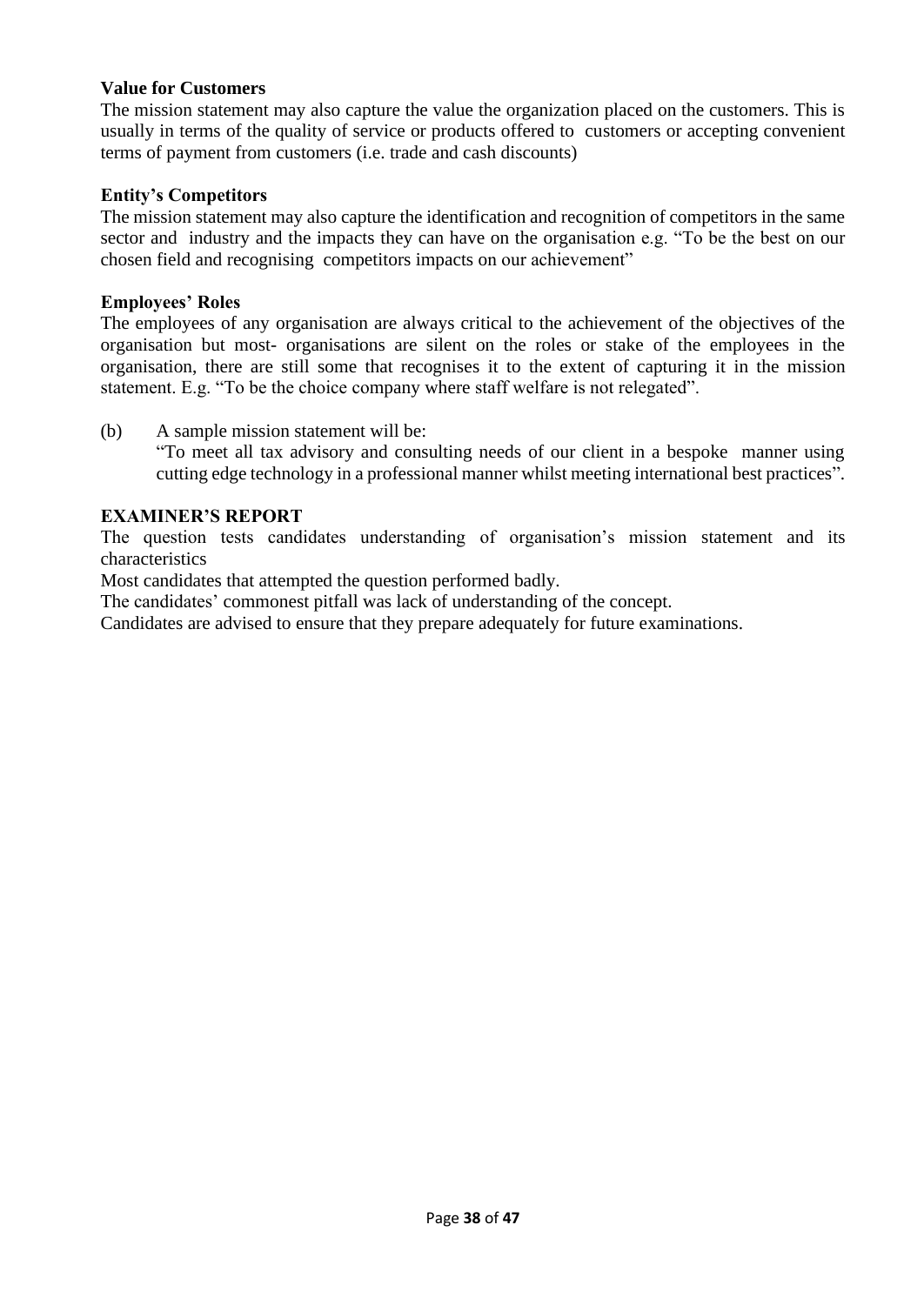

# **THE CHARTERED INSTITUTE OF TAXATION OF NIGERIA PROFESSIONAL EXAMINATION PTE I: INDIRECT TAXATION**

**EXAM NO……………………….………………………..…. TIME: 3 HOURS.**

# **ATTEMPT QUESTION ONE AND ANY OTHER FOUR QUESTIONS**

# **SHOW ALL WORKINGS.**

1. Queens Restaurants Limited was incorporated as a limited liability company in January 2019 and started operations the same month. The company runs a chain of restaurants within the Lagos metropolis.

The restaurant maintains a separate account in its general ledger for its VAT transactions. The balance on its VAT account as at December 31, 2019 was  $\mathbb{H}2,715,000$ . The following transactions were recorded in its VAT account during the year.

N

| VAT Charged:                                            | Food              | 2,310,000 |
|---------------------------------------------------------|-------------------|-----------|
|                                                         | <b>Drinks</b>     | 3,765,000 |
| VAT Paid:                                               | Food items        | 1,320,000 |
|                                                         | Drinks            | 150,000   |
|                                                         | Kitchen equipment | 187,500   |
|                                                         | Professional fees | 67,500    |
|                                                         | Bank charges      | 75,000    |
| VAT remittance to Federal Inland Revenue Service (FIRS) |                   | 3,000,000 |
| You are the tax consultant to the restaurant.           |                   |           |
|                                                         |                   |           |

#### **Required:**

| (a) |                    | Discuss the penalty for non-registration for VAT and non-remittance of VAT to FIRS.                                      | (6 Marks) |
|-----|--------------------|--------------------------------------------------------------------------------------------------------------------------|-----------|
| (b) |                    | Explain the following terms to the management of Queens's restaurants:                                                   |           |
|     | $\left( 1 \right)$ | VAT input.                                                                                                               | (3 Marks) |
|     | (i)                | VAT output.                                                                                                              | (3 Marks) |
| (c) |                    | Explain the purpose of the following forms normally used in connection with VAT to<br>the management of the restaurants: |           |

- $VAT$  Form 001 (5 Marks)
- (ii)  $VAT$  Form 002 (5 Marks)
- (d) Compute the total VAT due to FIRS from the restaurants in 2019 and explain why you exclude any of the VAT transactions in your calculation. (15 Marks)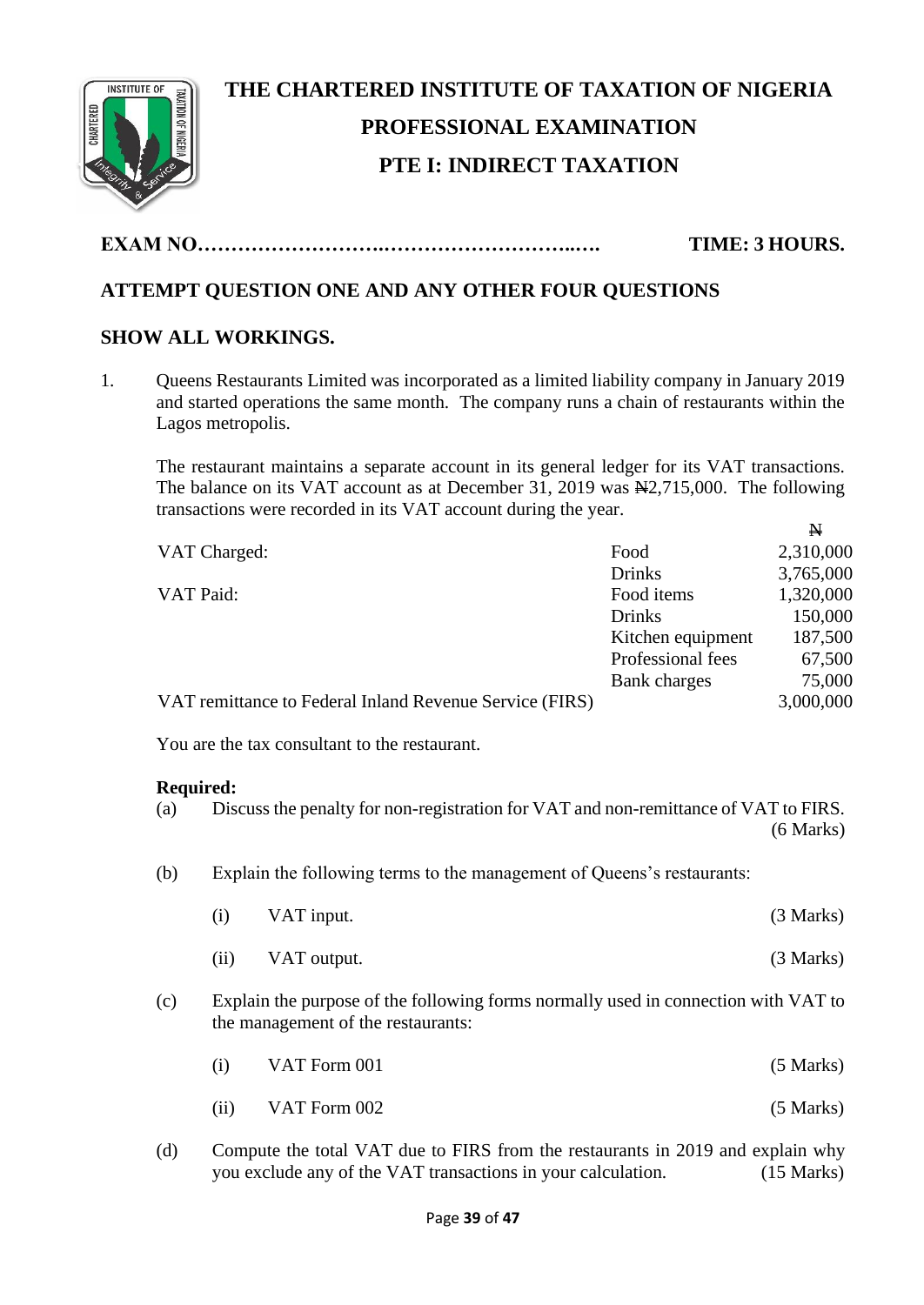(e) Determine the balance of VAT which Queens Restaurants will have to pay to FIRS in 2019. (3 Marks)

# Total (40 Marks)

# **SOLUTION TO QUESTION 1**

a. Section 8(1) of the VAT Act states that all VATable persons shall within six months of commencement of the Act or within six months of the incorporation of the company, whichever is earlier, register with the Board for the purpose of the Tax.

Failure to register within the time specified in subsection 1 above shall be liable to pay, as penalty an amount of  $\cancel{\text{N}}$  10,000 for the first month in which the failure occurs and  $\cancel{\text{N}}$  5,000 for each subsequent month in which the failure persists.

**Failure to remit VAT:** If a taxable person does not remit the tax within the time specified in section 15 of the Act, a sum equal to 5% per annum (plus interest at the commercial rate) of the amount of tax remittable shall be added to the tax and the provision of the Act relating to collecting and recovery of unremitted tax, penalty and interest shall apply.

- b. (i) VAT input: This is the VAT that a company pays on its input for manufacturing VATable goods. These include inputs purchased locally and imported. For Queens Restaurants, these include VAT paid on food items and drinks purchased.
	- (ii) VAT Output: This is the VAT charged to the customers on the sale of a company's manufactured goods. For Queens Restaurants, the is the VAT charged to its customers on sales of food and drinks
- c. (i) VAT Form 001: This is the form every VATable person is required to fill and submit to the Federal Inland Revenue Service for the purpose of registering for VAT, in line with the Act, which requires a VATable person to register within six months of commencement of business or six month from the beginning of the Act whichever is earlier.
	- (ii) VAT Form 002: Under the Act, a VATable person is required to render a monthly returns to FIRS on or before the  $21<sup>st</sup>$  day of the month following the month in which the goods or services were purchased and or supplied. VAT Form 002 (Value Added Return) is used for this purpose by a registered VATable person. The return shows the total output VAT, total input VAT, amount payable or refundable by FIRS, period covered by the return, etc.

| d. | <b>QUEENS RESTAURANTS</b><br><b>COMPUTATION OF VAT PAYABLE</b> |               |             |              |
|----|----------------------------------------------------------------|---------------|-------------|--------------|
|    |                                                                |               | $\mathbb N$ | $\mathbf{N}$ |
|    | VAT charged:                                                   |               |             |              |
|    |                                                                | Food          | 2,310,000   |              |
|    |                                                                | <b>Drinks</b> | 3,765,000   |              |
|    |                                                                |               |             | 6,075,000    |
|    | LESS: VAT paid on:                                             |               |             |              |
|    |                                                                | Food items    | 1,320,000   |              |
|    |                                                                | <b>Drinks</b> | 150,000     |              |
|    |                                                                |               |             | 1,470,000    |
|    | VAT due to FIRS                                                |               |             | 4,605,000    |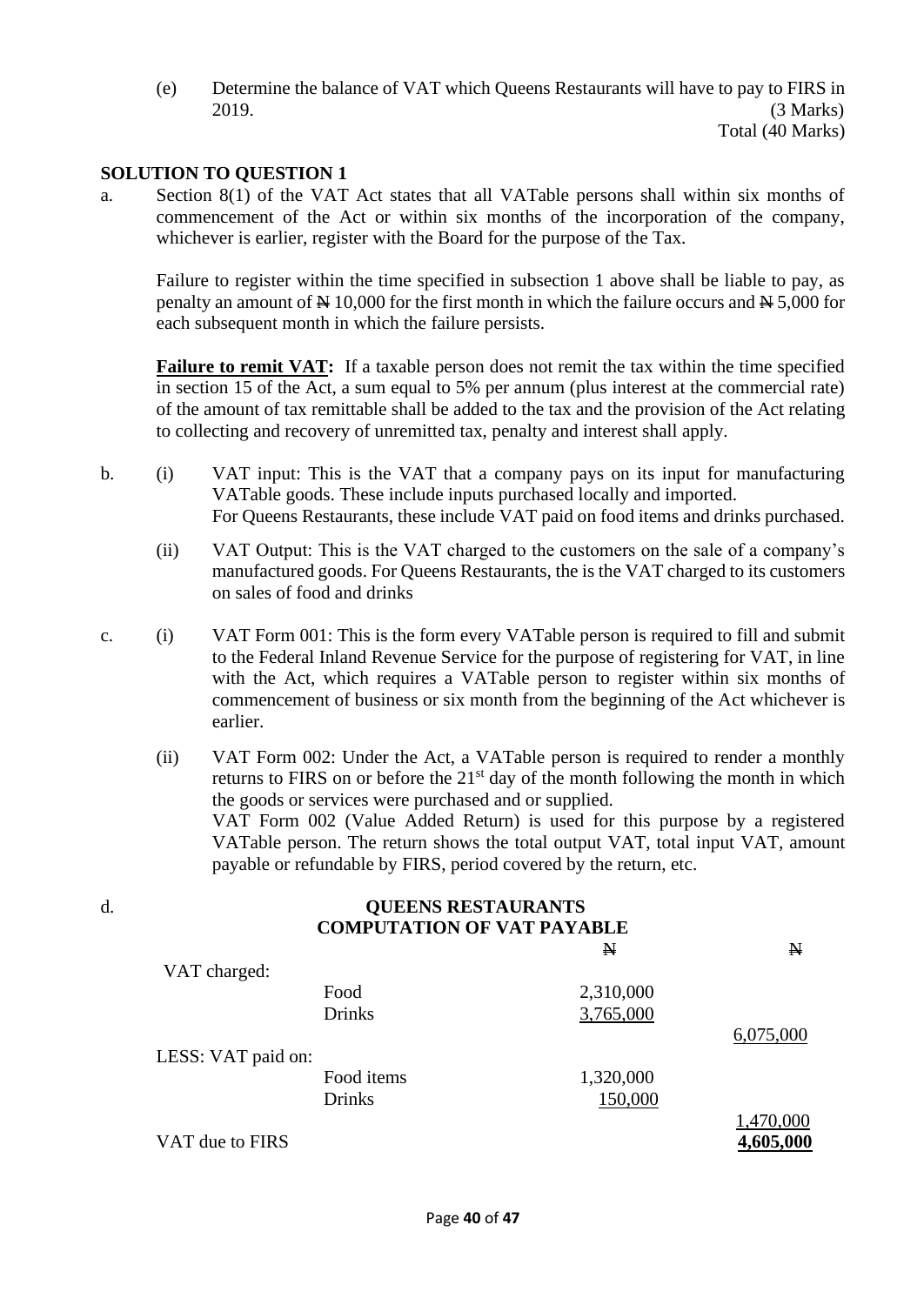The following VAT paid by the restaurant were excluded:

- (i) Kitchen equipment,  $\cancel{\text{N}}$  187,500. This should form part of the cost of the equipment and should be capitalised.
- (ii) Professional fees,  $\cancel{R}$  67,500. This is not an input VAT and so, should be expensed as part of the administrative expenses.
- (iii) Bank charges,  $\frac{N}{2}$  75,000. This is not an input VAT but cost of financing the restaurants operations and should be expensed as part of the finance charges.

# **(e) BALANCE OF VAT PAYABLE BY QUEEN RESTAURANTS**

|                                              | A.        |
|----------------------------------------------|-----------|
| Total VAT Payable as calculated in (d) above | 4,605,000 |
| Less VAT already remitted to FIRS            | 3,000,000 |
| Balance of VAT payable                       | 1,605,000 |

#### **EXAMINER'S REPORT**

The question tests the candidates' knowledge of VAT law and its calculation. Candidates understood the question and performed brilliantly well.

Candidate's commonest pitfall in answering the question is inability to explain the terms under the VAT law.

Candidates are advised to adequately prepare before attempting the Institute's future examinations.

2. Stamp duties are taxes paid to the federal or state government on documents for the purpose of legal approval or authority.

#### **Required:**

| State Three (3) implications of non-stamping of instruments.<br>(a) | (3 Marks) |
|---------------------------------------------------------------------|-----------|
|---------------------------------------------------------------------|-----------|

(b) Explain the Two (2) forms of stamp duties and give Five (5) examples of each.

(8 Marks)

(c) Discuss adjudication and the benefits of adjudication. (4 Marks) (Total 15 Marks)

#### **SOLUTION TO QUESTION 2**

- (a) The following are the implications of not stamping an instrument:
	- (i) Such instrument, which is not duly stamped in accordance with the law in force at the time it was first executed, shall not be given in evidence. This disadvantage cannot be remedied by an agreement between the parties in a case;
	- (ii) Such an instrument is not admissible whether directly or for collateral purpose. The secondary evidence of the instrument is not admissible either; and
	- (iii) Cross-examination upon an unstamped document is not allowed.
- (b) The two types of duties are:
	- (i) Fixed Duties: These are duties that do not vary with the consideration for the document being stamped. The same duty is payable irrespective of the value of the instrument.

Examples of instruments with fixed duties are:

- Admission as a Barrister or Solicitor:
- Admission as a notary public;
- **EXECUTE:** Affidavit, affirmation and statutory declaration;
- Instruments of apprenticeship;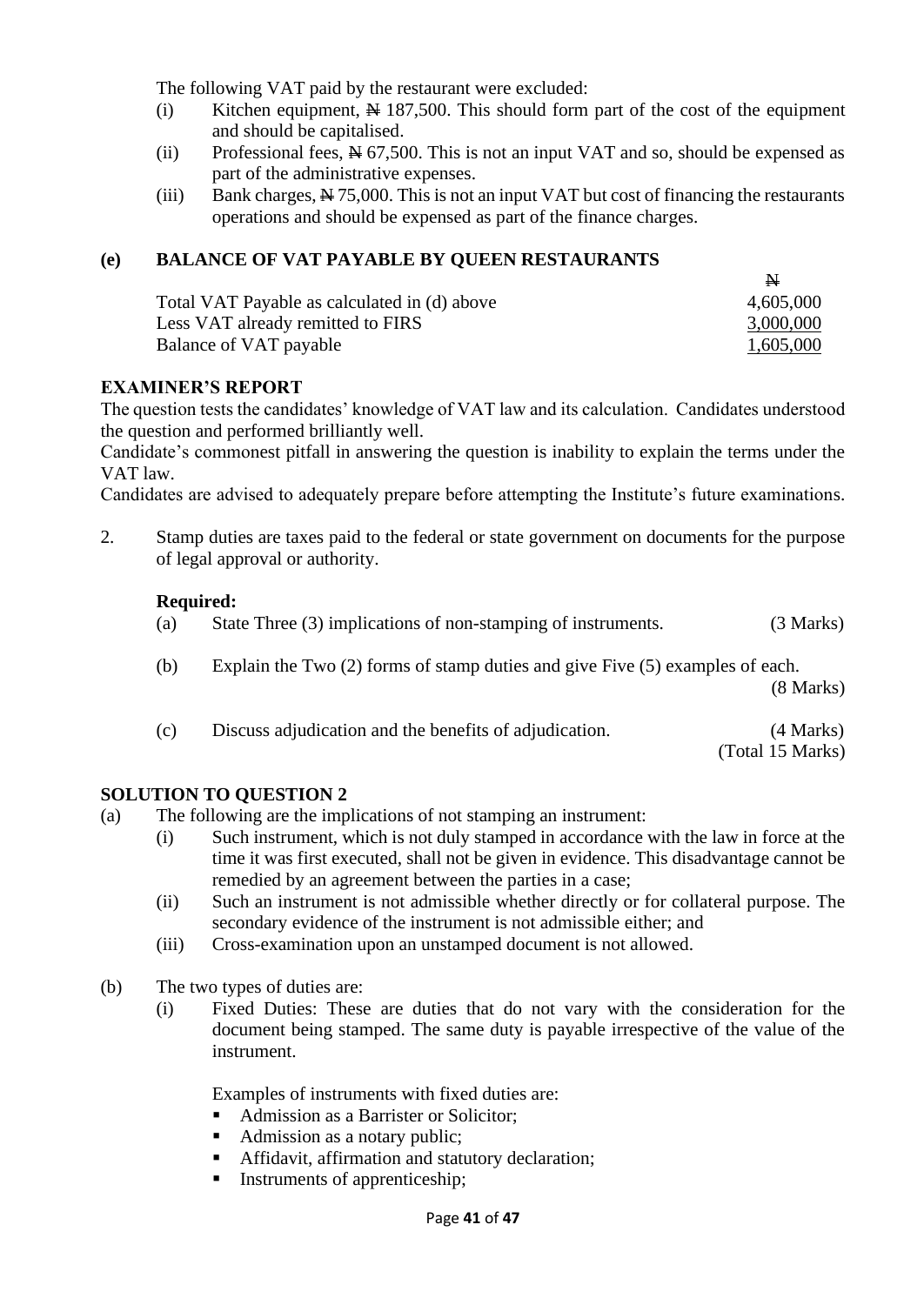- **•** Letter of power of attorney;
- Policy of insurance against accident;
- Receipts;
- Bills of exchange payable on demand, or at sight or on presentation or within three days after date or sight;
- Cheque leaves; and
- **Bank notes.**
- (ii) Ad Valorem duties: These are duties that vary with the amount of consideration and in accordance with a scale stated in the relevant schedule fixed by the government.

Examples of instruments with ad valorem duties are:

- Valuation of any property;
- Bills of exchange of any other kind and promissory note;
- Share capital;
- Loan capital;
- Contract notes for or relating to the sale or purchase of any stock marketable security;
- Debenture:
- Mortgage; and
- Policy of life insurance.
- (b) Adjudication: This is the process of determining the correct amount of duty, usually convincingly, by the commissioner of stamp duties.

The benefits of adjudication are:

- (i) It is the first step in disputing the views of stamps duties office of the correct amount of duty;
- (ii) It shows that the document is genuine;
- (iii) It satisfies the statutory requirement; and
- (iv) It makes the instruments once adjudicated, admissible for all purposes notwithstanding any objection as to the duty to be paid.

# **EXAMINER'S REPORT**

This question tests candidates' understanding of stamp duties including adjudication in stamp duty laws. Some candidates did not understand this question but a good number of them understood the question and performed above average.

Candidates' commonest pitfall was their inability to express themselves well.

Candidates are advised to prepare adequately for future examinations.

3. Value added tax (VAT), withholding tax (WHT) and custom duties are forms of taxes collectible by the government in Nigeria to raise revenue.

# **Required:**

| (a) | State Five (5) differences between VAT and WHT.      | $(10 \text{ Marks})$   |
|-----|------------------------------------------------------|------------------------|
| (b) | List Five (5) services exempted from VAT in Nigeria. | $(2\frac{1}{2}$ Marks) |

(c) As an importer of goods into the country, list Five (5) taxes that will be charged by the Nigerian Customs before the goods can be released. (2½ Marks)

(Total 15 Marks)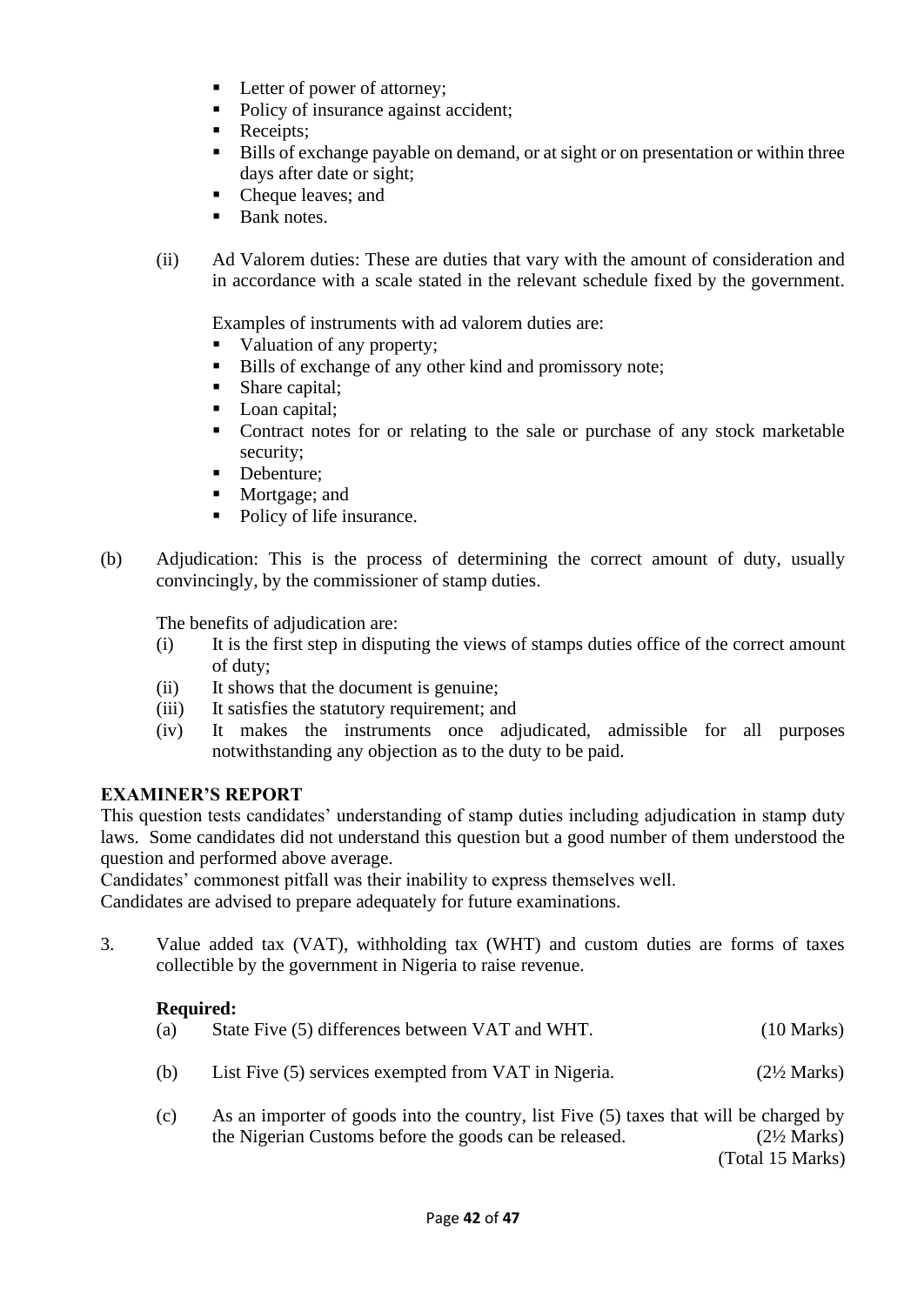#### **SOLUTION TO QUESTION 3**

- (a) The difference between VAT and WHT are:
	- (i) VAT is an indirect tax, while WHT is a direct tax;
	- (ii) VAT is imposed on goods and services, while WHT is imposed on income at source;
	- (iii) VAT is backed by VAT Act 2004 as amended while WHT is backed by certain sections of CITA 2004 and PITA (amended) 2011;
	- (iv) VAT is administered and collectable by the Federal Inland Revenue Service while WHT is administered and collected by both the Federal Inland Revenue Service and States Internal Revenue Service;
	- (v) VAT rate is 5% while WHT rate is 5% or 10%; and
	- (vi) VAT collected is shared by the three tiers of government while WHT is retained by the Federal government or State government according to what each has collected
- (b) Services exempted from VAT are:
	- (i) Medical Services;
	- (ii) Services rendered by community Banks, peoples banks and mortgage institutions;
	- (iii) Plays and performance conducted by educational institutions as part of learning;
	- (iv) All exported services;
	- (v) Stock exchange transactions; and
	- (vi) Life insurance services.
- (c) Taxes that will be collected by the Nigeria customs services (NCS) before imported goods are released are:
	- (i) Customs duty;
	- (ii) Surcharge;
	- (iii) VAT;
	- (iv) Comprehensive import supervision scheme (CISS); and
	- (v) Trade liberalisation scheme levy on import duty.

# **EXAMINER'S REPORT**

The question tests the differences between VAT and WHT, services exempted from VAT in Nigeria and taxes that will be charged by Nigerian Customs before goods can be released to importers. Few of the candidates attempted the question and performance was above average.

Candidates understood the requirements of this question and as such performed above average.

4. Section 55 of the Nigerian Customs Service Management Act, 2017 gives the President some power.

#### **Required:**

- (a) State Three (3) areas covered by this power.  $(4\frac{1}{2}$  Marks)
- (b) List Five (5) conditions under which imports and exports can be subject to prohibition and restriction in Nigeria. (7½ Marks)
- (c) List Two (2) objectives of the Nigerian Customs Establishment Act 2017. (3 Marks) (Total 15 Marks)

# **SOLUTION TO QUESTION 4**

- a. The three areas covered by the power of the President, according to Section 55 of the Nigeria Customs Service Management Act 2017 are:
	- (i) Prohibit the importation or exportation of any specified goods;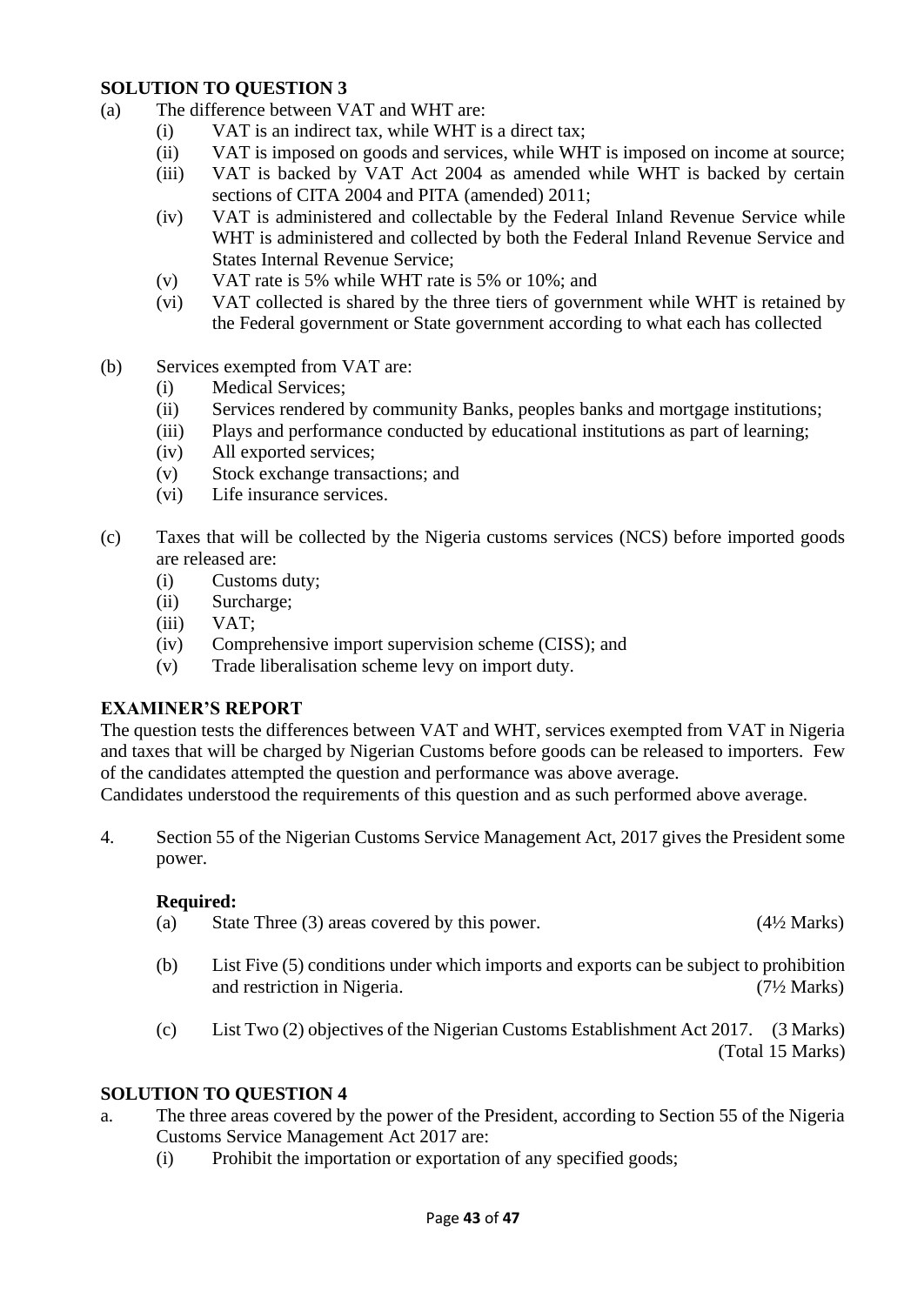- (ii) Prohibit the importation or exportation of all goods or any specified goods expect as provided in the order; and
- (iii) Subject to any specified expectations, prohibit the importation or exportation of all goods except with the general or special permission in writing of a specified authority or authorities
- b. Conditions under which imports and exports can be subject to prohibition and restrictions are:
	- (i) Public security, public morals and public policy;
	- (ii) Prevention or relieve of artificial shortages of food stuff;
	- (iii) The protection of the health and life of human, animals or plants;
	- (iv) The protection of the environments;
	- (v) The protection of national treasuries possessing artistic, historic or archaeological value;
	- (vi) The protection of industrial or commercial property including controls of drug precursors and goods infringing intellectual property rights;
	- (vii) Currencies;
	- (viii) Fishery conservation; and
	- (ix) Prohibition authorised by the World Trade Organization (WTO) agreements.
- c. The objectives of the Nigeria Customs Establishment Act 2017 are:
	- (i) Bring discipline and prudence into the Nigeria Customs Services as a major revenue earning department of the Federal Government;
	- (ii) Use of Nigeria Customs Service to Strengthen its relationship with the border countries; and
	- (iii) Facilitate trade.

The question tests candidates' understanding of Nigerian Custom Service Management Act, 2017. Candidates did not understand this question as such few of them attempted it, and performance was poor.

Candidates are advised to always prepare to cover all aspects of the syllabus for better performance in future examinations.

- 5. (a) Discuss Five (5) reasons why Customs need to value goods being brought into the country. (10 Marks)
	- (b) Mention Five (5) methods of Customs valuation. (5 Marks)

(Total 15 Marks)

# **SOLUTION TO QUESTION 5**

- (a) Reasons why customs need to value goods brought into the country
	- (i) So as to apply the ad valorem rates of customs duties properly;
	- (ii) To get money into the government purse National Taxes;
	- (iii) A means of taxable basis for customs duties;
	- (iv) To compute trade statistics;
	- (v) To set preferences on tariffs;
	- (vi) Quality controls and valuation; and
	- (vii) To determine and regulate quality of goods coming.
- (b) Methods of Customs valuation
	- (i) The Transaction method;
	- (ii) Transaction value of identical goods;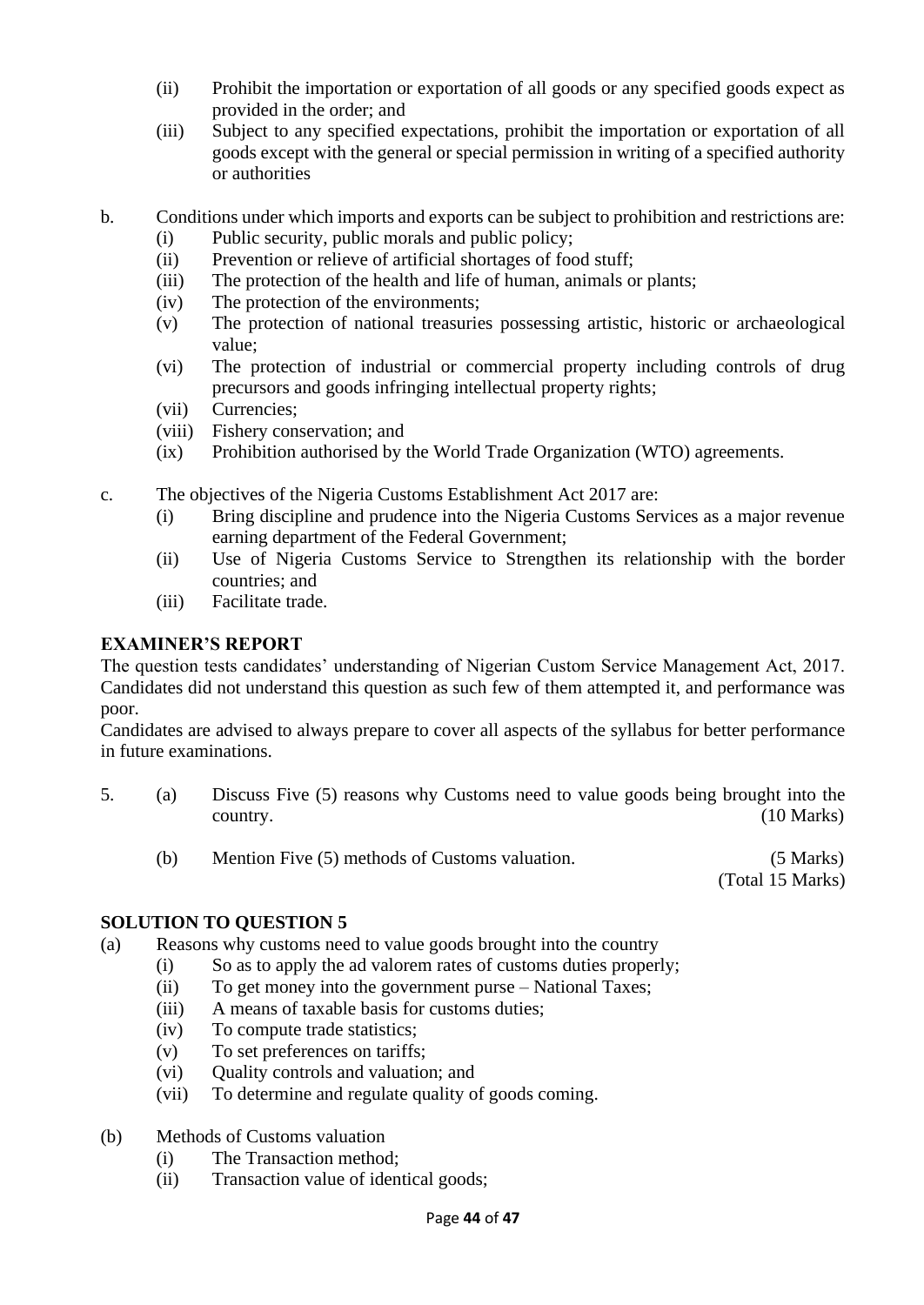- (iii) Transactions value of similar goods;
- (iv) The deductive method;
- (v) The computed method; and
- (vi) The residual valuation provision on fall back or derivative method.

The question tests candidates' knowledge of reasons for Customs valuation of goods and method of Customs valuation. The candidates understood the requirement of the question and as such they performed very well.

6. In accordance with Federal Government incentive policy, locating an industry in any Free Trade Zone automatically confers upon the investor certain privileges.

| (a) | What is a Free Trade Zone?                                          | (3 Marks)                       |
|-----|---------------------------------------------------------------------|---------------------------------|
| (b) | Mention Five (5) economic importance of creating a Free Trade Zone? | $(5$ Marks)                     |
| (c) | List Seven (7) Free Trade Zones in Nigeria.                         | $(7$ Marks)<br>(Total 15 Marks) |

#### **SOLUTION TO QUESTION 6**

(a) A free trade zone is a designated area in which imported and exported goods are given a cover from taxes and levies of customs and governments, they are either taxed lightly or given a total tax coverage (i.e. free from taxes). The development of disadvantaged regions, attracting foreign direct investment and promoting technology transfer is the major reason for free trade zone.

It is an area within which goods may be landed, handled, manufactured and exported without the intervention of the custom authorities.

- (b) Benefits of a Free Trade Zone are:
	- (i) Development of airport, seaport, dry seaport and international airport;
	- (ii) Generate revenue for the government;
	- (iii) Employment opportunities for citizens;
	- (iv) Skills acquisitions;
	- (v) Business incubation;
	- (vi) Technology transfer from investors especially foreign investors; and
	- (vii) Infrastructural development in the area of road networks.
- (c) Some Free Trade Zones in Nigeria
	- (i) Oil Integrated Logistics Support Service (OILSS);
	- (ii) Calabar free trade zone;
	- (iii) Kano free trade zone;
	- (iv) Tinapa free zone resort;
	- (v) Snake Island International free zone;
	- (vi) Maigatari boarder free zone;
	- (vii) Ladol logistics free zone;
	- (viii) Airline Services export processing zone;
	- (ix) Alson Export processing zone (EPZ);
	- (x) Ogun Gucendong free trade zone;
	- (xi) Seborne farms export processing zone;
	- (xii) Lekki free zone;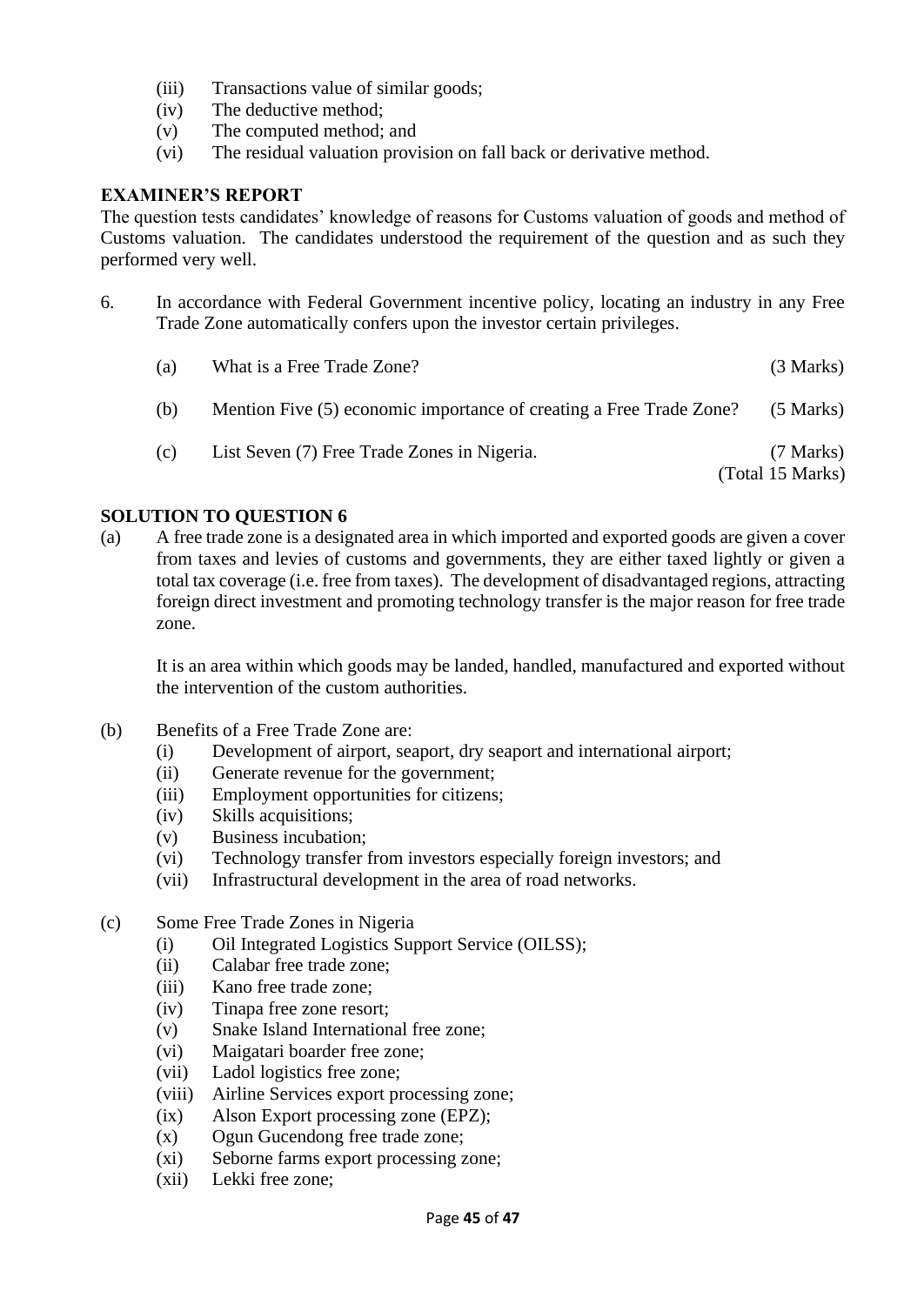- (xiii) Ibom service and technology free zone;
- (xiv) Lagos free trade zone;
- (xv) Olokola free trade zone;
- (xvi) Bank, barter free trade zone; and
- (xvii) Brass LNG trade zone.

The question tests candidates' knowledge of the meaning of free trade zone, economic importance of free trade zone and the locations of free trade zones in Nigeria. Candidates understood the question and as such they performed very well.

- 7. (a) Discuss the following commonly used terms as regards stamp duties.
	- (i) Embossment.
	- (ii) Denoting Stamp.
	- (iii) Commissioner for Stamp Duty.
	- (iv) Duty.
	- (v) Execution.  $(7\frac{1}{2} \text{ Marks})$
	- (b) Differentiate between customs duties and excise duties? (2½ Marks)
	- (c) What is the meaning of ECOWAS Trade Liberalization Scheme (ETLS) and give three conditions for enjoying it? (5 Marks)

(Total 15 Marks)

#### **SOLUTION TO QUESTION 7**

- **(a) (i) Embossment** This is the process of fixing or stamping a die on an instrument.
	- **(ii) Denoting Stamp** A stamp on an instrument used to transfer or assign another instrument which has been duly stamped ad valorem to another.
		- **(iii) Commissioner for Stamp Duty** He is the administrative head of the stamp duty office. He is appointed within the service of the Federal Inland Revenue Service by the power of FIRS Act of 2007. Hitherto, this appointment was done by the management of the FIRS using the delegated power from the civil service commission. At the states level also, the State Internal Revenue Service do same as it is with the FIRS at the Federal level. He assess, adjudicates instruments, collects duties, impose penalties, accounts for

duties collected and takes custody of stamping instrument. He stands as in between the office and the tax duty payers. He sanitizes and educates duty payers.

- **(iv) Duty** This includes any stamp duty, chargeable under the Act or any other law and also includes any fee chargeable also. The total amount paid to stamp a document.
- **(v) Execution**  In reference to the Stamp Duty Act means, with reference to the instrument means the instrument is signed or the instrument has the signature on it.
- (b) Distinction between customs duties and excise duties
	- **- Customs duties** These are tariffs or taxes imposed on goods, transported across international boundaries payment is made at the point of entry (for imports) or at the point of dispatch from the country for exports respectively.
	- **- Excise duty**  This is payable on goods or items manufactured or produced within the country and classified as chargeable.